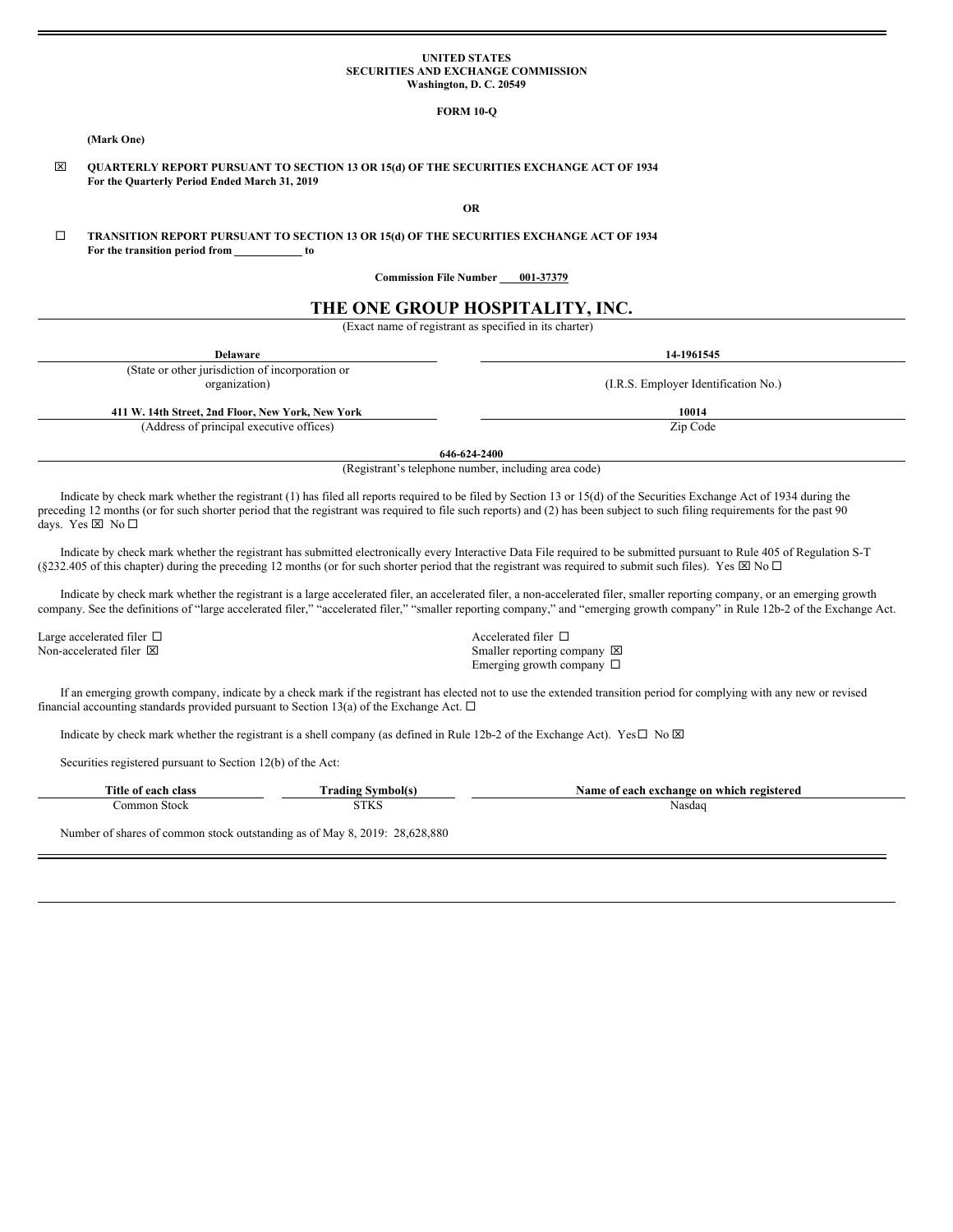# **TABLE OF CONTENTS**

| 20              |
|-----------------|
| 31              |
| $\overline{32}$ |
|                 |
|                 |
|                 |
| $\frac{32}{33}$ |
|                 |
| 33              |
|                 |
|                 |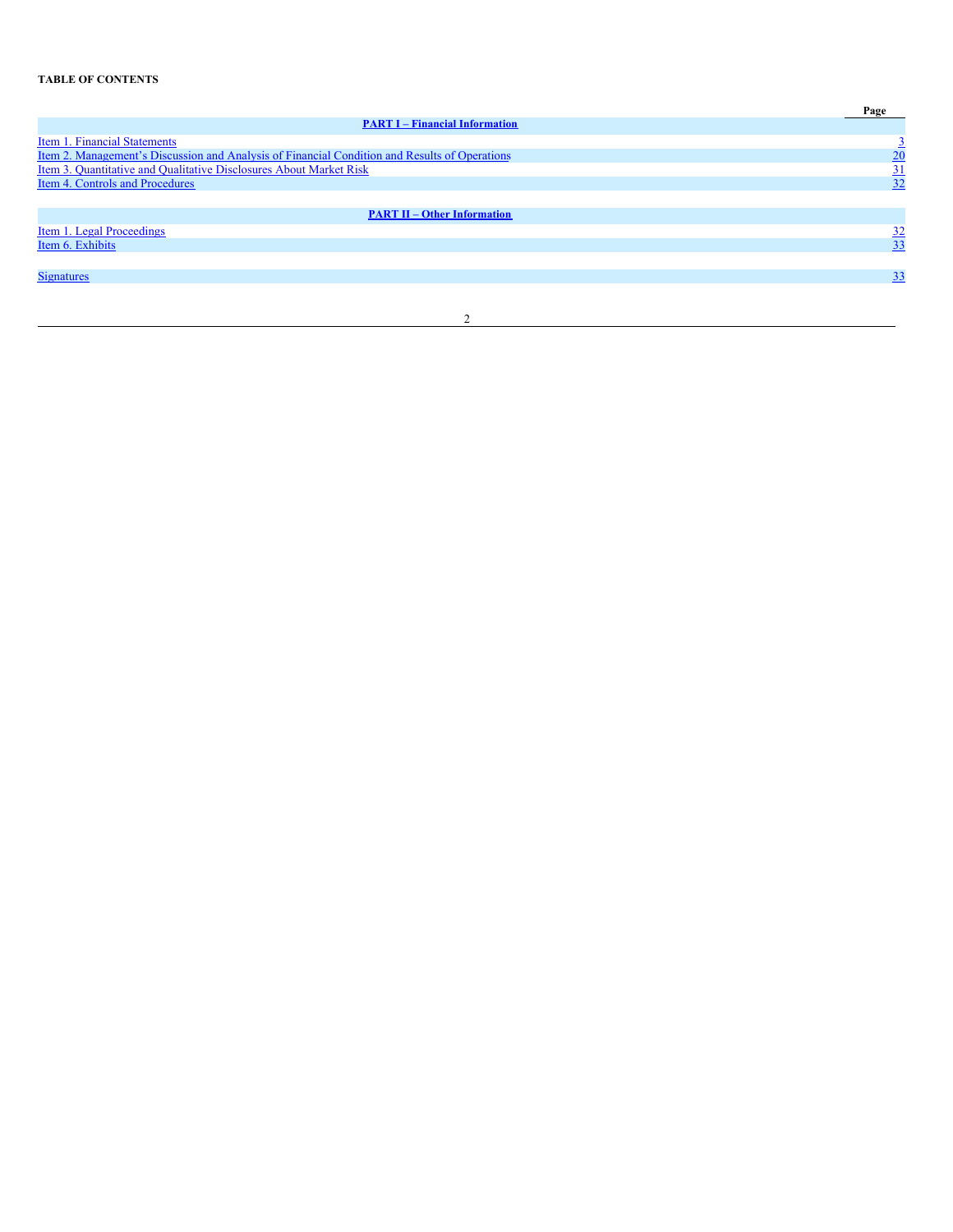## **THE ONE GROUP HOSPITALITY, INC. CONSOLIDATED BALANCE SHEETS (in thousands, except share information)**

<span id="page-2-1"></span><span id="page-2-0"></span>

|                                                                                                                           |             | (Unaudited),<br>March 31,<br>2019 |               | December 31,<br>2018 |
|---------------------------------------------------------------------------------------------------------------------------|-------------|-----------------------------------|---------------|----------------------|
| <b>ASSETS</b>                                                                                                             |             |                                   |               |                      |
| Current assets:                                                                                                           |             |                                   |               |                      |
| Cash and cash equivalents                                                                                                 | $\mathbf S$ | 1.079                             | <sup>\$</sup> | 1,592                |
| Accounts receivable                                                                                                       |             | 5,946                             |               | 7,029                |
| Inventory                                                                                                                 |             | 1.243                             |               | 1,404                |
| Other current assets                                                                                                      |             | 1,570                             |               | 1,471                |
| Due from related parties, net                                                                                             |             | 123                               |               | 45                   |
| Total current assets                                                                                                      |             | 9,961                             |               | 11,541               |
| Property and equipment, net                                                                                               |             | 40,465                            |               | 39,347               |
| Operating lease right-of-use assets                                                                                       |             | 40,073                            |               |                      |
| Investments                                                                                                               |             | 2,684                             |               | 2,684                |
| Deferred tax assets, net                                                                                                  |             | 28                                |               | 38                   |
| Other assets                                                                                                              |             | 341                               |               | 349                  |
| Security deposits                                                                                                         |             | 2,039                             |               | 2,020                |
| Total assets                                                                                                              | \$          | 95,591                            | $\mathbf S$   | 55,979               |
| LIABILITIES AND STOCKHOLDERS' EQUITY                                                                                      |             |                                   |               |                      |
| Current liabilities:                                                                                                      |             |                                   |               |                      |
| Accounts payable                                                                                                          | \$          | 5,700                             | <sup>\$</sup> | 5,408                |
| Accrued expenses                                                                                                          |             | 6,836                             |               | 8,093                |
| Deferred license revenue                                                                                                  |             | 154                               |               | 171                  |
| Deferred gift card revenue and other                                                                                      |             | 783                               |               | 947                  |
| Current portion of operating lease liabilities                                                                            |             | 2.197                             |               |                      |
| Current portion of long-term debt                                                                                         |             | 2,844                             |               | 3,201                |
| Total current liabilities                                                                                                 |             | 18,514                            |               | 17,820               |
|                                                                                                                           |             |                                   |               |                      |
| Deferred license revenue, long-term                                                                                       |             | 1,081                             |               | 1,008                |
| Due to related parties, long-term                                                                                         |             | 1,197                             |               | 1,197                |
| Operating lease liability, net of current portion                                                                         |             | 55,220                            |               |                      |
| Deferred rent and tenant improvement allowances                                                                           |             |                                   |               | 16,774               |
| Long-term debt, net of current portion                                                                                    |             | 6,727                             |               | 7,118                |
| <b>Total liabilities</b>                                                                                                  |             | 82,739                            |               | 43,917               |
| Commitments and contingencies                                                                                             |             |                                   |               |                      |
| Stockholders' equity:                                                                                                     |             |                                   |               |                      |
| Common stock, \$0.0001 par value, 75,000,000 shares authorized; 28,333,561 and 28,313,017 shares issued and               |             |                                   |               |                      |
| outstanding at March 31, 2019 and December 31, 2018, respectively                                                         |             | 3                                 |               | 3                    |
| Preferred stock, \$0.0001 par value, 10,000,000 shares authorized; no shares issued and outstanding at March 31, 2019 and |             |                                   |               |                      |
| December 31, 2018, respectively                                                                                           |             |                                   |               |                      |
| Additional paid-in capital<br>Accumulated deficit                                                                         |             | 43,724                            |               | 43,543               |
|                                                                                                                           |             | (27, 868)                         |               | (28, 722)            |
| Accumulated other comprehensive loss                                                                                      |             | (2,470)                           |               | (2,310)              |
| Total stockholders' equity                                                                                                |             | 13,389                            |               | 12,514               |
| Noncontrolling interests                                                                                                  |             | (537)                             |               | (452)                |
| Total equity                                                                                                              |             | 12,852                            |               | 12,062               |
| Total liabilities and equity                                                                                              | \$          | 95,591                            | \$            | 55,979               |

See notes to the consolidated financial statements.

3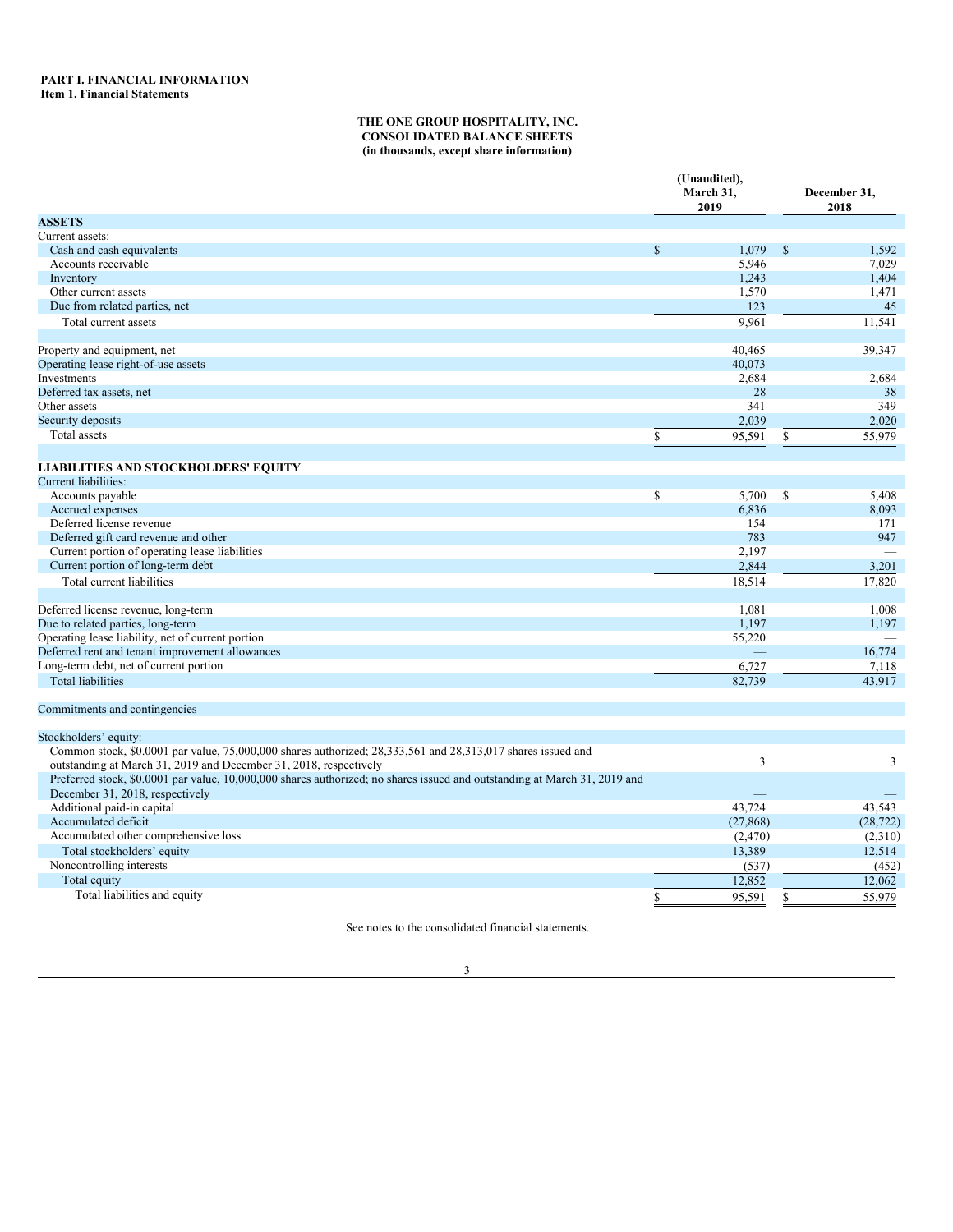## **THE ONE GROUP HOSPITALITY, INC. CONSOLIDATED STATEMENTS OF OPERATIONS AND COMPREHENSIVE INCOME (Unaudited, in thousands, except earnings per share and related share information)**

|                                                                                                                        | For the three months ended March 31, |            |               |            |
|------------------------------------------------------------------------------------------------------------------------|--------------------------------------|------------|---------------|------------|
|                                                                                                                        |                                      | 2019       |               | 2018       |
| Revenues:                                                                                                              |                                      |            |               |            |
| Owned restaurant net revenues                                                                                          | \$                                   | 17.820     | S             | 15.076     |
| Owned food, beverage and other net revenues                                                                            |                                      | 2,273      |               | 2,005      |
| Total owned revenue                                                                                                    |                                      | 20.093     |               | 17,081     |
| Management, license and incentive fee revenue                                                                          |                                      | 2,683      |               | 2,436      |
| Total revenues                                                                                                         |                                      | 22,776     |               | 19,517     |
| Cost and expenses:                                                                                                     |                                      |            |               |            |
| Owned operating expenses:                                                                                              |                                      |            |               |            |
| Owned restaurants:                                                                                                     |                                      |            |               |            |
| Owned restaurant cost of sales                                                                                         |                                      | 4.569      |               | 4,034      |
| Owned restaurant operating expenses                                                                                    |                                      | 10,915     |               | 9,378      |
| Total owned restaurant expenses                                                                                        |                                      | 15,484     |               | 13,412     |
| Owned food, beverage and other expenses                                                                                |                                      | 2,259      |               | 1,689      |
| Total owned operating expenses                                                                                         |                                      | 17,743     |               | 15,101     |
| General and administrative (including stock-based compensation of \$181 and \$324 for the three months ended March 31, |                                      |            |               |            |
| 2019 and 2018 respectively)                                                                                            |                                      | 2.650      |               | 3,055      |
| Depreciation and amortization                                                                                          |                                      | 942        |               | 778        |
| Pre-opening expenses                                                                                                   |                                      | 482        |               | 210        |
| Equity in income of investee companies                                                                                 |                                      | ÷.         |               | 23         |
| Other income, net                                                                                                      |                                      | (175)      |               | (111)      |
| Total costs and expenses                                                                                               |                                      | 21,642     |               | 19,056     |
| Operating income                                                                                                       |                                      | 1.134      |               | 461        |
| Other expenses, net:                                                                                                   |                                      |            |               |            |
| Interest expense, net of interest income                                                                               |                                      | 269        |               | 318        |
| Total other expenses, net                                                                                              |                                      | 269        |               | 318        |
| Income before provision for income taxes                                                                               |                                      | 865        |               | 143        |
| Provision for income taxes                                                                                             |                                      | 96         |               | 25         |
| Net income                                                                                                             |                                      | 769        |               | 118        |
| Less: net loss attributable to noncontrolling interest                                                                 |                                      | (85)       |               | (113)      |
| Net income attributable to The ONE Group Hospitality, Inc.                                                             | \$                                   | 854        | $\mathcal{S}$ | 231        |
| Currency translation adjustment                                                                                        |                                      | (160)      |               | (75)       |
| Comprehensive income                                                                                                   | \$                                   | 694        | \$            | 156        |
| Net income attributable to The ONE Group Hospitality, Inc. per share:                                                  |                                      |            |               |            |
| Basic net income per share                                                                                             | \$                                   | 0.03       | S             | 0.01       |
| Diluted net income per share                                                                                           | \$                                   | 0.03       | $\mathbf{s}$  | 0.01       |
| Shares used in computing basic earnings per share                                                                      |                                      | 28,314,820 |               | 27,187,657 |
| Shares used in computing diluted earnings per share                                                                    |                                      | 29,311,756 |               | 27,388,498 |
|                                                                                                                        |                                      |            |               |            |

See notes to the consolidated financial statements.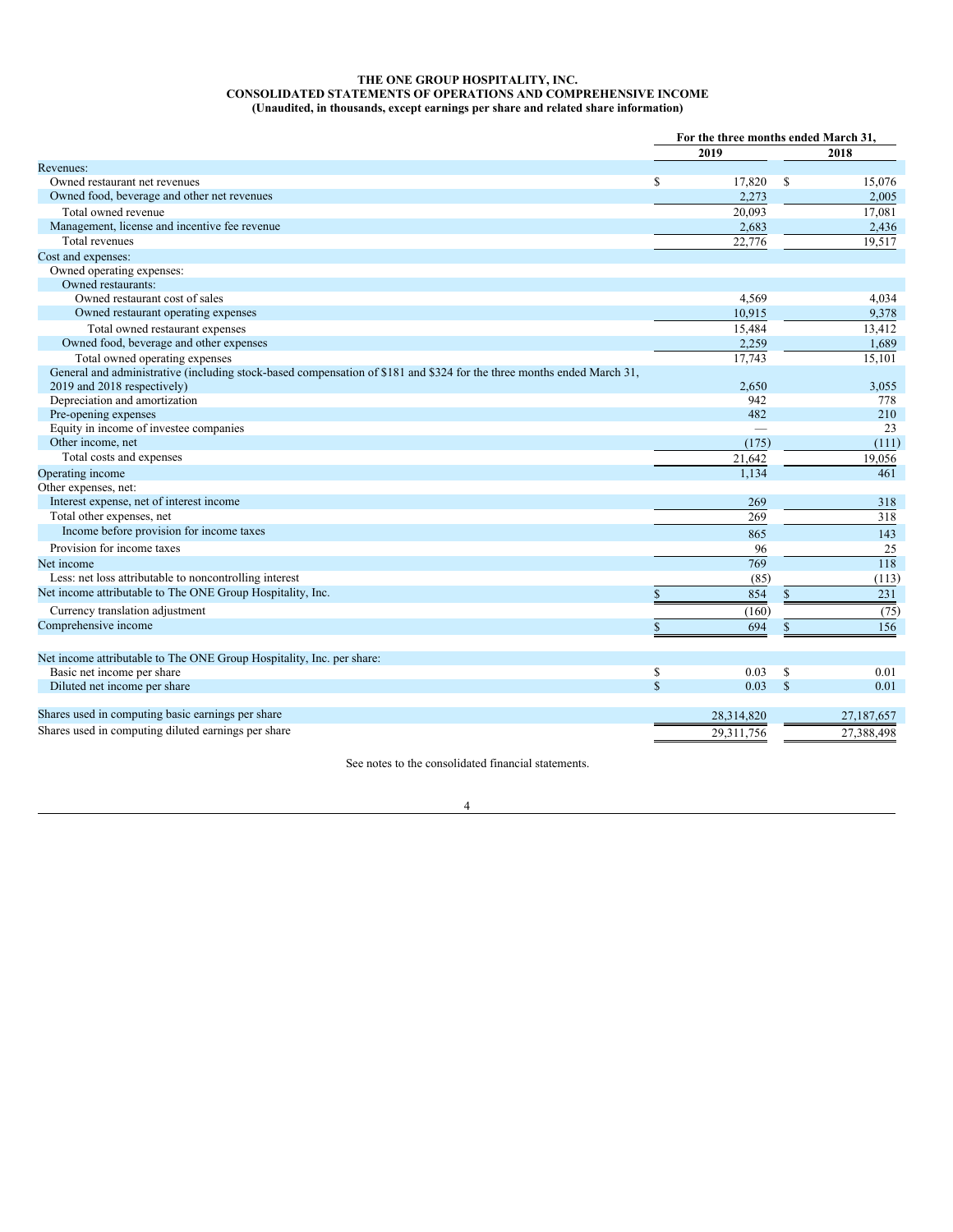#### **THE ONE GROUP HOSPITALITY, INC. CONSOLIDATED STATEMENTS OF CHANGES IN STOCKHOLDERS' EQUITY (Unaudited, in thousands, except share information)**

|                                           | Common stock  |       |            |             | Accumulated   |                          |                |        |
|-------------------------------------------|---------------|-------|------------|-------------|---------------|--------------------------|----------------|--------|
|                                           |               |       | Additional |             | other         |                          |                |        |
|                                           |               | Par   | paid-in    | Accumulated | comprehensive | Stockholders'            | Noncontrolling |        |
|                                           | <b>Shares</b> | value | capital    | deficit     | loss          | equity                   | interests      | Total  |
| Balance at December 31, 2018              | 28,313,017    |       | 43,543     | (28, 722)   | (2,310)       | 12.514                   | (452)          | 12.062 |
| Stock-based compensation                  |               | _     | 181        | --          | __            | 181                      | _              | 181    |
| Vesting of restricted shares              | 20,544        |       |            | _           |               | $\overline{\phantom{m}}$ |                |        |
| Loss on foreign currency translation, net | --            | __    | __         | __          | (160)         | (160)                    | —              | (160)  |
| Net income                                |               |       |            | 854         |               | 854                      | (85)           | 769    |
| Balance at March 31, 2019                 | 28, 333, 561  |       | 43.724     | (27, 868)   | (2.470)       | 13.389                   | (537)          | 12.852 |

See notes to the consolidated financial statements.

# 5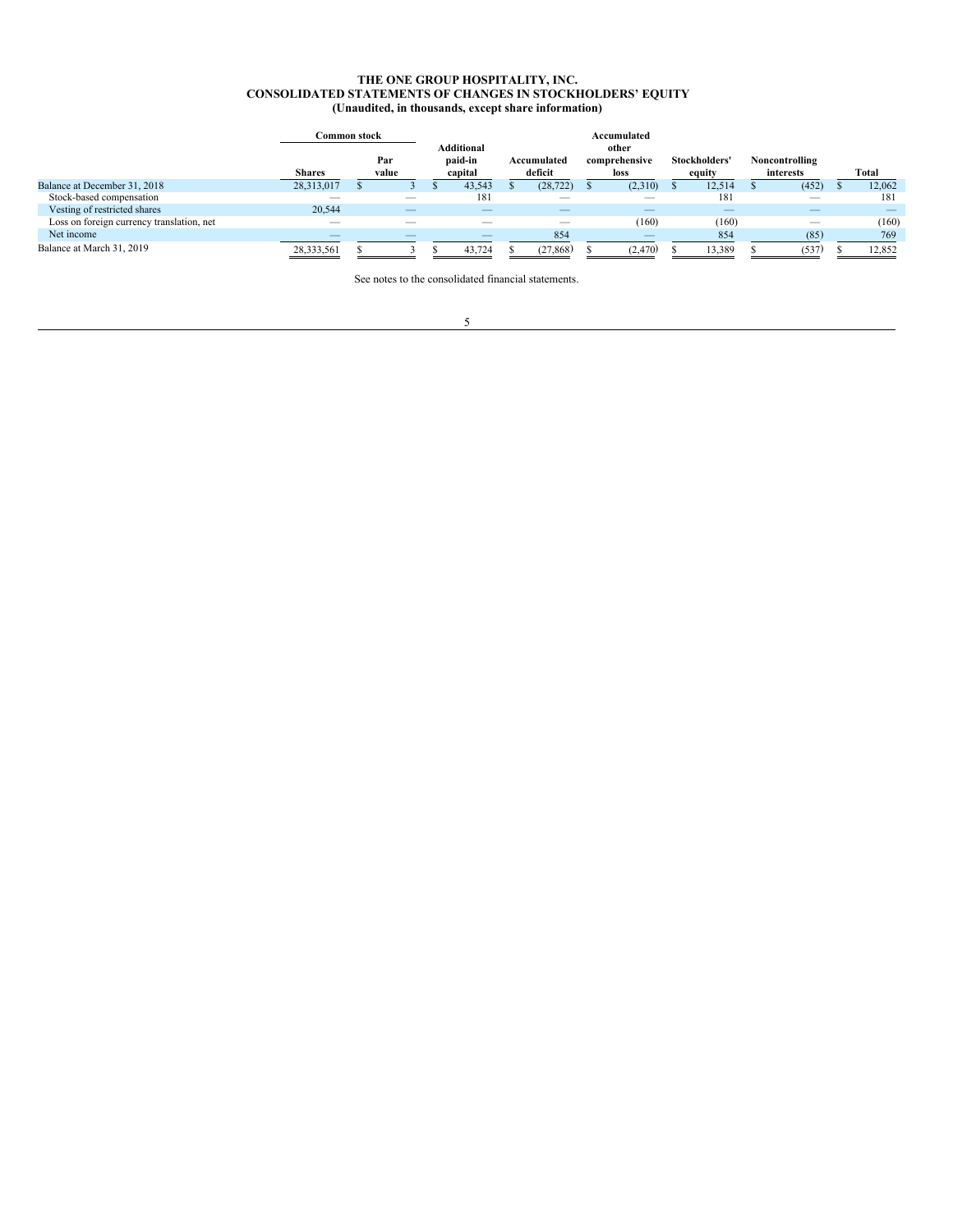## **THE ONE GROUP HOSPITALITY, INC. CONSOLIDATED STATEMENTS OF CASH FLOWS (Unaudited, in thousands)**

|                                                                                 |             | For the three months ended March 31, |              |       |  |
|---------------------------------------------------------------------------------|-------------|--------------------------------------|--------------|-------|--|
|                                                                                 |             | 2019                                 |              | 2018  |  |
| <b>Operating activities:</b>                                                    |             |                                      |              |       |  |
| Net income                                                                      | \$          | 769                                  | S            | 118   |  |
| Adjustments to reconcile net loss to net cash provided by operating activities: |             |                                      |              |       |  |
| Depreciation and amortization                                                   |             | 942                                  |              | 778   |  |
| Amortization of discount on warrants                                            |             | 50                                   |              | 51    |  |
| Deferred rent and tenant improvement allowances                                 |             |                                      |              | (18)  |  |
| Deferred taxes                                                                  |             | 10                                   |              | (2)   |  |
| Income from equity method investments                                           |             |                                      |              | 23    |  |
| Gain on disposition of cost method investment                                   |             |                                      |              | (185) |  |
| Stock-based compensation                                                        |             | 181                                  |              | 324   |  |
| Changes in operating assets and liabilities:                                    |             |                                      |              |       |  |
| Accounts receivable                                                             |             | 1,147                                |              | 190   |  |
| Inventory                                                                       |             | 161                                  |              | 115   |  |
| Other current assets                                                            |             | (96)                                 |              | (211) |  |
| Due from related parties, net                                                   |             | (38)                                 |              | (99)  |  |
| Security deposits                                                               |             | (18)                                 |              | (54)  |  |
| Other assets                                                                    |             | 8                                    |              | (37)  |  |
| Accounts payable                                                                |             | 270                                  |              | (203) |  |
| Accrued expenses                                                                |             | (1, 331)                             |              | (718) |  |
| Operating lease liabilities and right-of-use assets                             |             | 321                                  |              |       |  |
| Deferred revenue                                                                |             | 137                                  |              | 100   |  |
| Net cash provided by operating activities                                       |             | 2,513                                |              | 172   |  |
| <b>Investing activities:</b>                                                    |             |                                      |              |       |  |
| Purchase of property and equipment                                              |             | (2,060)                              |              | (306) |  |
| Proceeds from disposition of cost method investment                             |             |                                      |              | 600   |  |
| Net cash (used in) provided by investing activities                             |             | (2,060)                              |              | 294   |  |
|                                                                                 |             |                                      |              |       |  |
| <b>Financing activities:</b>                                                    |             |                                      |              |       |  |
| Repayment of term loan                                                          |             | (707)                                |              | (694) |  |
| Repayment of equipment financing agreement                                      |             | (91)                                 |              | (87)  |  |
| Repayment of business loan and security agreement                               |             |                                      |              | (62)  |  |
| Net cash used in financing activities                                           |             | (798)                                |              | (843) |  |
| Effect of exchange rate changes on cash                                         |             | (168)                                |              | (28)  |  |
| Net decrease in cash and cash equivalents                                       |             | (513)                                |              | (405) |  |
| Cash and cash equivalents, beginning of year                                    |             | 1,592                                |              | 1,548 |  |
| Cash and cash equivalents, end of year                                          | $\mathbf S$ | 1,079                                | $\mathbb{S}$ | 1,143 |  |
| Supplemental disclosure of cash flow data:                                      |             |                                      |              |       |  |
| Interest paid                                                                   | \$          | 235                                  | $\mathbb{S}$ | 142   |  |
| Income taxes paid                                                               |             | 191                                  |              | 26    |  |
| Non-cash amortization of debt issuance costs                                    | \$          | 5                                    | $\mathbb{S}$ | 5     |  |

See notes to the consolidated financial statements.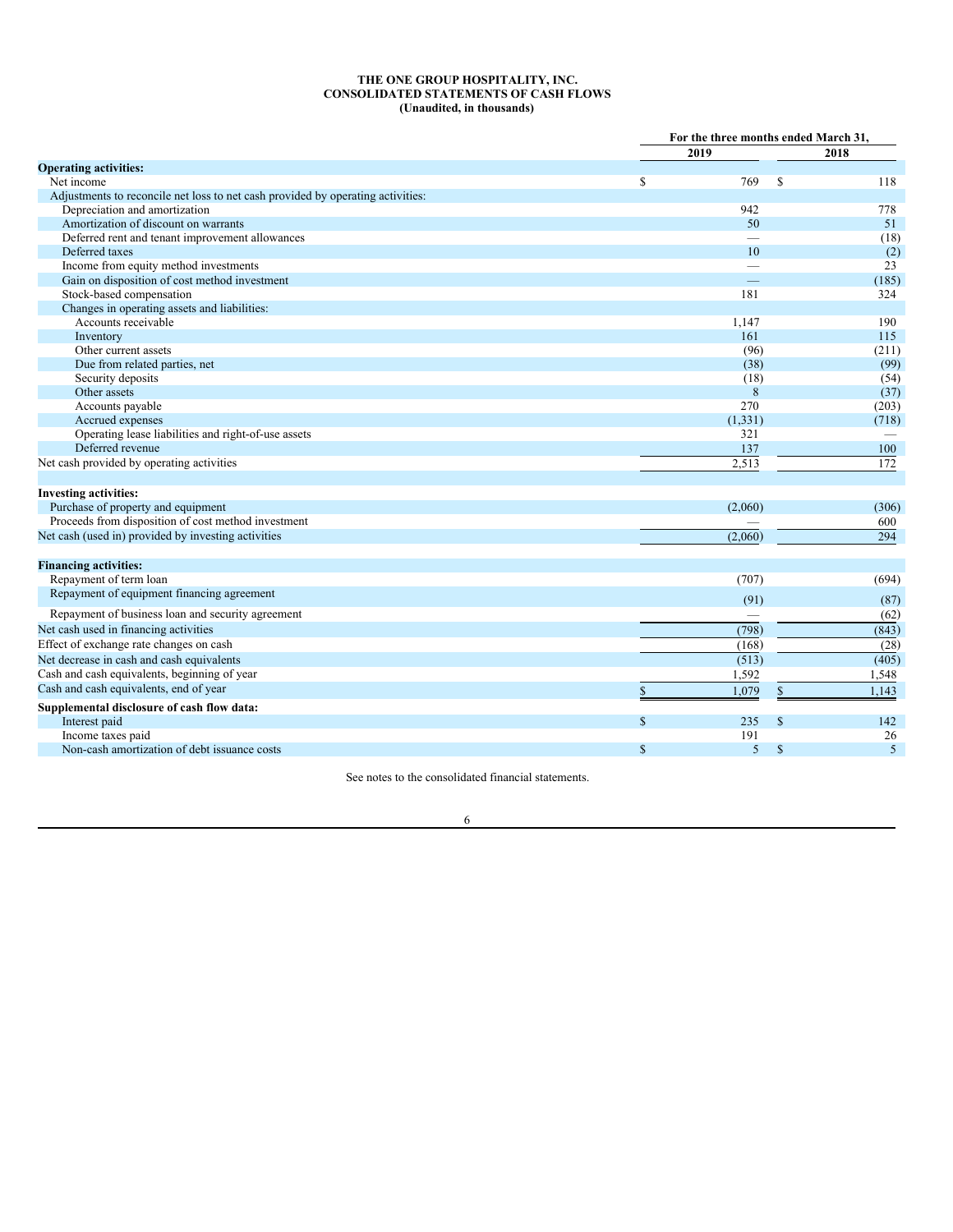### **THE ONE GROUP HOSPITALITY, INC. Notes to Consolidated Financial Statements (Unaudited)**

### **Note 1 – Summary of Business and Significant Accounting Policies**

#### *Summary of Business*

The ONE Group Hospitality, Inc. and its subsidiaries (collectively, the "Company") is a global hospitality company that develops, owns and operates, manages or licenses upscale, high-energy restaurants and lounges and provides turn-key food and beverage ("F&B") services for hospitality venues including hotels, casinos and other high-end locations globally. Turn-key F&B services are food and beverage services that can be scaled, customized and implemented by the Company at a particular hospitality venue and customized for the client. The Company's primary restaurant brand is STK, a multi-unit steakhouse concept that combines a high-energy, social atmosphere with the quality and service of a traditional upscale steakhouse.

As of March 31, 2019, we owned, operated, managed or licensed 29 venues including 19 STKs in major metropolitan cities in North America, Europe and the Middle East and including F&B services provided to four hotels and casinos in the United States and Europe.

#### *Basis of Presentation*

The accompanying consolidated balance sheet as of December 31, 2018, which has been derived from audited financial statements, and the accompanying unaudited interim consolidated financial statements of the Company have been prepared pursuant to the rules and regulations of the Securities and Exchange Commission ("SEC") and in accordance with accounting principles generally accepted in the United States ("GAAP"). Certain information and footnote disclosures normally included in annual audited financial statements have been omitted pursuant to SEC rules and regulations. These unaudited interim consolidated financial statements should be read in conjunction with the consolidated financial statements and notes thereto included in the Company's Annual Report on Form 10-K for the year ended December 31, 2018.

In the Company's opinion, the accompanying unaudited interim financial statements reflect all adjustments (consisting only of normal recurring accruals and adjustments) necessary for a fair presentation of the results for the interim periods presented. The results of operations for any interim period are not necessarily indicative of the results expected for the full year. Additionally, the Company believes that the disclosures are sufficient for interim financial reporting purposes.

### *Recent Accounting Pronouncements*

In March 2019, the Financial Accounting Standards Board ("FASB") issued Accounting Standard Updated ("ASU") No. 2019-01, "Leases (Topic 842): Codification Improvements" ("ASU 2019-01"). ASU 2019-01 provided clarification related to adopting Accounting Standard Codification Topic 842, Leases, ("ASC Topic 842"). ASU 2019-01 addresses fair value determinations of underlying assets by lessors, cash flow statement presentation for financing leases, and transition disclosures. The Company adopted ASC Topic 842 as of January 1, 2019 and considered the clarification guidance in ASU 2019-01 as part of its adoption. Refer to Note 12 for additional details regarding the adoption of ASC Topic 842.

In August 2018, the FASB issued ASU No. 2018-13, "Fair Value Measurement (Topic 820): Disclosure Framework – Changes to the Disclosure Requirements for Fair Value Measurement" ("ASU 2018-13"). ASU 2018-13 eliminates, modifies and adds disclosure requirements for fair value measurements. The amendments in ASU 2018-13 are effective for annual and interim periods beginning after December 15, 2019, with early adoption permitted. The Company is evaluating the effects of ASU 2018-13 on its consolidated financial statements but does not expect the adoption of ASU 2018-13 to be material.

In August 2018, the FASB issued ASU No. 2018-15, "Intangibles – Goodwill and Other – Internal-Use Software (Subtopic 350-40): Customer's Accounting for Implementation Costs Incurred in a Cloud Computing Arrangement that is a Service Contract" ("ASU 2018-15"). ASU 2018-15 aligns the requirements for capitalizing implementation costs in cloud computing arrangements with the requirements for capitalizing implementation costs incurred to develop or obtain internal-use software. ASU 2018-15 is effective for annual and interim periods beginning after December 15, 2019, with early adoption permitted. Entities can choose to adopt the new guidance prospectively or retrospectively. The Company is evaluating the effects of this pronouncement on its consolidated financial statements.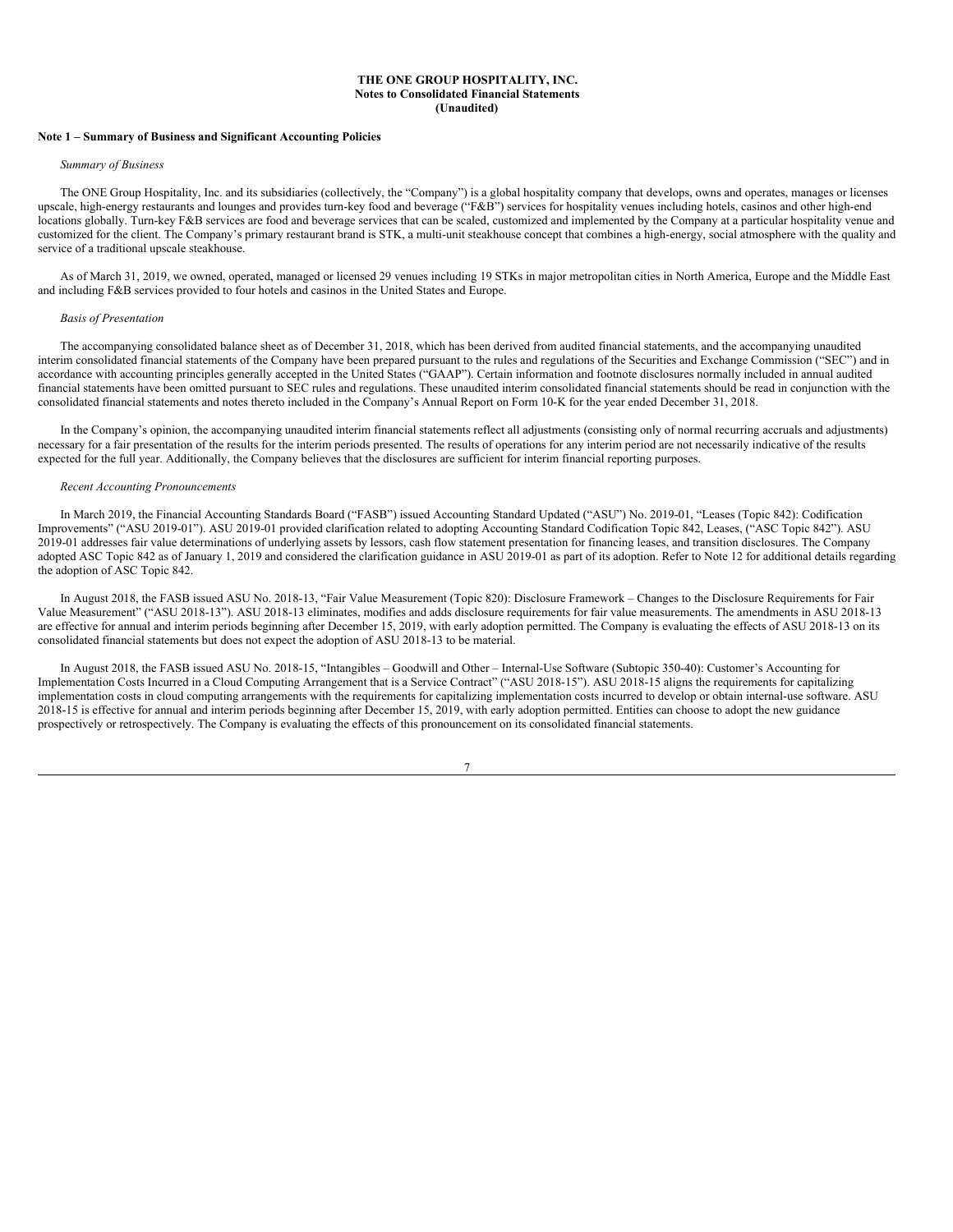In October 2018, the FASB issued ASU No. 2018-17, "Consolidation (Topic 810): Targeted Improvements to Related Party Guidance for Variable Interest Entities" ("ASU 2018-17"). ASU 2018-17 states that indirect interests held through related parties in common control arrangements should be considered on a proportional basis to determine whether fees paid to decision makers and service providers are variable interests. This is consistent with how indirect interests held through related parties under common control are considered for determining whether a reporting entity must consolidate a variable interest entity. ASU 2018-17 is effective for annual and interim periods beginning after December 15, 2019, with early adoption permitted. Entities are required to adopt the new guidance retrospectively with a cumulative adjustment to retained earnings at the beginning of the earliest period presented. The Company is evaluating the effects of this pronouncement on its consolidated financial statements.

### **Note 2 – Inventory**

Inventory consists of the following (in thousands):

|           | March 31, | December 31 |       |  |
|-----------|-----------|-------------|-------|--|
|           | 2019      |             | 2018  |  |
| Food      | 225       |             | 300   |  |
| Beverages | 1.018     |             | 1.104 |  |
| Total     | .243      |             | 1,404 |  |

## **Note 3 – Other Current Assets**

Other current assets consist of the following (in thousands):

|                     | March 31,<br>2019 |  |       |
|---------------------|-------------------|--|-------|
| Prepaid taxes       | 560               |  | 503   |
| Landlord receivable | 195               |  | 195   |
| Prepaid expenses    | 809               |  | 680   |
| Other               |                   |  | 93    |
| Total               | 1,570             |  | 1,471 |

## **Note 4 – Property and Equipment, net**

Property and equipment, net consist of the following (in thousands):

|                                                 | March 31, |  | December 31, |
|-------------------------------------------------|-----------|--|--------------|
|                                                 | 2019      |  | 2018         |
| Furniture, fixtures and equipment               | 11.024    |  | 10,425       |
| Leasehold improvements                          | 45,531    |  | 43,890       |
| Less: accumulated depreciation and amortization | (17,911)  |  | (16,969)     |
| Subtotal                                        | 38,644    |  | 37,346       |
| Construction in progress                        |           |  | 336          |
| Restaurant supplies                             | 1,821     |  | 1,665        |
| Total                                           | 40,465    |  | 39,347       |

Depreciation and amortization related to property and equipment amounted to \$0.9 million and \$0.8 million for the three months ended March 31, 2019 and 2018, respectively. The Company does not depreciate construction in progress, assets not yet put into service or restaurant supplies.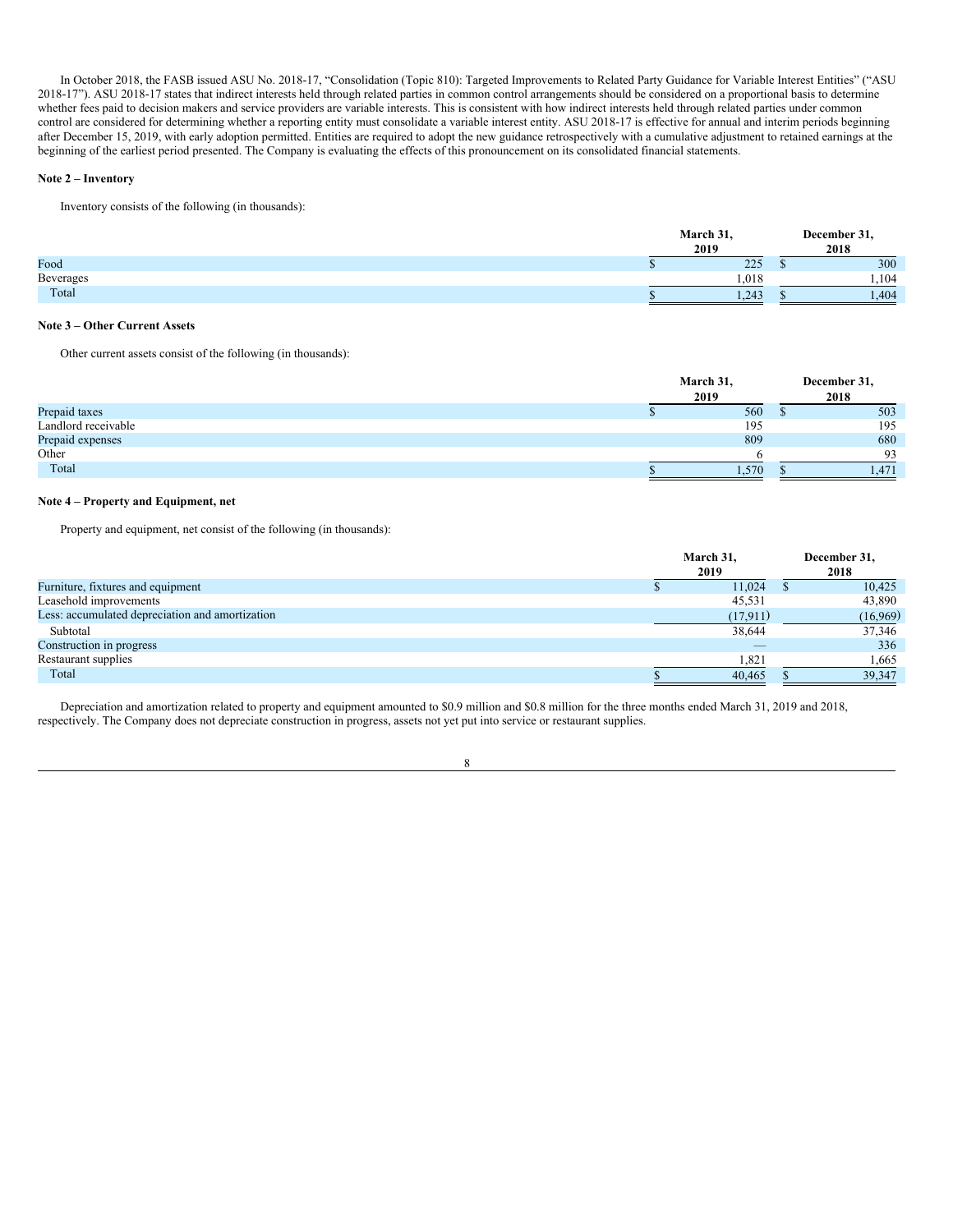### **Note 5 – Accrued Expenses**

Accrued expenses consist of the following (in thousands):

|                                                | March 31,<br>2019 | December 31,<br>2018 |       |
|------------------------------------------------|-------------------|----------------------|-------|
| Payroll and related                            | 1,878             |                      | 1,794 |
| Variable rent, including disputed rent amounts | 1,506             |                      | 1,766 |
| Legal, professional and other services         | 807               |                      | 1,028 |
| VAT and sales taxes                            | 530               |                      | 645   |
| Income taxes and related                       | 416               |                      | 685   |
| Insurance                                      | 317               |                      | 203   |
| Due to hotels                                  | 35                |                      | 212   |
| Other                                          | 1,347             |                      | 1,760 |
| Total                                          | 6,836             |                      | 8,093 |

## **Note 6 – Long-Term Debt**

Long-term debt consists of the following (in thousands):

|                                              | March 31,<br>2019 | December 31,<br>2018 |
|----------------------------------------------|-------------------|----------------------|
| Term loan agreements                         | 3,121             | 3,828                |
| Promissory notes                             | 6,250             | 6,250                |
| Equipment financing agreements               | 661               | 752                  |
| Total long-term debt                         | 10.032            | 10,830               |
| Less: current portion of long-term debt      | (2,844)           | (3,201)              |
| Less: discounts on warrants, net             | (434)             | (479)                |
| Less: debt issuance costs                    | (27)              | (32)                 |
| Total long-term debt, net of current portion | 6,727             | 7,118                |

Interest expense for all the Company's debt arrangements, excluding the amortization of debt issuance costs and other discounts and fees, was approximately \$0.2 million and \$0.3 million for the three months ended March 31, 2019 and 2018, respectively. As of March 31, 2019, the Company had \$1.3 million in letters of credit outstanding for certain restaurants. These letters of credit, which are cash collateralized, are recorded as a component of security deposits on the consolidated balance sheet as of March 31, 2019.

The Company's term loan agreements with Bank United are secured by substantially all of the Company's assets. The term loan agreements contain certain affirmative and negative covenants that limit or restrict, among other things, liens and encumbrances, indebtedness, mergers, asset sales, investments, assumptions and guaranties of indebtedness of other persons, change in nature of operations, changes in fiscal year and other matters customarily restricted in such agreements. The financial covenants contained in these agreements require the borrowers to maintain a certain adjusted tangible net worth and a debt service coverage ratio. As of March 31, 2019, the Company is in compliance with all of its financial covenants under the term loan agreements.

## **Note 7 – Fair Value of Financial Instruments**

Cash and cash equivalents, accounts receivable, inventory, accounts payable and accrued expenses are carried at cost, which approximates fair value due to their short maturities. Long-lived assets are measured and disclosed at fair value on a nonrecurring basis if an impairment is identified. There were no long-lived assets measured at fair value as of March 31, 2019.

The Company's long-term debt, including the current portion, is carried at cost on the consolidated balance sheets. Fair value of long-term debt, including the current portion, is estimated based on Level 2 inputs. Fair value is determined by discounting future cash flows using interest rates available for issues with similar terms and maturities.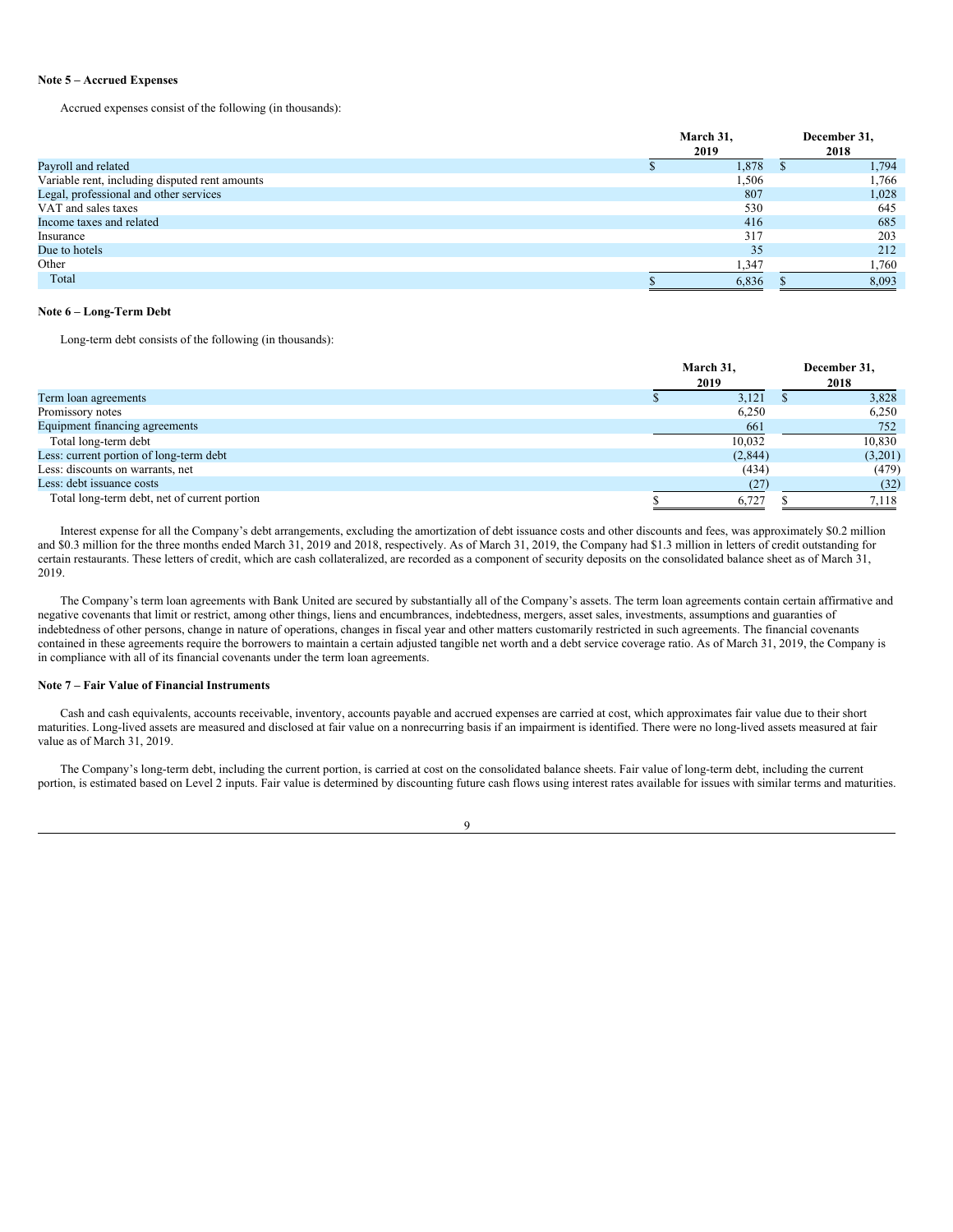The estimated fair values of long-term debt, for which carrying values do not approximate fair value, are as follows:

|                                                                                          | March 31 |        | December 31. |        |  |
|------------------------------------------------------------------------------------------|----------|--------|--------------|--------|--|
|                                                                                          | 2019     |        |              | 2018   |  |
| Carrying amount of long-term debt, including current portion <sup><math>(1)</math></sup> |          | 10.032 |              | 10.830 |  |
| Fair value of long-term debt, including current portion                                  |          | 6.616  |              | 7,648  |  |

(1) Excludes the discounts on warrants, net and debt issuance costs

### **Note 8 – Nonconsolidated Variable Interest Entities**

As of March 31, 2019 and December 31, 2018, the Company owned interests in the following companies, which directly or indirectly operate restaurants:

- · 31.24% interest in Bagatelle NY LA Investors, LLC ("Bagatelle Investors")
- · 51.13% interest in Bagatelle Little West 12th, LLC ("Bagatelle NY")

Bagatelle Investors is a holding company that has an interest in Bagatelle NY. Both entities were formed in 2011. The Company accounts for its investments in these entities under the equity method of accounting based on management's assessment that although it is not the primary beneficiary of these entities because it does not have the power to direct their day to day activities, the Company is able to exercise influence over these entities. The Company has provided no additional types of support to these entities than what is contractually required.

The carrying values of these investments were as follows (in thousands):

|                            | March 31, |  | December 31, |  |  |
|----------------------------|-----------|--|--------------|--|--|
|                            | 2019      |  |              |  |  |
| <b>Bagatelle Investors</b> | 56        |  | 56           |  |  |
| Bagatelle NY               | 2.628     |  | 2,628        |  |  |
| Total                      | 2,684     |  | 2,684        |  |  |

For the three months ended March 31, 2018, the equity in income of investee companies for the equity method investments discussed above was approximately \$23.0 thousand. There was no equity in income for the three months ended March 31, 2019.

Additionally, the Company has entered into a management agreement with Bagatelle NY. Under this agreement, the Company recorded management fee revenue of approximately \$44.0 thousand and \$37.0 thousand for the three months ended March 31, 2019 and 2018, respectively. The Company also receives rental income from Bagatelle NY for restaurant space that it subleases to Bagatelle NY. Rental income of approximately \$0.1 million was recorded from this entity for each three months ended March 31, 2019 and 2018.

Net receivables from the Bagatelle Investors and Bagatelle NY included in due from related parties, net were approximately \$0.2 million and \$0.1 million as of March 31, 2019 and December 31, 2018. These receivables, combined with the Company's equity in each of these investments, represent the Company's maximum exposure to loss.

In the three months ended March 31, 2018, the Company sold its 10% interest in a cost method investment, One 29 Park, LLC, for \$0.6 million, resulting in a gain of \$0.2 million. The gain is included as a component of "other expenses, net" on the consolidated statement of operations and comprehensive income. The investment was accounted for under the cost method of accounting. The Company had also entered into a management agreement with One 29 Park, LLC, under which the Company recorded management fee revenue of \$0.1 million for the three months ended March 31, 2018. The management agreement with One 29 Park, LLC terminated on September 30, 2018.

### **Note 9 – Related Party Transactions**

Net amounts due to related parties were \$1.1 million and \$1.2 million as of March 31, 2019 and December 31, 2018, respectively. The Company has not reserved any related party receivables as of March 31,2019 and December 31, 2018.

During the fourth quarter of 2016, the Company received approximately \$1.2 million in cash advances from the TOG Liquidation Trust (the "Liquidation Trust"). The TOG Liquidation Trust is a trust that was set up in connection with a 2013 merger transaction to hold previously issued and outstanding warrants held by members of the predecessor company. Amounts due to the trust are non-interest bearing and are repayable in 2021 when the trust expires. As of March 31, 2019 and December 31, 2018, the balance due to the Liquidation Trust included in due to related parties, long-term was approximately \$1.2 million.

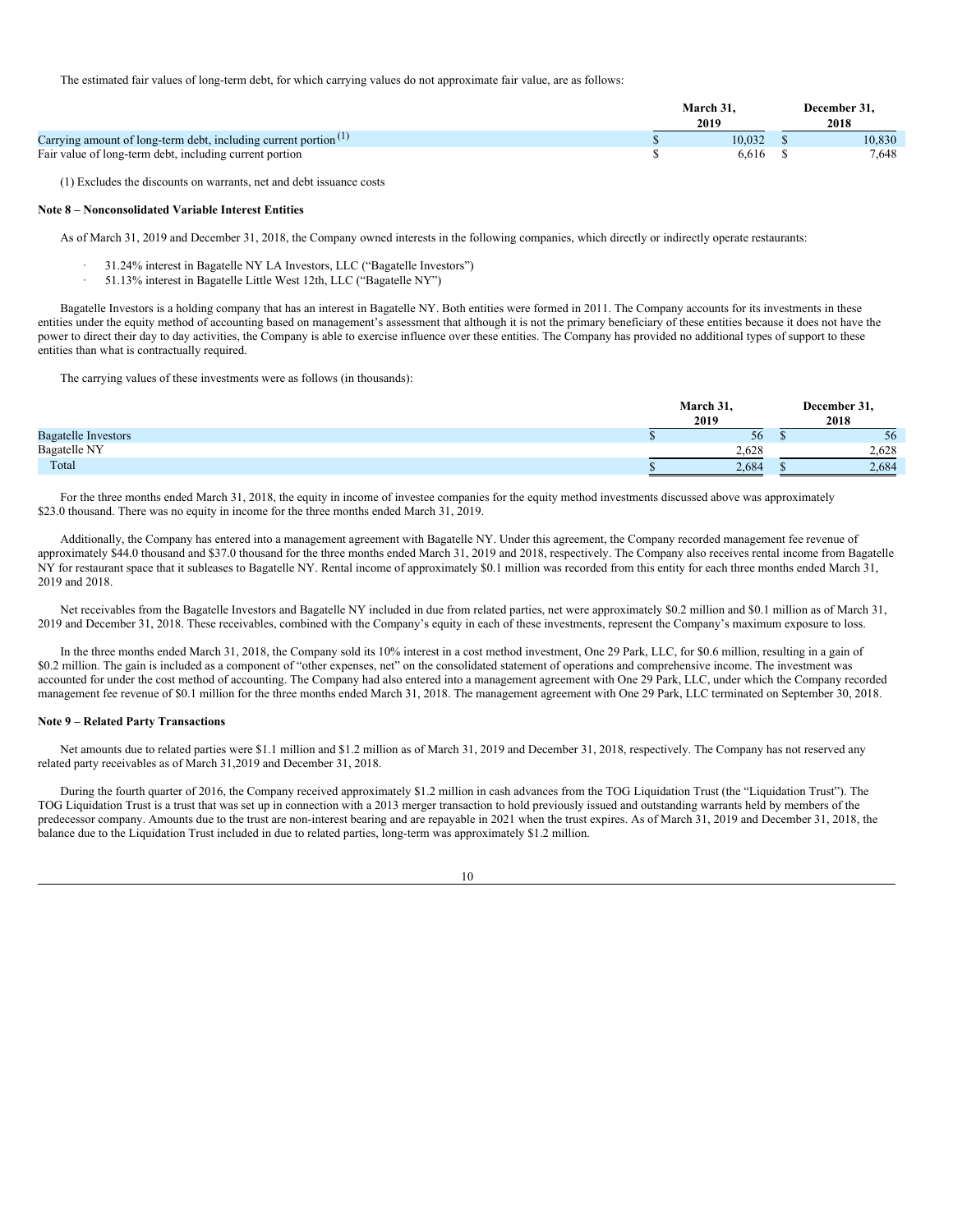Please refer to Note 8 for details on other transactions with related parties.

## **Note 10 – Income taxes**

The Company's effective income tax rate was 11.1% for the three months ended March 31 2019 compared to 17.5% for the three months ended March 31, 2018. The effective income tax rate for the three months ended March 31, 2019 was lower compared to the three months ended March 31, 2018 primarily due to the tax rates applied to domestic and foreign income (loss). Additionally, the Company's projected annual effective tax rate differs from the statutory U.S. tax rate of 21% primarily due to the following: (i) availability of U.S. net operating loss carryforwards, resulting in no federal income taxes; (ii) a full valuation allowance on the U.S. deferred tax assets, net; (iii) taxes owed in foreign jurisdictions such as the United Kingdom, Canada and Italy; and, (iv) taxes owed in state and local jurisdictions such as New York, New York City, Colorado and Tennessee.

The Company is subject to income taxes in the U.S. federal jurisdiction, and the various states and local jurisdictions in which it operates. Tax regulations within each jurisdiction are subject to the interpretation of the related tax laws and regulations and require significant judgment to apply. In the normal course of business, the Company is subject to examination by the federal, state, local and foreign taxing authorities.

## **Note 11 – Revenue from contracts with customers**

The following table provides information about receivables and contract liabilities, which include deferred license revenue and deferred gift card and gift certificate revenue, from contracts with customers (in thousands):

|                                                     |  | March 31.<br>2019        | December 31.<br>2018 |
|-----------------------------------------------------|--|--------------------------|----------------------|
| Receivables (1)                                     |  | $\overline{\phantom{a}}$ | 174                  |
| Deferred license revenue (2)                        |  | .235<br>ر رے ۱           | . 179                |
| Deferred gift card and gift certificate revenue (3) |  | 331                      | 491                  |

(1) Receivables are included in accounts receivable on the consolidated balance sheets.

(2) Includes the current and long-term portion of deferred license revenue.

(3) Deferred gift card and gift certificate revenue is included in deferred gift card revenue and other on the consolidated balance sheets.

The Company determined that the services it provides under its licensing agreements are primarily the rights to access and derive benefit from our symbolic intellectual property. As a result, the initial license fees and upfront fees are recognized on a straight-line basis over the term of the license agreement as a component of management, license and incentive fee revenue on the consolidated statement of operations and comprehensive income. Sales-based royalties are recognized as licensee restaurant sales occur.

Significant changes in deferred license revenue for the three months ended March 31, 2019 were as follows (in thousands):

| Deferred license revenue, as of December 31, 2018 | . 179 |
|---------------------------------------------------|-------|
| Additions to deferred license revenue             |       |
| Revenue recognized during the period              |       |
| Deferred license revenue, as of March 31, 2019    |       |

As of March 31, 2019, the estimated deferred license revenue to be recognized in the future related to performance obligations that are unsatisfied as of March 31, 2019 was as follows (in thousands):

| 2019, nine months remaining                     | 143 |
|-------------------------------------------------|-----|
| 2020                                            | 191 |
| 2021                                            | 191 |
| 2022                                            | 163 |
| 2023                                            | 136 |
| Thereafter                                      | 411 |
| Total future estimated deferred license revenue | 225 |

Proceeds from the sale of gift cards and gift certificates are recorded as deferred revenue and recognized as revenue when redeemed by the holder. There are no expiration dates on the Company's gift card and gift certificates and the Company does not charge any service fees that would result in a decrease to a customer's available balance. Although the Company will continue to honor all gift card and gift certificates presented for payment, it may determine the likelihood of redemption to be remote for certain gift cards and gift certificates due to, among other things, long periods of inactivity. In these circumstances, to the extent the Company determines there is no requirement for remitting balances to government agencies under unclaimed property laws, outstanding gift card and gift certificate balances may then be recognized as breakage in the consolidated statements of operations and comprehensive income as a component of owned food, beverage and other net revenues.

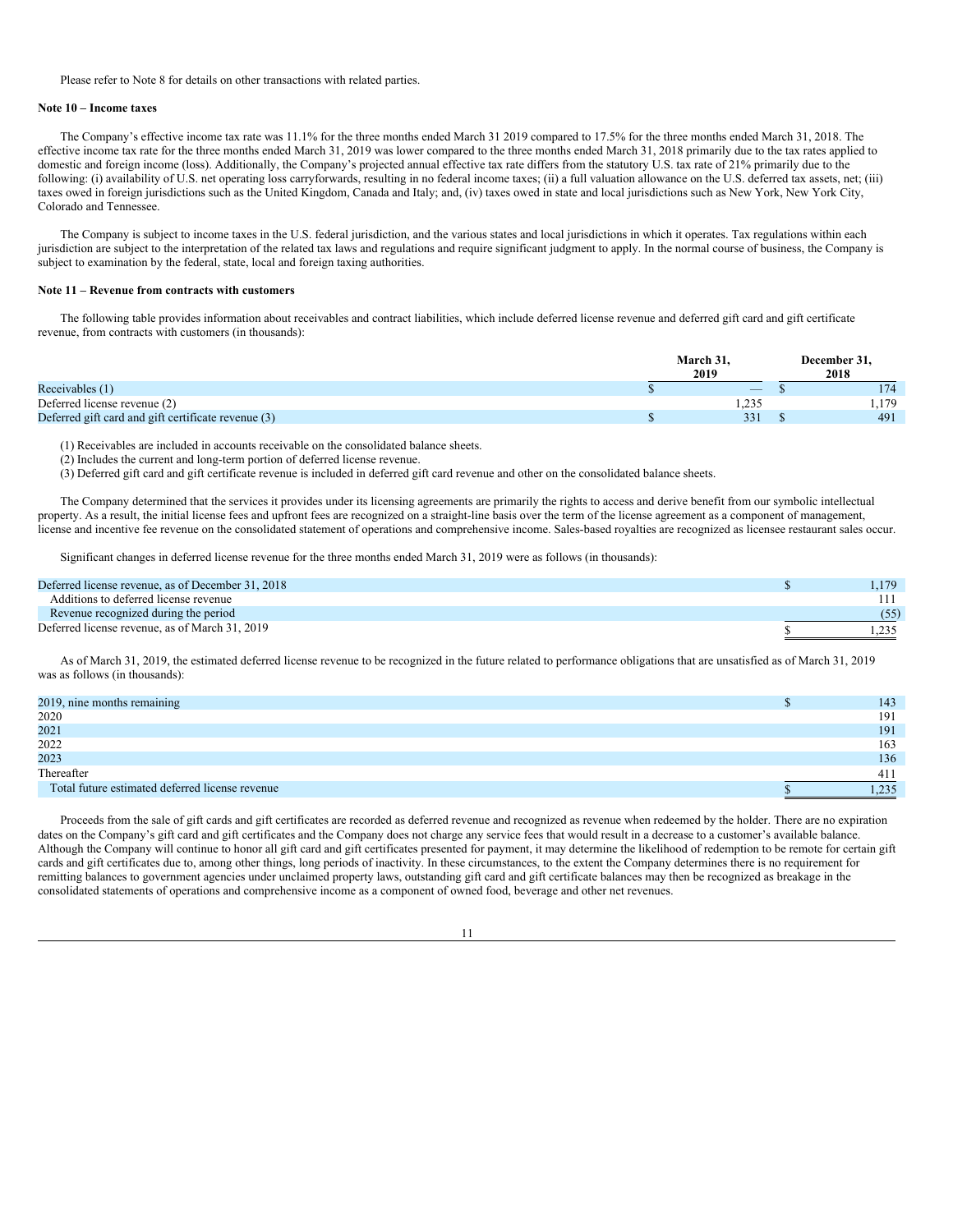Significant changes in deferred gift card and gift certificate revenue for the three months ended March 31, 2019 were as follows (in thousands):

| Deferred gift card and gift certificate revenue, as of December 31, 2018 | 491   |
|--------------------------------------------------------------------------|-------|
| Additions to deferred gift card and gift certificates revenue            |       |
| Revenue recognized during the period related to redemptions              | (283) |
| Deferred gift card and gift certificate revenue, as of March 31, 2019    |       |

In each of three months ended March 31, 2019 and 2018, the Company recognized revenue of \$0.3 million related to our contract liabilities.

## **Note 12 – Leases**

The Company adopted ASC Topic 842 as of January 1, 2019 using the optional transition method and has applied its transition provisions at the beginning of the period of adoption. As a result, the Company did not restate comparative periods. Under this transition provision, the Company has applied the legacy guidance under Accounting Standard Codification Topic 840, Leases, including its disclosure requirements, in the comparative periods presented.

Under ASC Topic 842, a lease is a contract, or part of a contract, that conveys the right to control the use of identified property, plant or equipment for a period of time in exchange for consideration. The Company's contracts determined to be or contain a lease include explicitly or implicitly identified assets where the Company has the right to substantially all of the economic benefits of the assets and has the ability to direct how and for what purpose the assets are used during the lease term. Leases are classified as either operating or financing. For operating leases, the Company has recognized a lease liability equal to the present value of the remaining lease payments, and a right of use asset equal to the lease liability, subject to certain adjustments, such as prepaid rents, initial direct costs and lease incentives received from the lessor. The Company used its incremental borrowing rate to determine the present value of the lease payments. The Company's incremental borrowing rate is the rate of interest that it would have to borrow on a collateralized basis over a similar term an amount equal to the lease payments in a similar economic environment.

ASC Topic 842 includes practical expedient and policy election choices. The Company elected the practical expedient transition package available in ASC Topic 842 and, as a result, did not reassess the lease classification of existing contracts or leases or the initial direct costs associated with existing leases. The Company has made an accounting policy election not to recognize right of use assets and lease liabilities for leases with a lease term of 12 months or less, including renewal options that are reasonably certain to be exercised, that also do not include an option to purchase the underlying asset that is reasonably certain of exercise. Instead, lease payments for these leases are recognized as lease cost on a straight-line basis over the lease term.

The Company did not elect the hindsight practical expedient, and therefore the Company did not reassess its historical conclusions with regards to whether renewal option periods should be included in the terms of its leases. Given the importance of each of its restaurant locations to its operations, the Company historically concluded that it was reasonably assured of exercising all renewal periods included in its leases as failure to exercise such options would result in an economic penalty. The Company also did not elect the portfolio approach practical expedient, which permits applying the standard to a portfolio of leases with similar characteristics.

Upon adoption on January 1, 2019, the Company recognized right-of-use assets and lease liabilities for operating leases of \$41.8 million and \$58.9 million, respectively. The difference between the right-of-use asset and lease liability represents the net book value of deferred rent and tenant improvement allowances recognized by the Company as of December 31, 2018, which was adjusted against the right-of-use asset upon adoption of ASC Topic 842. There was no impact to the opening balance of retained earnings upon adoption.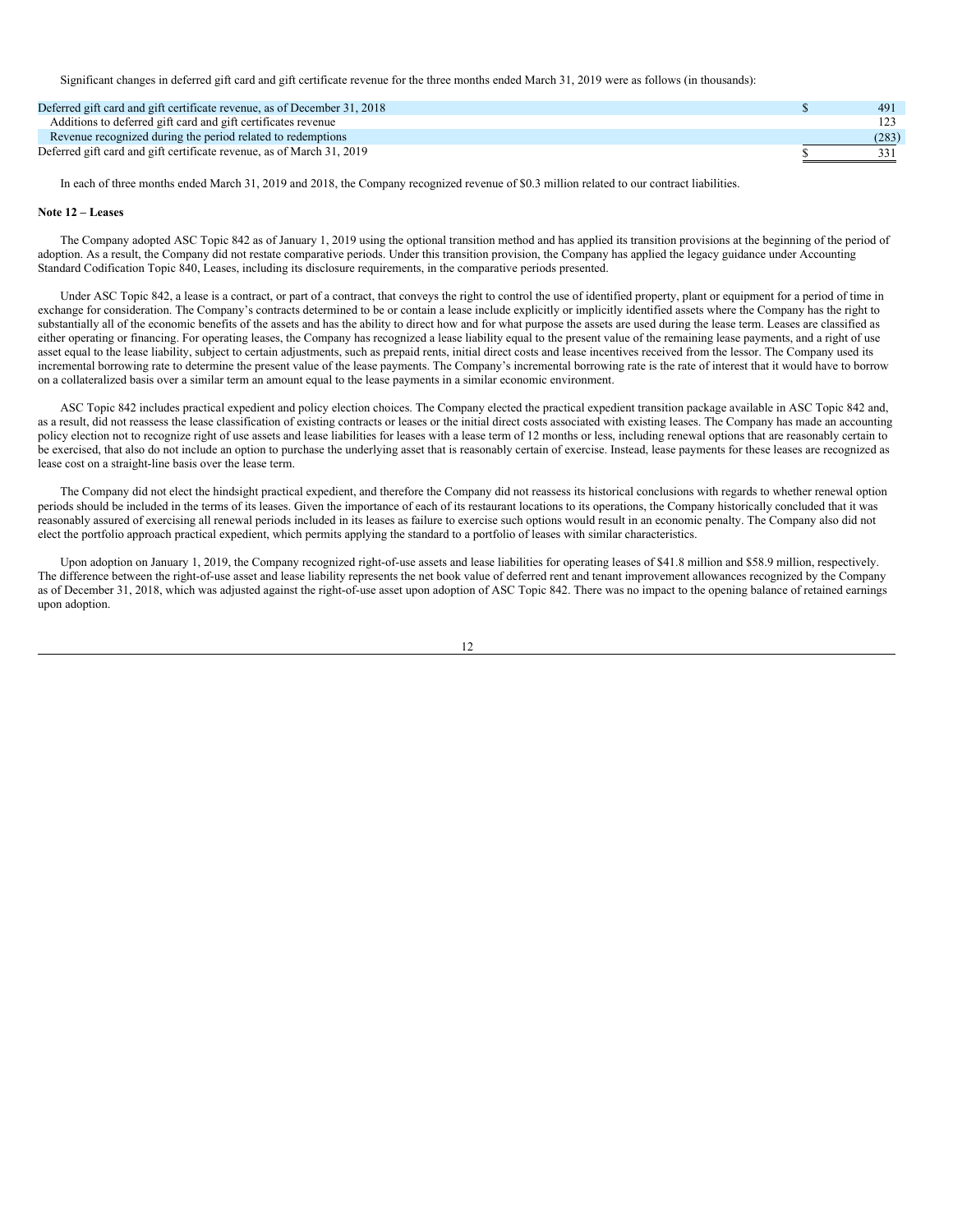The changes due to the adoption of ASC Topic 842 were as follows (in thousands):

|                                                   |  | <b>ASC 842</b>           |  |                    |  |                        |
|---------------------------------------------------|--|--------------------------|--|--------------------|--|------------------------|
|                                                   |  | <b>December 31, 2018</b> |  | <b>Adjustments</b> |  | <b>January 1, 2019</b> |
| <b>Assets</b>                                     |  |                          |  |                    |  |                        |
| Operating lease right-of-use assets               |  |                          |  | 41.868             |  | 41,868                 |
| <b>Liabilities</b>                                |  |                          |  |                    |  |                        |
| Current portion of operating lease liabilities    |  |                          |  | 3.212              |  | 3.212                  |
| Operating lease liability, net of current portion |  |                          |  | 55.679             |  | 55,679                 |
| Deferred gift card revenue and other              |  | 947                      |  | (249)              |  | 698                    |
| Deferred rent and tenant improvement allowances   |  | 16.774                   |  | $(16,774)$ \$      |  |                        |
|                                                   |  |                          |  |                    |  |                        |

There was no impact to the Company's consolidated statement of operations and comprehensive income for the three months ended March 31, 2019 compared to the three months ended March 31, 2018.

The Company enters into contracts to lease office space, restaurant space and equipment with terms that expire at various dates through 2039. Under ASC Topic 842, the lease term at the lease commencement date is determined based on the non-cancellable period for which the Company has the right to use the underlying asset, together with any periods covered by an option to extend the lease if the Company is reasonably certain to exercise that option, periods covered by an option to terminate the lease if the Company is reasonably certain not to exercise that option, and periods covered by an option to extend (or not to terminate) the lease in which the exercise of the option is controlled by the lessor. The Company considered a number of factors when evaluating whether the options in its lease contracts were reasonably certain of exercise, such as length of time before option exercise, expected value of the leased asset at the end of the initial lease term, importance of the lease to overall operations, costs to negotiate a new lease, and any contractual or economic penalties.

Certain of the Company's leases also provide for variable rent, which is determined as a percentage of gross sales in excess of specified, minimum sales targets. These variable rents are not included in the calculation of lease payments when classifying a lease and in the measurement of the lease liability as they do not meet the definition of insubstance, fixed-lease payments under ASC Topic 842.

The Company subleases portions of its office and restaurant space where it does not use the entire space for its operations. For the three months ended March 31, 2019, sublease income was \$0.2 million, of which \$0.1 million was from related party, Bagatelle NY. Refer to Note 8 for details on transactions with this related party.

Certain of the Company's leases include variable lease costs to reimburse the lessor for real estate tax and insurance expenses, and certain non-lease components that transfer a distinct service to the Company, such as common area maintenance services. The Company has elected not to separate the accounting for lease components and nonlease components, for all leased assets.

ASC Topic 842 includes a number of reassessment and re-measurement requirements for lessees based on certain triggering events or conditions, including whether a contract is or contains a lease, assessment of lease term and purchase options, measurement of lease payments, assessment of lease classification and assessment of the discount rate. The Company reviewed the reassessment and re-measurement requirements and concluded that a lease for office space required reassessment as the Company had determined not to elect to exercise an option that it had previously determined it was reasonably certain to exercise. As a result, the Company remeasured the lease liability to reflect the change in lease payments, which resulted in a reduction in the operating lease liability and a corresponding adjustment to the operating lease right-of-use asset of \$1.2 million in the three months ended March 31, 2019. In addition, there were no impairment indicators identified during the three months ended March 31, 2019 that required an impairment test for the Company's right-of-use assets or other long-lived assets in accordance with Accounting Standard Codification Topic 360, Property, Plant, and Equipment.

The components of lease expense for the period were as follows (in thousands):

|                                                          | March 31,<br>2019 |  |
|----------------------------------------------------------|-------------------|--|
| <b>Lease cost</b>                                        |                   |  |
| Operating lease cost                                     | 1,726             |  |
| Variable lease cost                                      | 674               |  |
| Short-term lease cost                                    | 108               |  |
| Sublease income                                          | (203)             |  |
| Total lease cost                                         | 2,305             |  |
| Weighted average remaining lease term - operating leases | 14 years          |  |
| Weighted average discount rate – operating leases        | 8.25%             |  |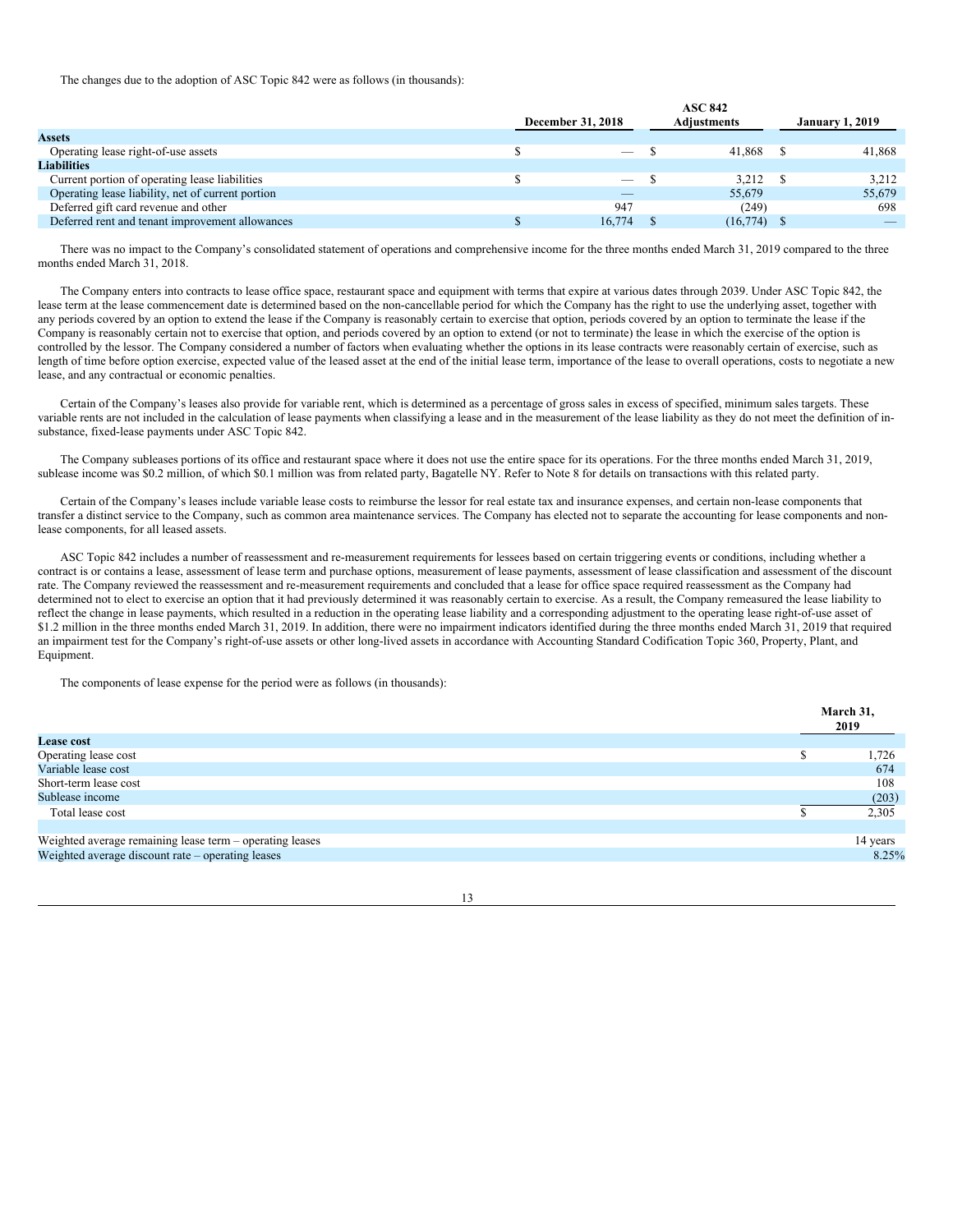Supplemental cash flow information related to leases for the period was as follows (in thousands):

|                                                                                  | March 31.<br>2019 |
|----------------------------------------------------------------------------------|-------------------|
| Cash paid for amounts included in the measurement of operating lease liabilities |                   |
| Right-of-use assets obtained in exchange for operating lease obligations         |                   |

As of March 31, 2019, maturities of the Company's operating lease liabilities are as follows (in thousands):

| 2019, nine months remaining                  | 5,167     |
|----------------------------------------------|-----------|
| 2020                                         | 6,801     |
| 2021                                         | 6,545     |
| 2022                                         | 6,669     |
| 2023                                         | 6,805     |
| Thereafter                                   | 69,536    |
| Total lease payments                         | 101,523   |
| Less: imputed interest                       | (44, 106) |
| Present value of operating lease liabilities | 57.417    |
|                                              |           |

### **Note 13 – Earnings per share**

Basic earnings per share is computed using the weighted average number of common shares outstanding during the period and income available to common stockholders. Diluted earnings per share is computed using the weighted average number of common shares outstanding during the period plus the dilutive effect of all potential shares of common stock including common stock issuable pursuant to stock options, warrants, and restricted stock units.

For the three months ended March 31, 2019 and 2018, the earnings per share was calculated as follows (in thousands, except earnings per share and related share data):

|                                                                       | Three months ended March 31. |              |  |            |
|-----------------------------------------------------------------------|------------------------------|--------------|--|------------|
|                                                                       |                              | 2019         |  | 2018       |
| Net income attributable to The ONE Group Hospitality, Inc.            |                              | 854          |  | 231        |
|                                                                       |                              |              |  |            |
| Basic weighted average shares outstanding                             |                              | 28,314,820   |  | 27,187,657 |
| Dilutive effect of stock options, warrants and restricted share units |                              | 996,936      |  | 200,841    |
| Diluted weighted average shares outstanding                           |                              | 29, 311, 756 |  | 27,388,498 |
|                                                                       |                              |              |  |            |
| Net income available to common stockholders per share - Basic         |                              | 0.03         |  | 0.01       |
| Net income available to common stockholders per share - Diluted       |                              | 0.03         |  | 0.01       |

For the three months ended March 31, 2019, 0.9 million stock options, warrants and restricted share units were determined to be anti-dilutive and were therefore excluded from the calculation of diluted earnings per share. For the three months ended March 31, 2018, 2.0 million stock options, warrants and restricted share units were determined to be anti-dilutive and were therefore excluded from the calculation of diluted earnings per share.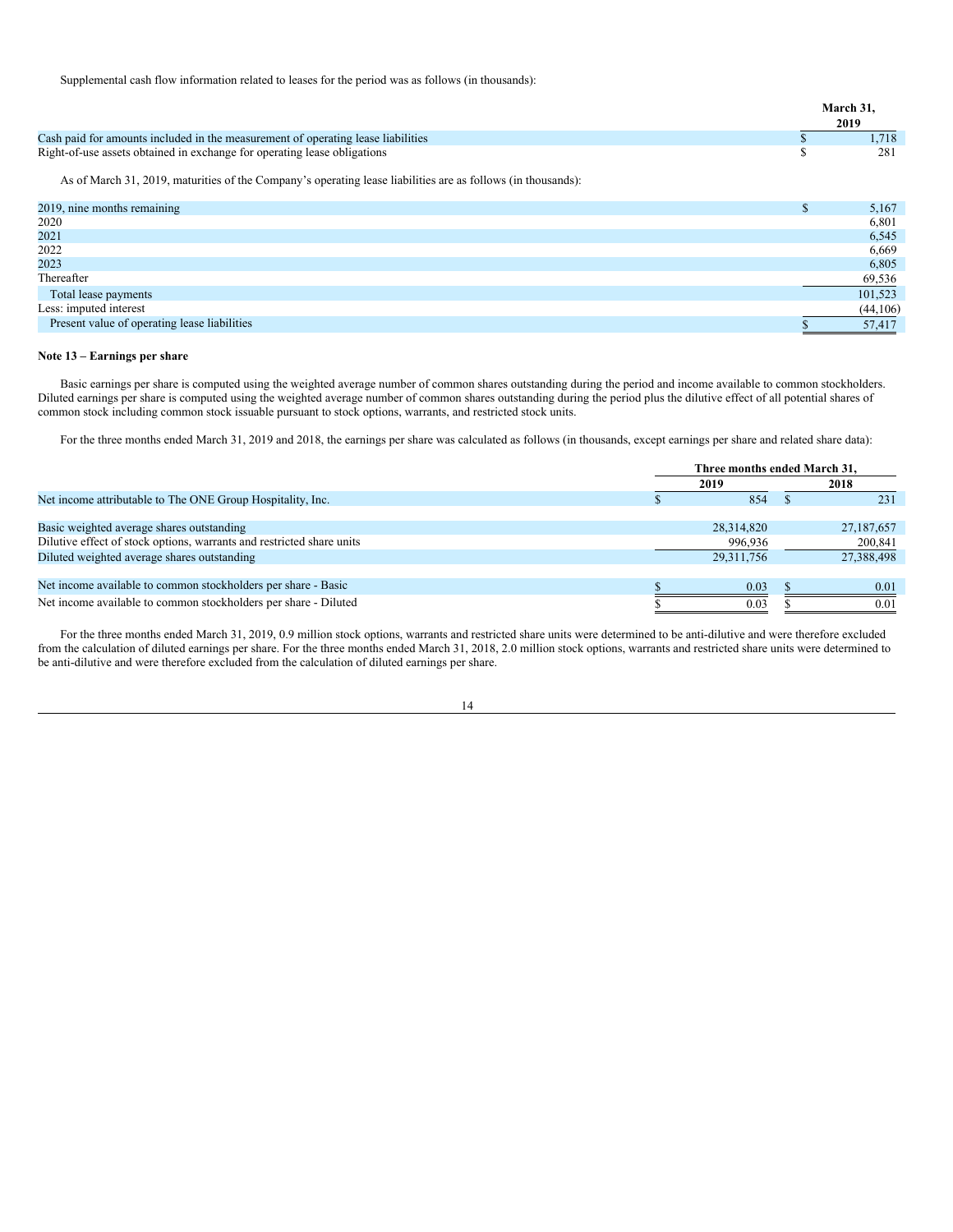## **Note 14 – Stockholders' Equity**

Significant changes in stockholders' equity for the three months ended March 31, 2019 and 2018 are as follows (in thousands):

|                                           |        |  |                   |                          |  | Accumulated   |  |                |  |        |  |
|-------------------------------------------|--------|--|-------------------|--------------------------|--|---------------|--|----------------|--|--------|--|
|                                           |        |  | <b>Additional</b> |                          |  | other         |  |                |  |        |  |
|                                           | Common |  | paid-in           | Accumulated              |  | comprehensive |  | Noncontrolling |  |        |  |
|                                           | Stock  |  | capital           | deficit                  |  | loss          |  | interests      |  | Total  |  |
| Balance at December 31, 2018              |        |  | 43.543            | (28, 722)                |  | (2,310)       |  | (452)          |  | 12,062 |  |
| Stock-based compensation                  |        |  | 181               | $\overline{\phantom{a}}$ |  |               |  |                |  | 181    |  |
| Loss on foreign currency translation, net |        |  |                   |                          |  | (160)         |  |                |  | (160)  |  |
| Net income (loss)                         |        |  | __                | 854                      |  |               |  | (85)           |  | 769    |  |
| Balance at March 31, 2019                 |        |  | 43,724            | (27, 868)                |  | (2,470)       |  | (537)          |  | 12,852 |  |

|                                                             |                          |                          |                          | Accumulated              |                          |       |
|-------------------------------------------------------------|--------------------------|--------------------------|--------------------------|--------------------------|--------------------------|-------|
|                                                             |                          | Additional               |                          | other                    |                          |       |
|                                                             | Common                   | paid-in                  | Accumulated              | comprehensive            | Noncontrolling           |       |
|                                                             | <b>Stock</b>             | capital                  | deficit                  | loss                     | interests                | Total |
| Balance at December 31, 2017                                |                          | 41,007                   | (31,979)                 | (1, 556)                 | (922)                    | 6,553 |
| Adoption of ASC 606 "Revenue from contracts with customers" |                          | __                       | (54)                     |                          |                          | (54)  |
| Stock-based compensation                                    | __                       | 324                      | $\overline{\phantom{a}}$ |                          |                          | 324   |
| Vesting of restricted shares                                | __                       |                          |                          |                          |                          |       |
| Loss on foreign currency translation, net                   |                          |                          |                          | (75)                     | $\overline{\phantom{a}}$ | (75)  |
| Net income (loss)                                           | $\overline{\phantom{a}}$ | $\overline{\phantom{m}}$ | 231                      | $\overline{\phantom{a}}$ | (113)                    | 118   |
| Balance at March 31, 2018                                   |                          | 41.331                   | (31,802)                 | (1,631)                  | (1,035)                  | 6,866 |

## **Note 15 - Stock-Based Compensation**

As of March 31, 2019, the Company had 458,746 remaining shares available for issuance under the 2013 Employee, Director and Consultant Equity Incentive Plan (the "2013 Equity Plan").

Stock-based compensation cost for each of the three months ended March 31, 2019 and 2018 was \$0.2 million and is included in general and administrative expenses in the consolidated statement of operations and comprehensive income.

## Stock Option Activity

Changes in outstanding stock options during the three months ended March 31, 2019 were as follows:

|                                  | <b>Shares</b> | Weighted average<br>exercise price | Weighted average remaining<br>contractual life | <b>Intrinsic</b><br>value<br>(thousands) |
|----------------------------------|---------------|------------------------------------|------------------------------------------------|------------------------------------------|
| Outstanding at December 31, 2018 | 2,001,008     | 3.29                               |                                                |                                          |
| Granted                          | 68,000        | 2.99                               |                                                |                                          |
| Exercised                        |               |                                    |                                                |                                          |
| Cancelled, expired or forfeited  | (63,000)      | 2.80                               |                                                |                                          |
| Outstanding at March 31, 2019    | 2,006,008     | 3.29                               | $6.67$ years $\$\$                             | 1,063                                    |
| Exercisable at March 31, 2019    | 1,065,508     | 4.16                               | 5.45 years $$$                                 |                                          |

The fair value of options granted in the three months ended March 31, 2019 was estimated on the date of grant using the Black-Scholes option pricing model with the following assumptions:

| Expected life, in years | 8.5 years |
|-------------------------|-----------|
| Risk-free interest rate | $2.62\%$  |
| Volatility              | 42.0%     |
| Dividend yield          | $0.0\%$   |

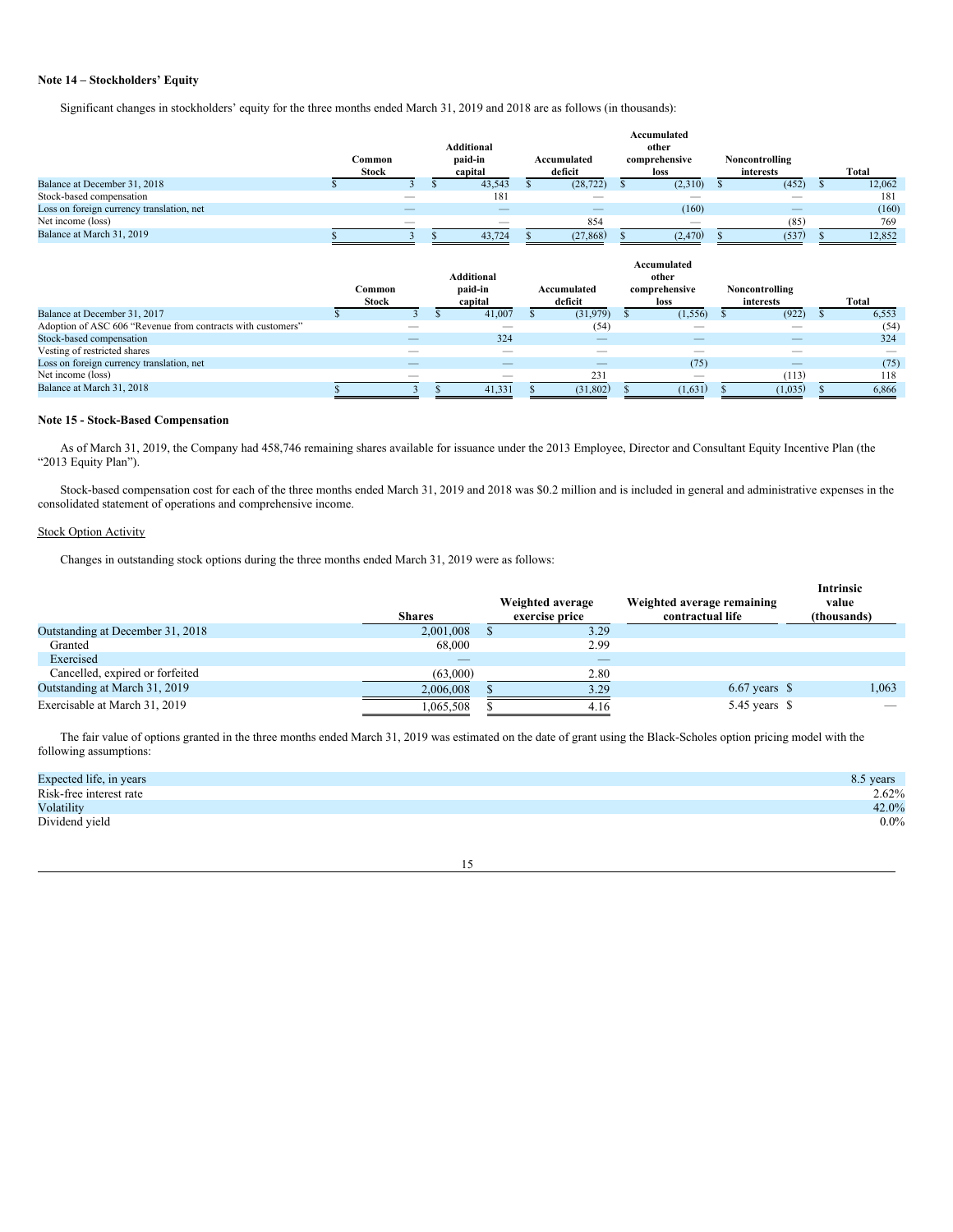A summary of the status of the Company's non-vested stock options as of December 31, 2018 and March 31, 2019 and changes during the three months then ended, is presented below:

|                                               |               | Weighted<br>average grant |
|-----------------------------------------------|---------------|---------------------------|
|                                               | <b>Shares</b> | date fair value           |
| Non-vested stock options at December 31, 2018 | 926,500       | 0.91                      |
| Granted                                       | 68,000        | 2.99                      |
| Vested                                        |               |                           |
| Cancelled, expired or forfeited               | (54,000)      | 0.99                      |
| Non-vested stock options at March 31, 2019    | 940,500       | 0.95                      |

As of March 31, 2019, there are 579,402 milestone-based options outstanding. These options vest based on the achievement of Company and individual objectives as set by the Board.

As of March 31, 2019, there is approximately \$0.6 million of total unrecognized compensation cost related to non-vested awards, which will be recognized over a weightedaverage period of 2.8 years.

### Restricted Stock Unit Activity

The Company issues restricted stock units ("RSUs") under the 2013 Equity Plan. The fair value of these RSUs is determined based upon the closing fair market value of the Company's common stock on the grant date.

A summary of the status of RSUs and changes during the three months ended March 31, 2019 is presented below:

|                                      | <b>Shares</b> | Weighted<br>average grant<br>date fair value |
|--------------------------------------|---------------|----------------------------------------------|
| Non-vested RSUs at December 31, 2018 | 764,201       | 2.54                                         |
| Granted                              | 142,205       | 2.93                                         |
| Vested                               | (20, 544)     | 2.86                                         |
| Cancelled, expired or forfeited      | (9,000)       | 2.73                                         |
| Non-vested RSUs at March 31, 2019    | 764,201       | 2.59                                         |

As of March 31, 2019, 150,000 RSUs subject to performance-based vesting were still outstanding. As of March 31, 2019, the Company had approximately \$3.2 million of total unrecognized compensation costs related to RSUs, which will be recognized over a weighted average period of 2.8 years.

#### **Note 16 - Segment Reporting**

The Company operates in three segments: "Owned restaurants," "Owned food, beverage and other," and "Managed and licensed operations." The Owned restaurants segment consists of leased restaurant locations and competes in the full-service dining industry. The Owned food, beverage and other segment consists of hybrid operations, such as where the Company has a leased restaurant location and also has a food and beverage agreement at the same location, typically a hotel, and offsite banquet offerings. The Managed and licensed operations segment includes all operations for which a management, incentive or license fee is received. Management agreements generate management fees on net revenue and incentive fees on operating profit as defined in the applicable management agreement. License agreements generate revenue primarily through royalties earned on net revenue at each location. Revenues associated with developmental support for licensed locations are also included within this segment.

The Company's Chief Executive Officer ("CEO"), who has been deemed the Company's Chief Operating Decision Maker, manages the business and allocates resources via a combination of restaurant sales reports and segment profit information (which is defined as revenues less operating expenses) related to the Company's three segments, or sources of revenues, which are presented in their entirety within the consolidated statements of operations and comprehensive income.

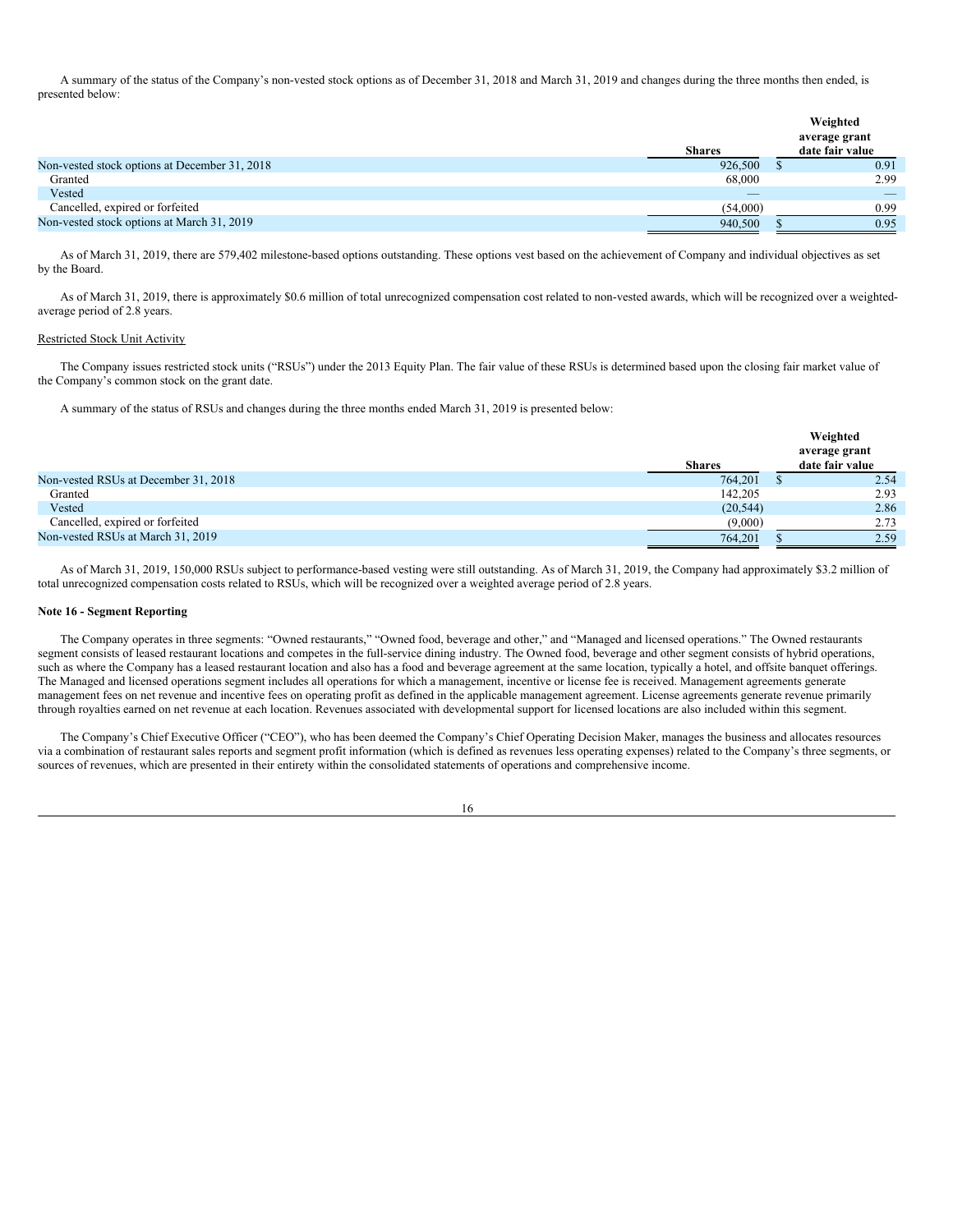The Company's operating results by segment were as follows (in thousands):

|                                               | For the three months ended March 31, 2019 |                      |               |                                      |   |                                       |    |              |
|-----------------------------------------------|-------------------------------------------|----------------------|---------------|--------------------------------------|---|---------------------------------------|----|--------------|
|                                               |                                           | Owned<br>restaurants |               | Owned food,<br>beverage and<br>other |   | Managed and<br>licensed<br>operations |    | <b>Total</b> |
| Revenues:                                     |                                           |                      |               |                                      |   |                                       |    |              |
| Owned net revenues                            | \$                                        | 17,820               | <sup>\$</sup> | 2,273                                | S |                                       | S  | 20,093       |
| Management, license and incentive fee revenue |                                           |                      |               |                                      |   | 2,683                                 |    | 2,683        |
| Total revenues                                |                                           | 17,820               |               | 2,273                                |   | 2,683                                 |    | 22,776       |
| Cost and expenses:                            |                                           |                      |               |                                      |   |                                       |    |              |
| Owned operating expenses:                     |                                           |                      |               |                                      |   |                                       |    |              |
| Cost of sales                                 |                                           | 4,569                |               |                                      |   |                                       |    | 4,569        |
| Other operating expenses                      |                                           | 10,915               |               |                                      |   |                                       |    | 10,915       |
| Owned food, beverage and other expenses       |                                           |                      |               | 2,259                                |   |                                       |    | 2,259        |
| Total owned operating expenses                |                                           | 15,484               |               | 2,259                                |   |                                       |    | 17,743       |
| Segment income                                |                                           | 2,336                |               | 14                                   |   | 2,683                                 |    | 5,033        |
|                                               |                                           |                      |               |                                      |   |                                       |    |              |
| General and administrative                    |                                           |                      |               |                                      |   |                                       |    | 2,650        |
| Depreciation and amortization                 |                                           |                      |               |                                      |   |                                       |    | 942          |
| Interest expense, net of interest income      |                                           |                      |               |                                      |   |                                       |    | 269          |
| Equity in income of investee companies        |                                           |                      |               |                                      |   |                                       |    |              |
| Other                                         |                                           |                      |               |                                      |   |                                       |    | 307          |
| Income before provision for income taxes      |                                           |                      |               |                                      |   |                                       | \$ | 865          |

|                                               | For the three months ended March 31, 2018 |                      |                                      |   |                                       |   |        |
|-----------------------------------------------|-------------------------------------------|----------------------|--------------------------------------|---|---------------------------------------|---|--------|
|                                               |                                           | Owned<br>restaurants | Owned food,<br>beverage and<br>other |   | Managed and<br>licensed<br>operations |   | Total  |
| Revenues:                                     |                                           |                      |                                      |   |                                       |   |        |
| Owned net revenues                            | S                                         | 15,076               | 2,005<br>-S                          | S |                                       | S | 17,081 |
| Management, license and incentive fee revenue |                                           |                      |                                      |   | 2,436                                 |   | 2,436  |
| Total revenues                                |                                           | 15,076               | 2,005                                |   | 2,436                                 |   | 19,517 |
|                                               |                                           |                      |                                      |   |                                       |   |        |
| Cost and expenses:                            |                                           |                      |                                      |   |                                       |   |        |
| Owned operating expenses:                     |                                           |                      |                                      |   |                                       |   |        |
| Cost of sales                                 |                                           | 4,034                |                                      |   |                                       |   | 4,034  |
| Other operating expenses                      |                                           | 9,378                |                                      |   |                                       |   | 9,378  |
| Owned food, beverage and other expenses       |                                           |                      | 1,689                                |   |                                       |   | 1,689  |
| Total owned operating expenses                |                                           | 13,412               | 1,689                                |   |                                       |   | 15,101 |
| Segment income                                |                                           | 1,664                | 316                                  |   | 2,436                                 |   | 4,416  |
|                                               |                                           |                      |                                      |   |                                       |   |        |
| General and administrative                    |                                           |                      |                                      |   |                                       |   | 3,055  |
| Depreciation and amortization                 |                                           |                      |                                      |   |                                       |   | 778    |
| Interest expense, net of interest income      |                                           |                      |                                      |   |                                       |   | 318    |
| Equity in loss of investee companies          |                                           |                      |                                      |   |                                       |   | 23     |
| Other                                         |                                           |                      |                                      |   |                                       |   | 99     |
| Income before provision for income taxes      |                                           |                      |                                      |   |                                       | S | 143    |

The Company's total assets by segment for the periods indicated were as follows (in thousands):

|                                                          | March 31,<br>2019 | December 31,<br>2018 |
|----------------------------------------------------------|-------------------|----------------------|
| <b>Total assets:</b>                                     |                   |                      |
| Owned restaurants                                        | 75,272            | 42,971               |
| Owned food, beverage and other operations <sup>(1)</sup> | 15,591            | 7,274                |
| Managed and licensed operations                          | 4.728             | 5,734                |
| Total                                                    | 95.591            | 55,979               |

(1) Includes corporate assets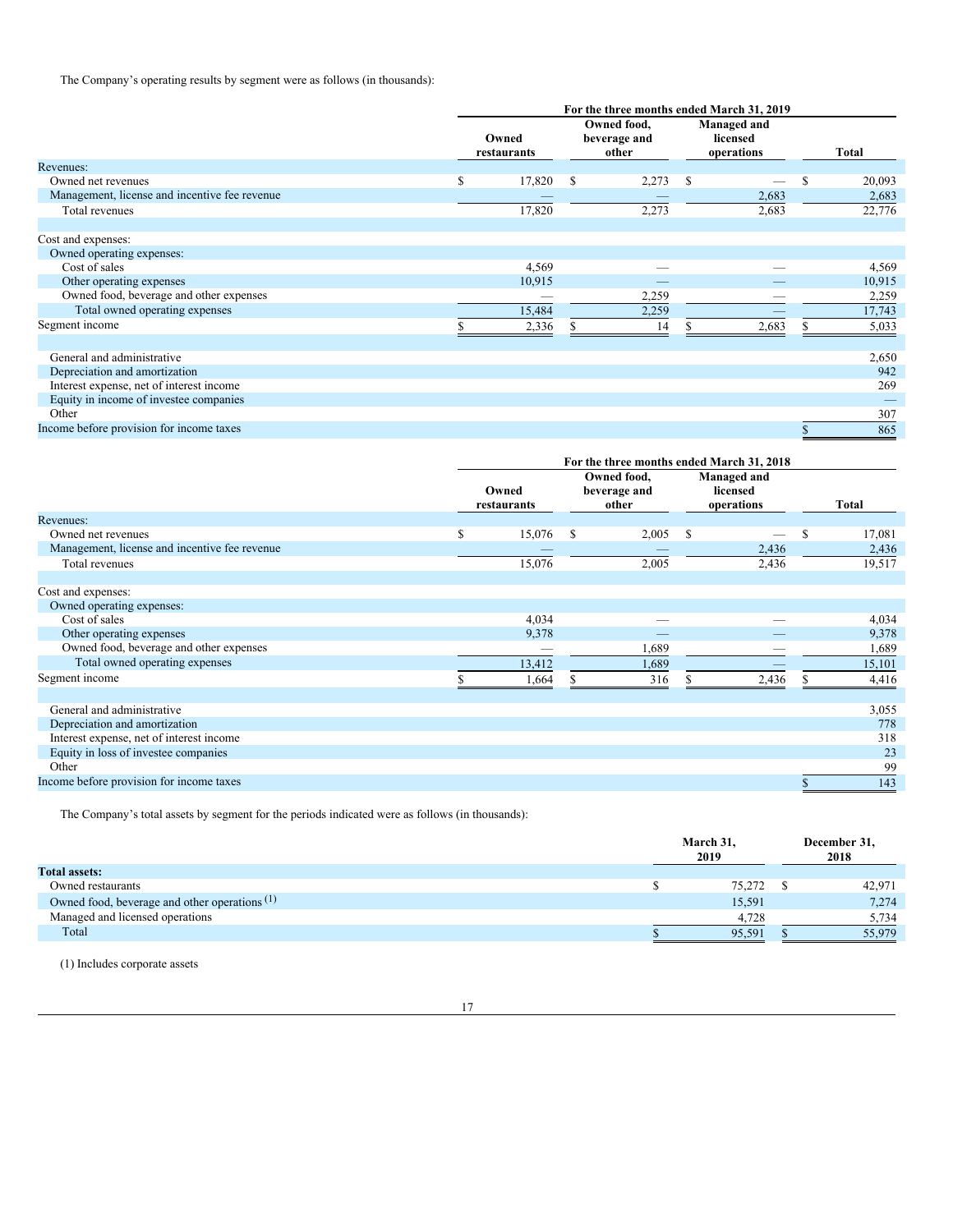The Company's total assets increased \$40.1 million as of March 31, 2019 compared to December 31, 2018 as a result of adopting ASC Topic 842 during the first quarter of 2019. Refer to Note 12 for additional information regarding the adoption of ASC Topic 842.

The Company's capital asset additions by segment for the periods indicated were as follows (in thousands):

|                                                          |      | For the three months ended March 31, |  |      |  |
|----------------------------------------------------------|------|--------------------------------------|--|------|--|
|                                                          | 2019 |                                      |  | 2018 |  |
| <b>Capital assets additions:</b>                         |      |                                      |  |      |  |
| Owned restaurants                                        |      | .762                                 |  | 301  |  |
| Owned food, beverage and other operations <sup>(1)</sup> |      | 298                                  |  |      |  |
| Managed and licensed operations                          |      |                                      |  |      |  |
| Total                                                    |      | 2.060                                |  | 306  |  |

(1) Includes corporate capital asset additions

## **Note 17 - Geographic Information**

The following tables contains certain financial information by geographic location for the three months ended March 31, 2019 and 2018 (in thousands):

## Revenues

|                                           | For the three months ended March 31, |     |        |  |
|-------------------------------------------|--------------------------------------|-----|--------|--|
|                                           | 2019                                 |     | 2018   |  |
| Domestic:                                 |                                      |     |        |  |
| Owned restaurants                         | 17.820                               | \$. | 15,076 |  |
| Owned food, beverage and other operations | 2,273                                |     | 2,005  |  |
| Managed and licensed operations           | 1,687                                |     | 1,687  |  |
| Total domestic revenues                   | 21,780                               |     | 18,768 |  |
| International:                            |                                      |     |        |  |
| Owned restaurants                         | __                                   |     |        |  |
| Owned food, beverage and other operations |                                      |     |        |  |
| Managed and licensed operationstv520238   | 996                                  |     | 749    |  |
| Total international revenues              | 996                                  |     | 749    |  |
| Total revenues                            | 22,776                               |     | 19,517 |  |

# Long-lived assets

|                                           | March 31, |  | December 31. |
|-------------------------------------------|-----------|--|--------------|
|                                           | 2019      |  | 2018         |
| Domestic:                                 |           |  |              |
| Owned restaurants                         | 72,532    |  | 38,958       |
| Owned food, beverage and other operations | 13,002    |  | 5,375        |
| Managed and licensed operations           | 59        |  | 67           |
| Total domestic long-lived assets          | 85,593    |  | 44,400       |
| International:                            |           |  |              |
| Owned restaurants                         | _         |  |              |
| Owned food, beverage and other operations |           |  |              |
| Managed and licensed operations           | 37        |  | 38           |
| Total international long-lived assets     | 37        |  | 38           |
| Total long-lived assets                   | 85,630    |  | 44,438       |
|                                           |           |  |              |

## **Note 18 – Litigation**

The Company is party to claims in lawsuits incidental to its business, including lease disputes and employee-related matters. In the opinion of management, the ultimate outcome of such matters, individually or in the aggregate, will not have a material adverse effect on the Company's consolidated financial position or results of operations.

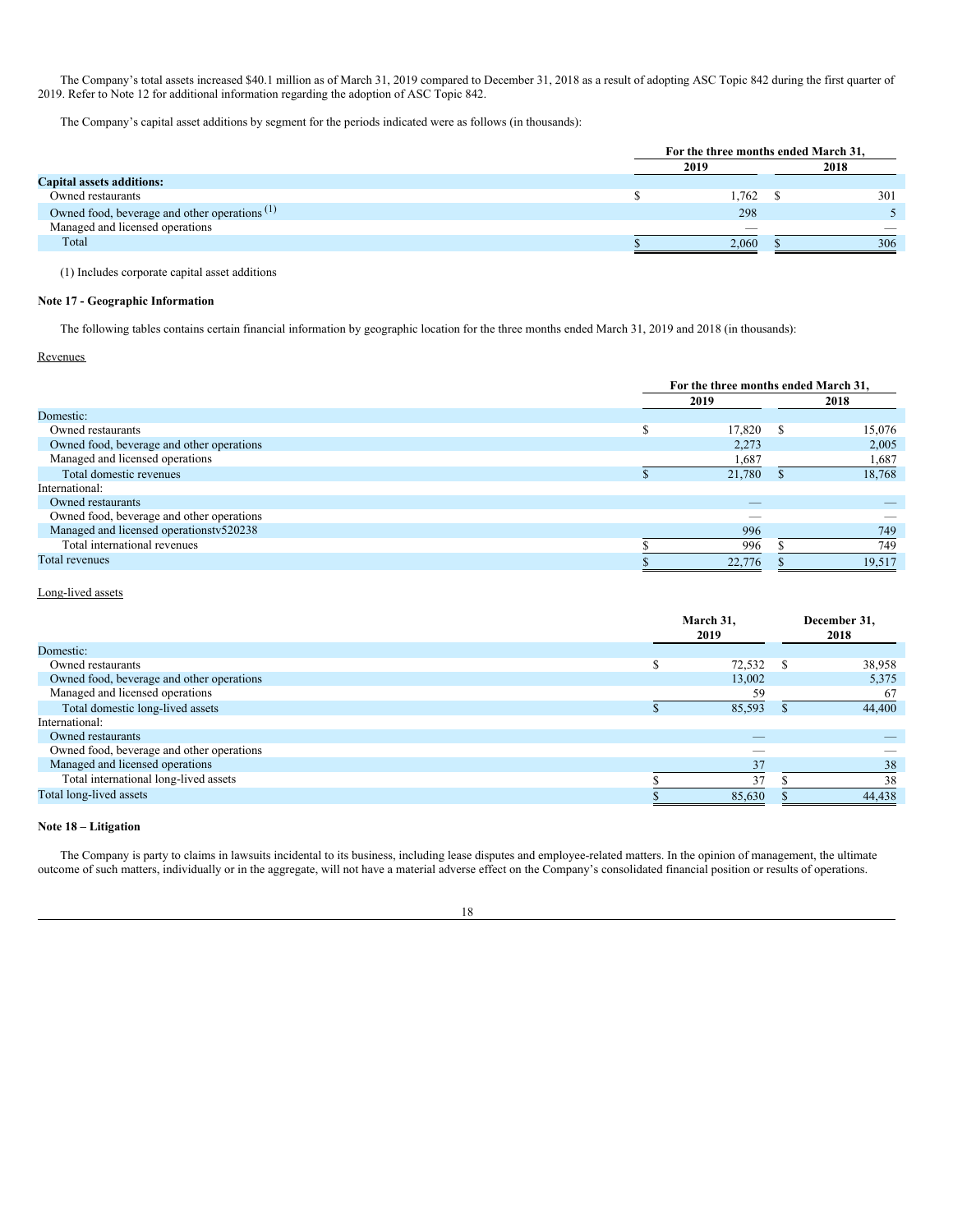## **Note 19 - Liquidity**

During the three months ended March 31, 2019, the Company had net income of \$0.8 million and had a working capital deficit of \$8.6 million. As of March 31, 2019, the Company's accumulated deficit was \$27.9 million. Additionally, as of March 31, 2019, the Company's cash and cash equivalents was \$1.1 million, and cash from operations for the three months ended March 31, 2019 and 2018 were \$2.5 million and \$0.2 million, respectively. The Company expects to finance its operations, including the costs of opening planned restaurants, for at least the next twelve months from March 31, 2019 primarily through cash provided by operations. Other sources of liquidity could include additional potential issuances of debt or equity securities in public or private financings or warrant or option exercises.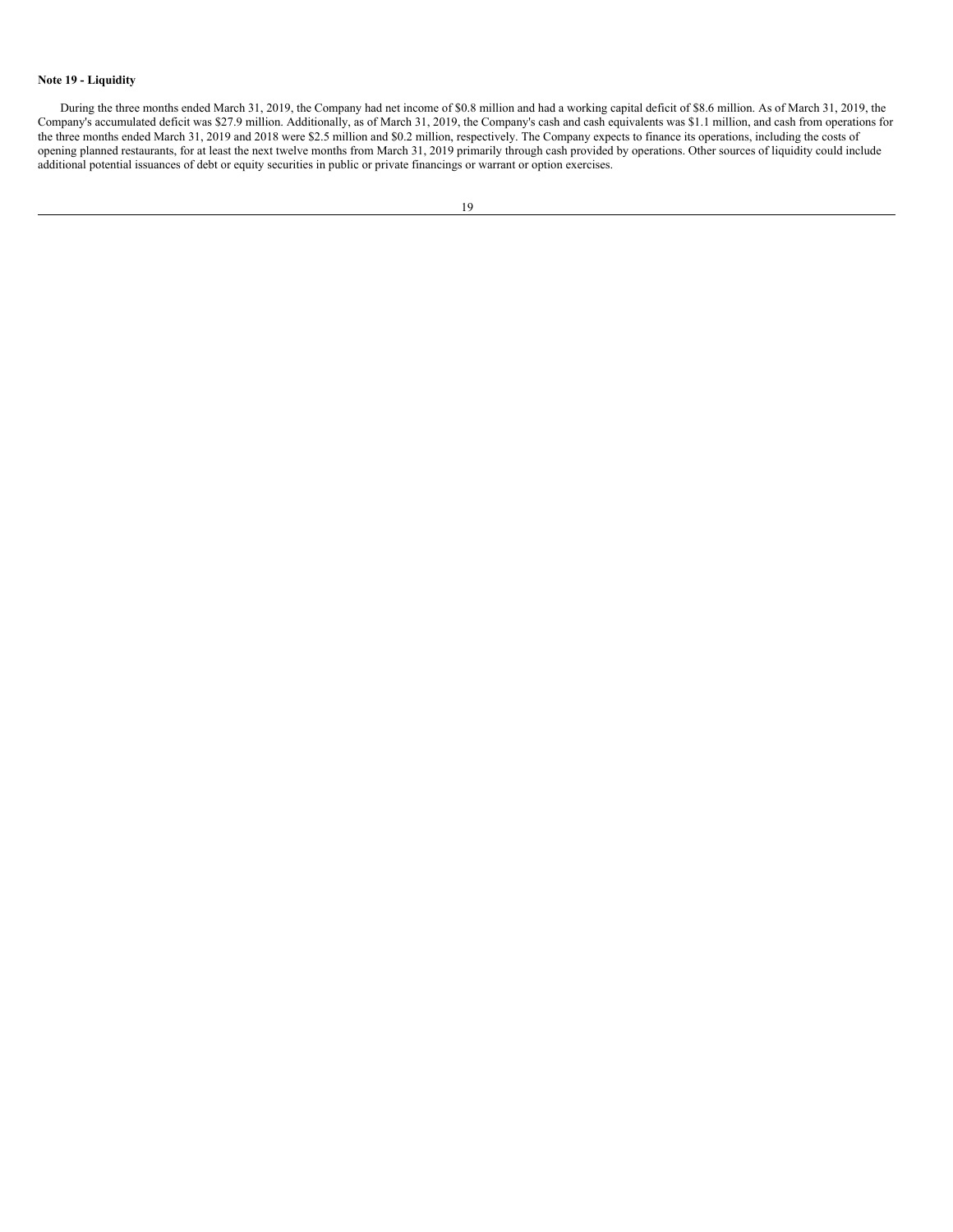#### <span id="page-19-0"></span>**Item 2. Management's Discussion and Analysis of Financial Condition and Results of Operations**

This Ouarterly Report on Form 10-O and certain information incorporated herein by reference contain forward-looking statements within the meaning of Section 21E of the Securities Exchange Act of 1934, as amended (the "Exchange Act") and Section 27A of the Securities Act of 1933, as amended (the "Securities Act"). Forward-looking statements speak only as of the date thereof and, involve risks and uncertainties that may cause our actual results, performance or achievements to be materially different from the results, performance or achievements expressed or implied by the forward-looking statements. These risk and uncertainties include, the risk factors discussed under Item 1A. "Risk Factors" of the Company's Annual Report on Form 10-K for the year ended December 31, 2018. Factors that might cause actual events or results to differ materially from those indicated by these forward-looking statements include matters such as general economic conditions, consumer preferences and spending, costs, competition, restaurant openings or closings, operating margins, the availability of acceptable real estate locations, the sufficiency of our cash balances and cash generated from operations and financing activities for our future liquidity and capital resource needs, the impact on our business of Federal and State legislation, litigation, the execution of our growth strategy and other matters. We have attempted to identify forward-looking statements by terminology including "anticipates," "believes," "can," "continue," "ongoing," "could," "estimates," "expects," "intends," "may," "appears," "suggests," "future," "likely," "goal," "plans," "potential," "projects," "predicts," "should," "targets," "argets," "argets," "argets," "argets," "future," sho "would," "will" and similar expressions that convey the uncertainty of future events or outcomes. You should not place undue reliance on any forward-looking statement. We do not undertake any obligation to update or revise any forward-looking statements to reflect events or circumstances after the date of this report or to reflect the occurrence of *unanticipated events, except as required under applicable law.*

#### **General**

This information should be read in conjunction with the consolidated financial statements and the notes included in Item 1 of Part I of this Quarterly Report on Form 10-Q and the audited consolidated financial statements and notes, and Management's Discussion and Analysis of Financial Condition and Results of Operations, contained in the Company's Annual Report on Form 10-K for the fiscal year ended December 31, 2018.

As used in this report, the terms "Company," "we," "our," or "us," refer to The ONE Group Hospitality, Inc. and its consolidated subsidiaries, taken as a whole, unless the context otherwise indicates.

#### **Overview**

The ONE Group Hospitality, Inc., a Delaware corporation, develops, owns and operates, manages or licenses upscale, high-energy restaurants and lounges and provides turn-key food and beverage services for hospitality venues including hotels, casinos and other high-end locations globally. We define turn-key food and beverage ("F&B") services as services that can be scaled and implemented by us at a particular hospitality venue and customized for our clients.

We were established with the vision of becoming a global market leader in the hospitality industry by melding high-quality service, ambiance, high-energy and cuisine into one great experience that we refer to as "Vibe Dining." Our primary restaurant brand is STK, a multi-unit steakhouse concept that combines a high-energy, social atmosphere with the quality and service of a traditional upscale steakhouse. Our F&B hospitality management services include developing, managing and operating restaurants, bars, rooftop lounges, pools, banqueting and catering facilities, private dining rooms, room service and mini bars tailored to the specific needs of high-end hotels and casinos. Our F&B hospitality clients operate global hospitality brands such as the W Hotel, Hippodrome Casino, and ME Hotels.

We opened our first restaurant in January 2004 in New York City and, as of March 31, 2019, we owned, operated, managed or licensed 29 venues including 19 STKs in major metropolitan cities in North America, Europe and the Middle East. In addition, we provided food and beverage services in four hotels and casinos. We generate management and incentive fee revenue (profit sharing) from those restaurants and lounges that we do not own, but instead manage on behalf of our F&B hospitality clients. All our restaurants, lounges and F&B services are designed to create a social dining and high-energy entertainment experience within a destination location. We believe that this design and operating philosophy separates us from more traditional restaurant and foodservice competitors.

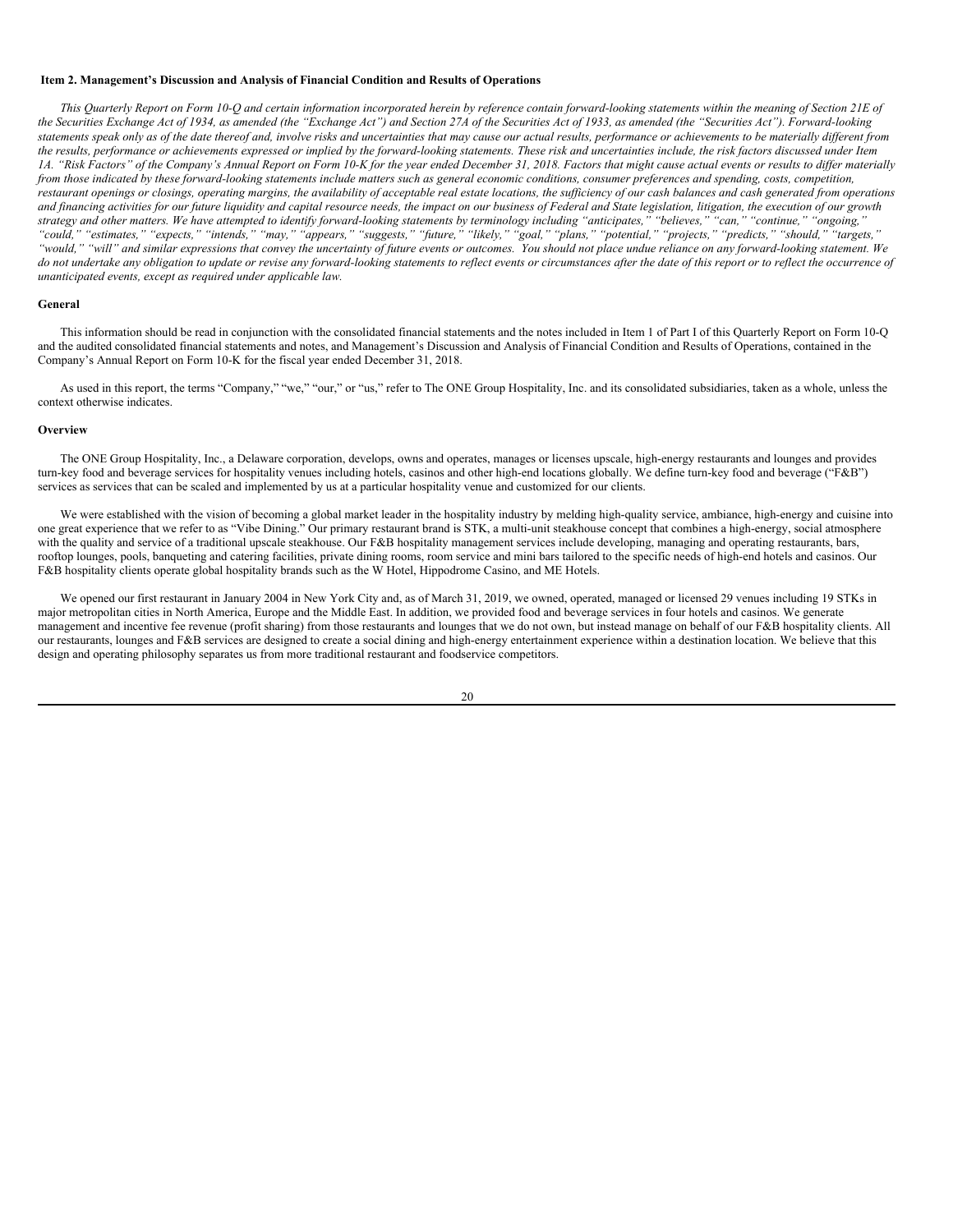The table below reflects our venues by restaurant brand and geographic location as of March 31, 2019:

|                     | <b>Venues</b>            |                          |                          |                          |                          |                          |                        |       |
|---------------------|--------------------------|--------------------------|--------------------------|--------------------------|--------------------------|--------------------------|------------------------|-------|
|                     | $STK^{(1)}$              | Bagatelle                | Radio                    | Hideout                  | Marconi                  | <b>Heliot</b>            | F&B<br><b>Services</b> | Total |
| <b>Domestic</b>     |                          |                          |                          |                          |                          |                          |                        |       |
| Owned               | 10                       | $\overline{\phantom{m}}$ |                          |                          | $\overline{\phantom{m}}$ | $\overline{\phantom{m}}$ |                        | 12    |
| Managed             |                          |                          |                          | $\overline{\phantom{m}}$ | $\overline{\phantom{m}}$ | $\overline{\phantom{m}}$ |                        |       |
| Licensed            |                          |                          |                          |                          |                          | __                       |                        |       |
| Total domestic      | 11                       |                          | __                       |                          |                          | $\overline{\phantom{m}}$ |                        | 14    |
| International       |                          |                          |                          |                          |                          |                          |                        |       |
| Owned               | $\overline{\phantom{m}}$ |                          | $\overline{\phantom{m}}$ | $\overline{\phantom{m}}$ | $\overline{\phantom{m}}$ | $\overline{\phantom{m}}$ |                        |       |
| Managed             |                          | $\overline{\phantom{a}}$ |                          | $\overline{\phantom{a}}$ |                          |                          |                        | 10    |
| Licensed            |                          |                          | __                       |                          |                          | $\overline{\phantom{m}}$ |                        |       |
| Total international |                          |                          |                          |                          |                          |                          |                        | 15    |
| <b>Total venues</b> | 19                       |                          |                          |                          |                          |                          |                        | 29    |

(1) Locations with an STK and STK Rooftop are considered one venue location. This includes the rooftop in San Diego, CA, which is a licensed location.

Net income attributable to The ONE Group Hospitality, Inc. for the three months ended March 31, 2019 was \$0.9 million compared to \$0.2 million for the three months ended March 31, 2018. The increase was primarily due to overall sales growth and profitability improvements from existing restaurants, newly owned restaurants and managed and licensed locations combined with labor and spending efficiencies. In the first quarter of 2019, we opened an owned STK restaurant in Nashville, Tennessee and a licensed STK restaurant in Doha, Qatar.

### **Our Growth Strategies and Outlook**

Our growth model is primarily driven by the following:

*Expansion of STK.* We expect to continue to expand our operations domestically and internationally through a mix of licensed and managed restaurants using a disciplined and targeted site selection process. We refer to this as our "capital light strategy" because it requires significantly less capital than expansion through owned restaurants. Under our capital light strategy, we expect to open as many as three to five STK restaurants annually primarily through management or licensing agreements, provided that we have sufficient interest from prospective licensees, acceptable locations and quality restaurant managers available to support that pace of growth.

We have identified over 75 additional major metropolitan areas across the globe where we could grow our STK brand to 200 restaurants over the foreseeable future. In the first quarter of 2019, we opened an owned STK restaurant in Nashville, Tennessee and a licensed STK restaurant in Doha, Qatar. We expect to continue to grow in 2019 with the planned openings of licensed STK locations in Puerto Rico and Guadalajara, Mexico and a managed STK location in Scottsdale, Arizona.

*Expansion through New F&B Hospitality Projects.* We believe that we are well positioned to leverage the strength of our brands and the relationships we have developed with global hospitality providers to drive the continued growth of our food and beverage hospitality projects, which traditionally have provided us with revenue through management and incentive revenue while requiring minimal capital expenditures from us. We continue to receive inquiries regarding new services at new hospitality venues globally and continue to work with existing hospitality clients to identify and develop additional opportunities at their venues.

We did not enter into any new F&B hospitality agreements for the three months ended March 31, 2019. In 2019, we plan to add one managed F&B location in Florence, Italy. Going forward, we expect to enter into one to two new F&B hospitality agreements annually.

Increase Our Operating Efficiency and Increase Same Store Sales In addition to expanding into new cities and hospitality venues, we intend to increase revenue and profits in our existing operations through continued focus on high-quality, high-margin food and beverage menu items.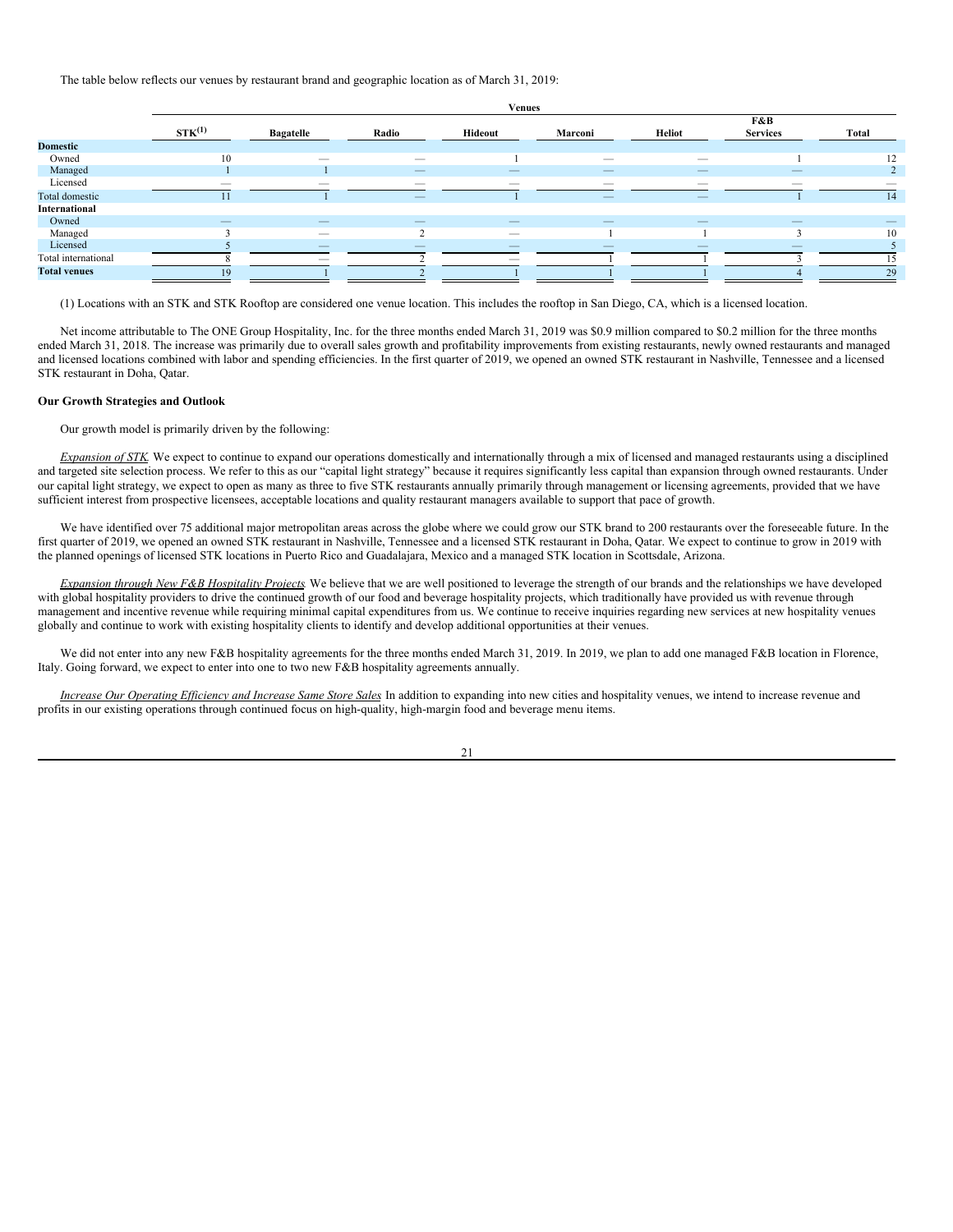We expect domestic STK same store sales ("SSS") to grow in 2019 between 3% and 4%. For the three months ended March 31, 2019, our SSS increased 8.6% compared to the same prior year period. We consider a domestic owned or managed restaurant to be comparable in the first full quarter following its 18th month of operation to remove the impact of new restaurant openings in comparing the operations of existing restaurants. Our comparable restaurant base for SSS consisted of nine domestic restaurants for the three months ended March 31, 2019.

We believe that our operating margins will improve through growth in SSS and a reduction of store-level operating expenses. Our store-level margins for owned STK locations increased 210 basis points for the three months ended March 31, 2019. As our footprint increases, we expect to benefit by leveraging system-wide operating efficiencies and best practices through the management of our general and administrative expenses as a percentage of overall revenue. We continue to look at opportunities to decrease our general and administrative expenses by outsourcing non-core activities and through increases in staff productivity.

#### **Key Performance Indicators**

We use the following key performance indicators in evaluating our restaurants and assessing our business:

*Number of Restaurant Openings.* Number of restaurant openings reflects the number of restaurants opened during a particular fiscal period. For each restaurant opening, we incur pre-opening costs, which are defined below. Typically, new restaurants open with an initial start-up period of higher than normalized sales volumes (also referred to in the restaurant industry as the "honeymoon" period), which decrease to a steady level approximately 18 to 24 months after opening. However, operating costs during this initial period are also higher than normal, resulting in restaurant operating margins that are generally lower during the start-up period of operation and increase to a steady level approximately 18 to 24 months after opening. Some new restaurants may experience a "honeymoon" period that is either shorter or longer than this time frame. We opened two restaurants in 2019: an owned STK restaurant in Nashville, Tennessee and a licensed STK restaurant in Doha, Qatar.

*Average Check.* Average check is calculated by dividing total restaurant sales by total entrees sold for a specified period. Our management team uses this indicator to analyze trends in customers' preferences, customer expenditures and the overall effectiveness of menu changes and price increases. For comparable restaurants, our average check for the three months ended March 31, 2019 was \$110.83 compared to \$108.89 for the three months ended March 31, 2018.

*Average Comparable Restaurant Volume*. Average comparable restaurant volume consists of the average sales of our comparable restaurants over a certain period of time. This measure is calculated by dividing total comparable restaurant sales in a given period by the total number of comparable restaurants in that period. This indicator assists management in measuring changes in customer traffic, pricing and development of our brand. Our average comparable restaurant volume for the three months ended March 31, 2019 and March 31, 2018 was \$2.7 million and \$2.5 million, respectively.

*Same Store Sales.* SSS represents total food and beverage sales at domestic owned and managed restaurants opened for at least a full 18-month period. This measure includes total revenue from our owned and managed STK locations, and it excludes revenues from our owned F&B services locations. Revenues from locations where we do not directly control the event sales force are excluded from this measure. Domestic SSS increased 8.6% for the three months ended March 31, 2019 compared to the three months ended March 31, 2018.

#### **Key Financial Terms and Metrics**

We evaluate our business using a variety of key financial measures:

#### Segment reporting

We operate in three segments: "Owned restaurants." "Owned food, beverage and other." and "Managed and Licensed operations." Our Owned restaurants segment consists of leased restaurant locations and competes in the full-service dining industry. Our Owned food, beverage and other segment consists of hybrid operations, such as where we have a leased restaurant location and also have a food and beverage agreement at the same location, typically a hotel, and our offsite banquet offerings. The primary component of this segment is our operations at the W Hotel in Beverly Hills, California. Our Managed and Licensed operations segment includes all operations for which a management, incentive or license fee is received. Management agreements generate management fees on net revenue and incentive fees on operating profit as defined in the applicable management agreement. License agreements generate revenue primarily through royalties earned on net revenue at each location. Revenues associated with developmental support for licensed locations are also included within this segment.

See Note 16 to our consolidated financial statements set forth in Item 1 of this Quarterly Report on Form 10-Q for further information on our segment reporting.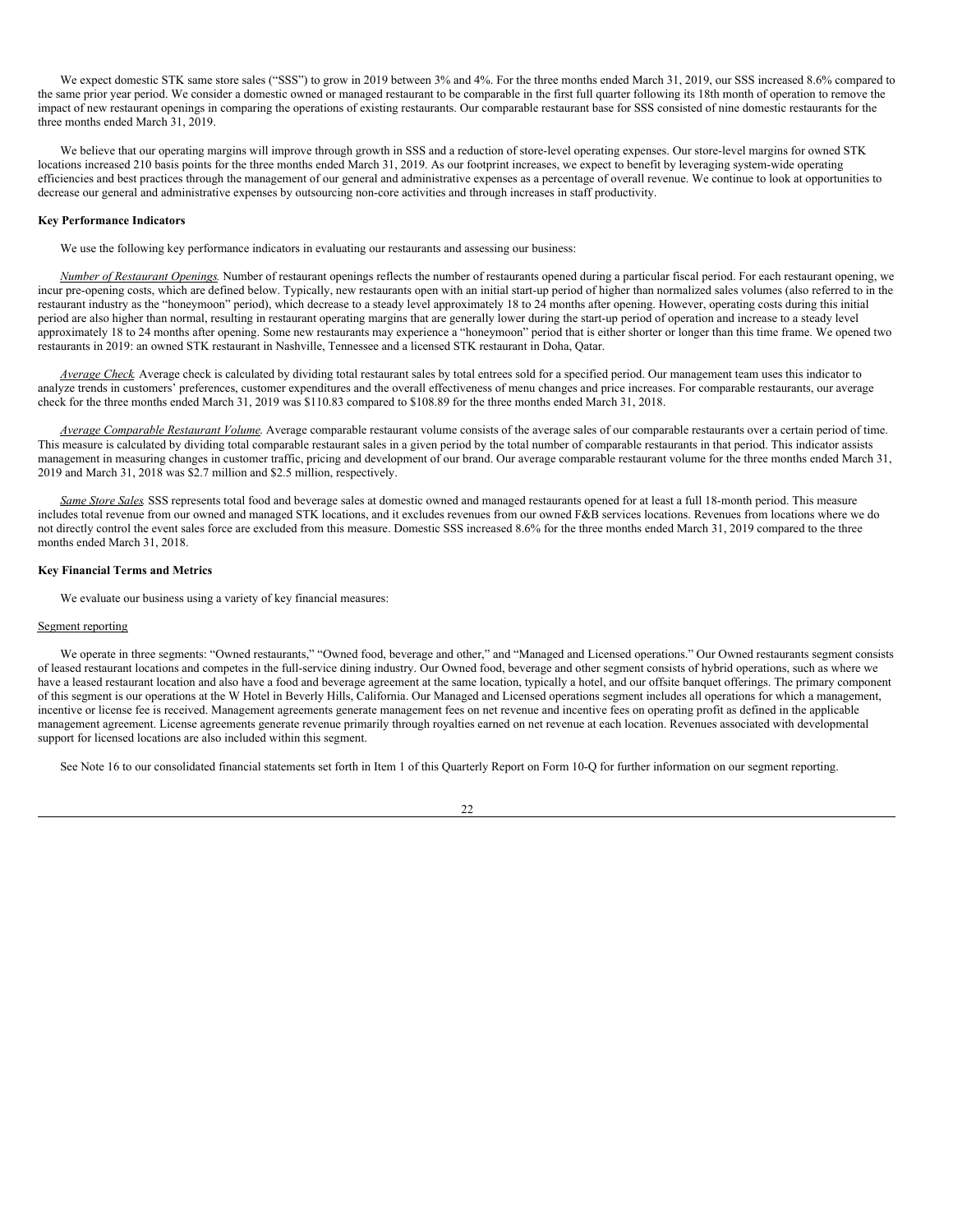#### Revenues

*Owned restaurant net revenues*. Owned restaurant net revenues consist of food and beverage sales by owned restaurants net of any discounts associated with each sale. For the trailing twelve months ended March 31, 2019, beverage sales comprised 36% of food and beverage sales, before giving effect to any discounts, and food sales comprised the remaining 64%. This indicator assists management in understanding the trends in gross margins of the restaurants.

*Owned food, beverage and other net revenue*. Owned food, beverage and other net revenues include the sales generated by the STK restaurant at the W Hotel in Los Angeles, California and any ancillary food and beverage hospitality services at the same location. Revenues from offsite banquet services also are reflected in this segment.

*Management, license and incentive revenue.* Management, license and incentive fee revenues includes: (1) management fees received pursuant to management and license agreements that are calculated based on a fixed percentage of revenues at the managed or licensed location; (2) incentive fees based on the operating profitability of a particular venue, as defined in each agreement; and (3) recognition of license fee related revenues, which are recognized over the term of the license.

We evaluate the performance of our managed and licensed properties based on sales growth, a key driver for management and license fees, and on improvements in operating profitability margins, which, combined with sales, drives incentive fee growth.

Our primary restaurant brand is STK and we specifically look at comparable sales from both owned and managed STKs to understand customer count trends and changes in average check as it relates to our primary restaurant brand.

#### Cost and expenses

*Owned restaurant cost of sales.* Owned restaurant cost of sales includes all owned restaurant food and beverage expenditures. We measure cost of goods as a percentage of owned restaurant net revenues. Owned restaurant cost of sales are generally influenced by the cost of food and beverage items, menu mix, discounting activity and restaurant level controls. Purchases of beef represented approximately 37% and 35% of our food and beverage costs for the three months ended March 31, 2019 and 2018, respectively.

*Owned restaurant operating expenses.* We measure owned restaurant operating expenses as a percentage of owned restaurant net revenues. Owned restaurant operating expenses include the following:

*Payroll and related expenses*. Payroll and related expenses consist of manager salaries, hourly staff payroll and other payroll-related items, including taxes and fringe benefits. We measure our labor cost efficiency by tracking total labor costs as a percentage of owned restaurant net revenues.

*Occupancy*. Occupancy comprises all occupancy costs, consisting of both fixed and variable portions of rent, non-cash rent expense, which is a non-cash adjustment included in our Adjusted EBITDA calculation as defined below, common area maintenance charges, real estate property taxes, utilities and other related occupancy costs and is measured by considering both the fixed and variable components of certain occupancy expenses.

*Direct operating expenses*. Direct operating expenses consist of supplies, such as paper, smallwares, china, silverware and glassware, cleaning supplies and laundry, credit card fees and linen costs. Direct operating expenses are typically measured as a variable expense based on owned restaurant net revenues.

*Outside services*. Outside services include music and entertainment costs, such as the use of live DJ's, promoter costs, security services, outside cleaning services and commissions paid to event staff for banquet sales.

*Repairs and maintenance*. Repairs and maintenance consist of general repair work to maintain our facilities, and computer maintenance contracts. We expect these costs to increase at each facility as they get older.

*Marketing.* Marketing includes the cost of promoting our brands and, at times, can include the cost of goods used specifically for complementary purposes. Marketing costs will typically be higher during the first 18 months of a restaurant's operations.

*General and administrative.* General and administrative expenses are comprised of all corporate overhead expenses, including payroll and related benefits, professional fees, such as legal and accounting fees, insurance and travel expenses. Certain centrally managed general and administrative expenses are allocated specifically to restaurant locations and are reflected in owned restaurant operating expenses and include shared services such as reservations, events and marketing. We expect general and administrative expenses to be leveraged as we grow, become more efficient, and continue to focus on best practices and cost savings measures.

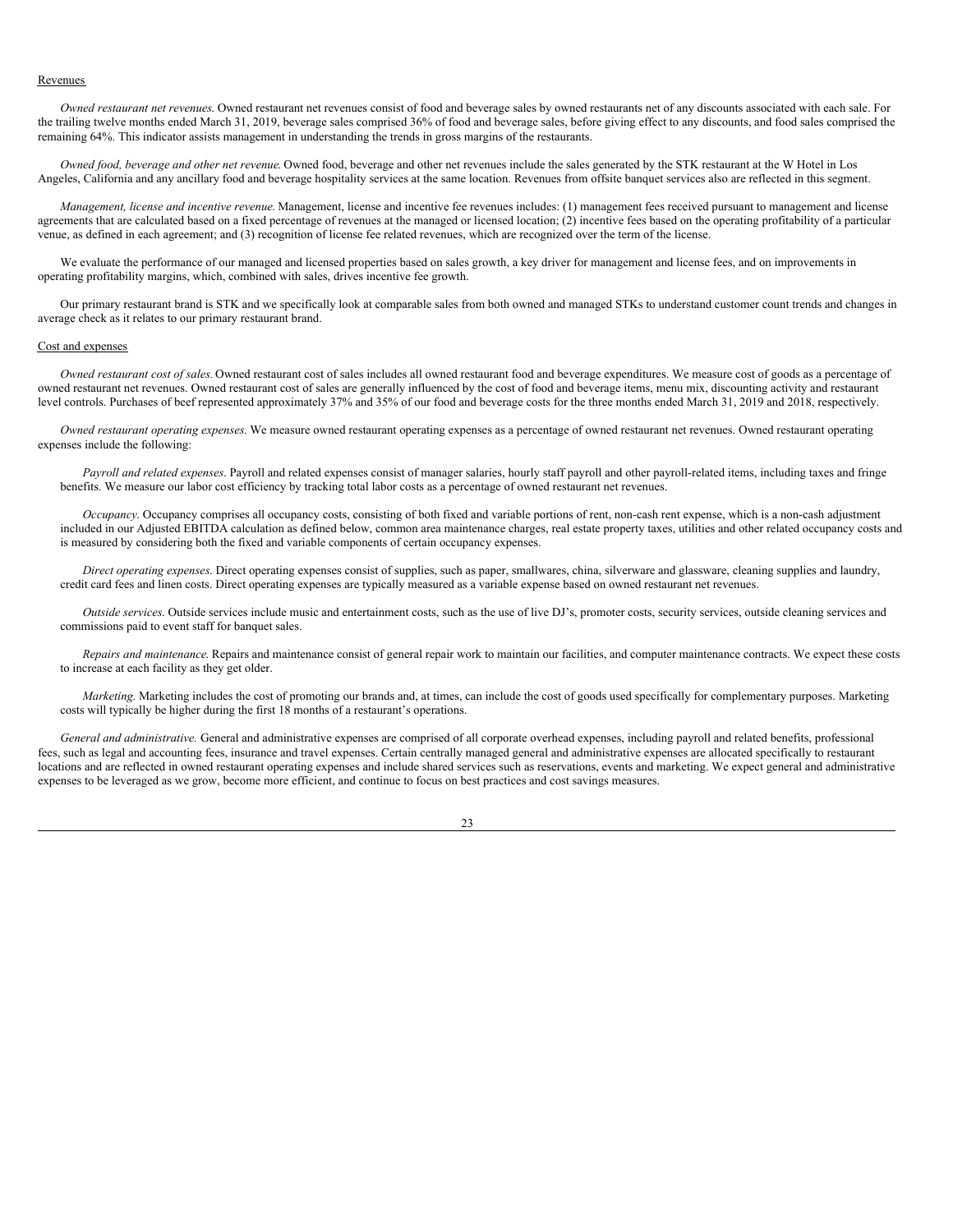*Depreciation and amortization.* Depreciation and amortization consist principally of charges related to the depreciation of fixed assets including leasehold improvements, equipment and furniture and fixtures. Because we intend to support our growth initiatives with an increasing number of managed and licensed restaurant openings, depreciation and amortization is not expected to increase significantly in the near future.

*Pre-opening expenses.* Pre-opening expenses consist of costs incurred prior to opening an owned or managed STK restaurant at either a leased or F&B location. Preopening expenses are comprised principally of manager salaries and relocation costs, employee payroll, training costs for new employees and lease costs incurred prior to opening. We expect these costs to decrease as we focus our growth towards our capital light model. Pre-opening expenses have varied from location to location depending on a number of factors, including the proximity of our existing restaurants; the amount of rent expensed during the construction and in-restaurant training periods; the size and physical layout of each location; the number of management and hourly employees required to operate each restaurant; the relative difficulty of the restaurant staffing process; the cost of travel and lodging for different metropolitan areas; the timing of the restaurant opening; and the extent of unexpected delays, if any, in obtaining necessary licenses and permits to open the restaurant.

*Equity in income of subsidiaries*. This represents the income that we record under the cost or equity method of accounting for entities that are not consolidated. Included in this amount is our approximate 51% ownership of Bagatelle New York, consisting of a 5.23% direct ownership interest by us and a 45.9% ownership interest through two of our subsidiaries.

## Other Items

*EBITDA and Adjusted EBITDA.* EBITDA and Adjusted EBITDA are presented in this Quarterly Report on Form 10-Q and are supplemental measures of financial performance that are not required by, or presented in accordance with, GAAP. We define EBITDA as net income before interest expense, provision for income taxes and depreciation and amortization. We define Adjusted EBITDA as net income before interest expense, provision for income taxes, depreciation and amortization, non-cash impairment loss, non-cash rent expense, pre-opening expenses, lease termination expenses, non-recurring gains and losses, stock-based compensation and results from discontinued operations. Not all of the aforementioned items defining Adjusted EBITDA occur in each reporting period but have been included in our definitions of these terms based on our historical activity.

We believe that EBITDA and Adjusted EBITDA are appropriate measures of our operating performance, because they eliminate non-cash expenses that do not reflect our underlying business performance. We use these metrics to facilitate a comparison of our operating performance on a consistent basis from period to period, to analyze the factors and trends affecting our business and to evaluate the performance of our restaurants. Adjusted EBITDA has limitations as an analytical tool and our calculation of Adjusted EBITDA may not be comparable to that reported by other companies; accordingly, you should not consider it in isolation or as a substitute for analysis of our results as reported under GAAP. Adjusted EBITDA is included in this Quarterly Report on Form 10-Q because it is a key measure used by management. Additionally, Adjusted EBITDA is frequently used by analysts, investors and other interested parties to evaluate companies in our industry. We use Adjusted EBITDA, alongside other GAAP measures such as net income, to measure profitability, as a key profitability target in our budgets, and to compare our performance against that of peer companies despite possible differences in calculation.

Please refer to table on page 28 for our reconciliation of net income to EBITDA and Adjusted EBITDA.

24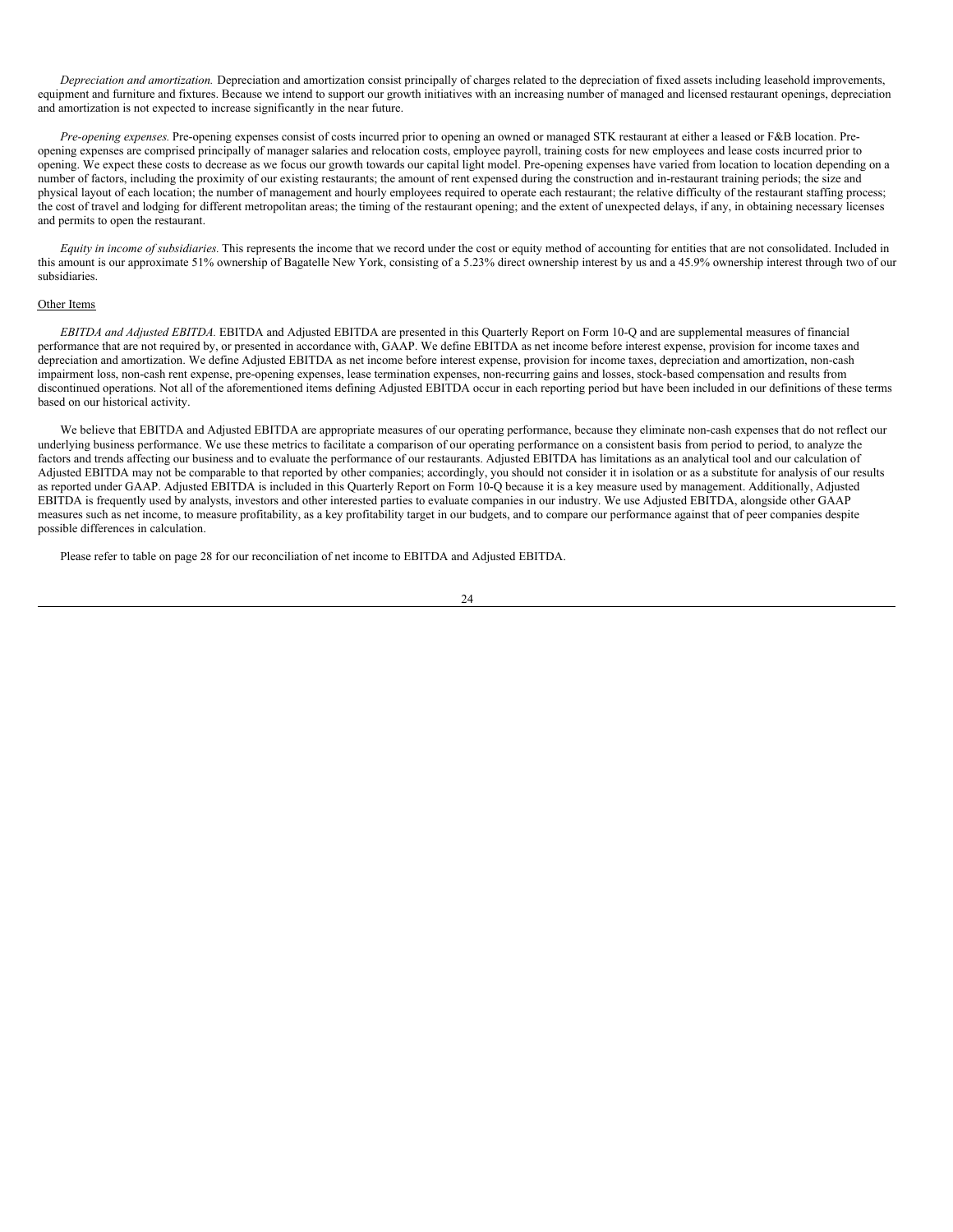# **Results of Operations**

The following table sets forth certain statements of operations data for the periods indicated (in thousands):

|                                                                                                  |    | For the three months ended March 31, |               |        |
|--------------------------------------------------------------------------------------------------|----|--------------------------------------|---------------|--------|
|                                                                                                  |    | 2019                                 |               | 2018   |
| Revenues:                                                                                        |    |                                      |               |        |
| Owned restaurant net revenues                                                                    | S  | 17,820                               | <sup>\$</sup> | 15,076 |
| Owned food, beverage and other net revenues                                                      |    | 2.273                                |               | 2,005  |
| Total owned revenue                                                                              |    | 20,093                               |               | 17,081 |
| Management, license and incentive fee revenue                                                    |    | 2,683                                |               | 2,436  |
| <b>Total revenues</b>                                                                            |    | 22,776                               |               | 19,517 |
| Cost and expenses:                                                                               |    |                                      |               |        |
| Owned operating expenses:                                                                        |    |                                      |               |        |
| Owned restaurants:                                                                               |    |                                      |               |        |
| Owned restaurant cost of sales                                                                   |    | 4,569                                |               | 4,034  |
| Owned restaurant operating expenses                                                              |    | 10,915                               |               | 9,378  |
| Total owned restaurant expenses                                                                  |    | 15,484                               |               | 13,412 |
| Owned food, beverage and other expenses                                                          |    | 2,259                                |               | 1,689  |
| Total owned operating expenses                                                                   |    | 17,743                               |               | 15,101 |
| General and administrative (including stock-based compensation of \$181 and \$324, respectively) |    | 2,650                                |               | 3,055  |
| Depreciation and amortization                                                                    |    | 942                                  |               | 778    |
| Pre-opening expenses                                                                             |    | 482                                  |               | 210    |
| Equity in income of investee companies                                                           |    |                                      |               | 23     |
| Other income, net                                                                                |    | (175)                                |               | (111)  |
| Total costs and expenses                                                                         |    | 21,642                               |               | 19,056 |
| Operating income                                                                                 |    | 1,134                                |               | 461    |
| Other expenses, net:                                                                             |    |                                      |               |        |
| Interest expense, net of interest income                                                         |    | 269                                  |               | 318    |
| Total other expenses, net                                                                        |    | 269                                  |               | 318    |
| Income before provision for income taxes                                                         |    | 865                                  |               | 143    |
| Provision for income taxes                                                                       |    | 96                                   |               | 25     |
| Net income                                                                                       |    | 769                                  |               | 118    |
| Less: net loss attributable to noncontrolling interest                                           |    | (85)                                 |               | (113)  |
| Net income attributable to The ONE Group Hospitality, Inc.                                       | \$ | 854                                  | <sup>\$</sup> | 231    |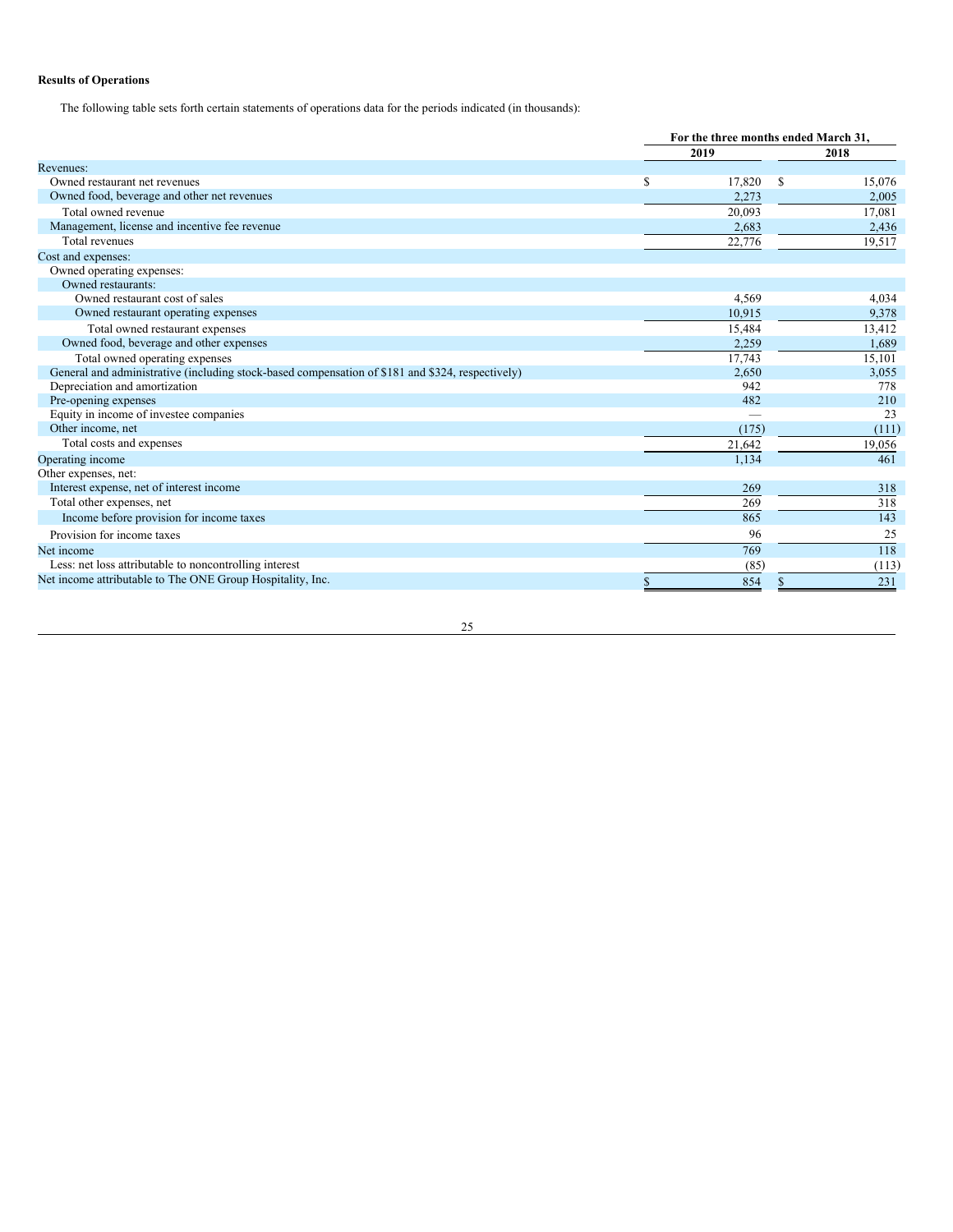The following table sets forth certain statements of operations data as a percentage of total revenues for the periods indicated:

|                                                                                                | For the three months ended March 31, |           |
|------------------------------------------------------------------------------------------------|--------------------------------------|-----------|
|                                                                                                | 2019                                 | 2018      |
| Revenues:                                                                                      |                                      |           |
| Owned restaurant net revenues                                                                  | 78.2%                                | 77.2%     |
| Owned food, beverage and other net revenues                                                    | $10.0\%$                             | $10.3\%$  |
| Total owned revenue                                                                            | 88.2%                                | 87.5%     |
| Management, license and incentive fee revenue                                                  | 11.8%                                | $12.5\%$  |
| Total revenues                                                                                 | 100.0%                               | 100.0%    |
| Cost and expenses:                                                                             |                                      |           |
| Owned operating expenses:                                                                      |                                      |           |
| Owned restaurants:                                                                             |                                      |           |
| Owned restaurant cost of sales <sup>(1)</sup>                                                  | 25.6%                                | 26.8%     |
| Owned restaurant operating expenses (1)                                                        | 61.3%                                | $62.2\%$  |
| Total owned restaurant expenses <sup>(1)</sup>                                                 | 86.9%                                | 89.0%     |
| Owned food, beverage and other expenses (2)                                                    | 99.4%                                | 84.2%     |
| Total owned operating expenses <sup>(3)</sup>                                                  | 88.3%                                | 88.4%     |
| General and administrative (including stock-based compensation of 0.8% and 1.7%, respectively) | 11.6%                                | 15.7%     |
| Depreciation and amortization                                                                  | 4.1%                                 | 4.0%      |
| Pre-opening expenses                                                                           | 2.1%                                 | $1.1\%$   |
| Equity in income of investee companies                                                         | $-$ %                                | 0.1%      |
| Other income, net                                                                              | $(0.8)\%$                            | $(0.6)\%$ |
| Total costs and expenses                                                                       | $95.0\%$                             | 97.6%     |
| Operating income                                                                               | $5.0\%$                              | 2.4%      |
| Other expenses, net:                                                                           |                                      |           |
| Interest expense, net of interest income                                                       | 1.2%                                 | $1.6\%$   |
| Total other expenses, net                                                                      | 1.2%                                 | 1.6%      |
| Income before provision for income taxes                                                       | 3.8%                                 | 0.7%      |
| Provision for income taxes                                                                     | 0.4%                                 | $0.1\%$   |
| Net income                                                                                     | 3.4%                                 | $0.6\%$   |
| Less: net loss attributable to noncontrolling interest                                         | $(0.4)\%$                            | $(0.6)\%$ |
| Net income attributable to The ONE Group Hospitality, Inc.                                     | 3.7%                                 | $1.2\%$   |

(1) These expenses are being shown as a percentage of owned restaurant net revenues.

(2) These expenses are being shown as a percentage of owned food, beverage and other net revenues.

(3) These expenses are being shown as a percentage of total owned revenue.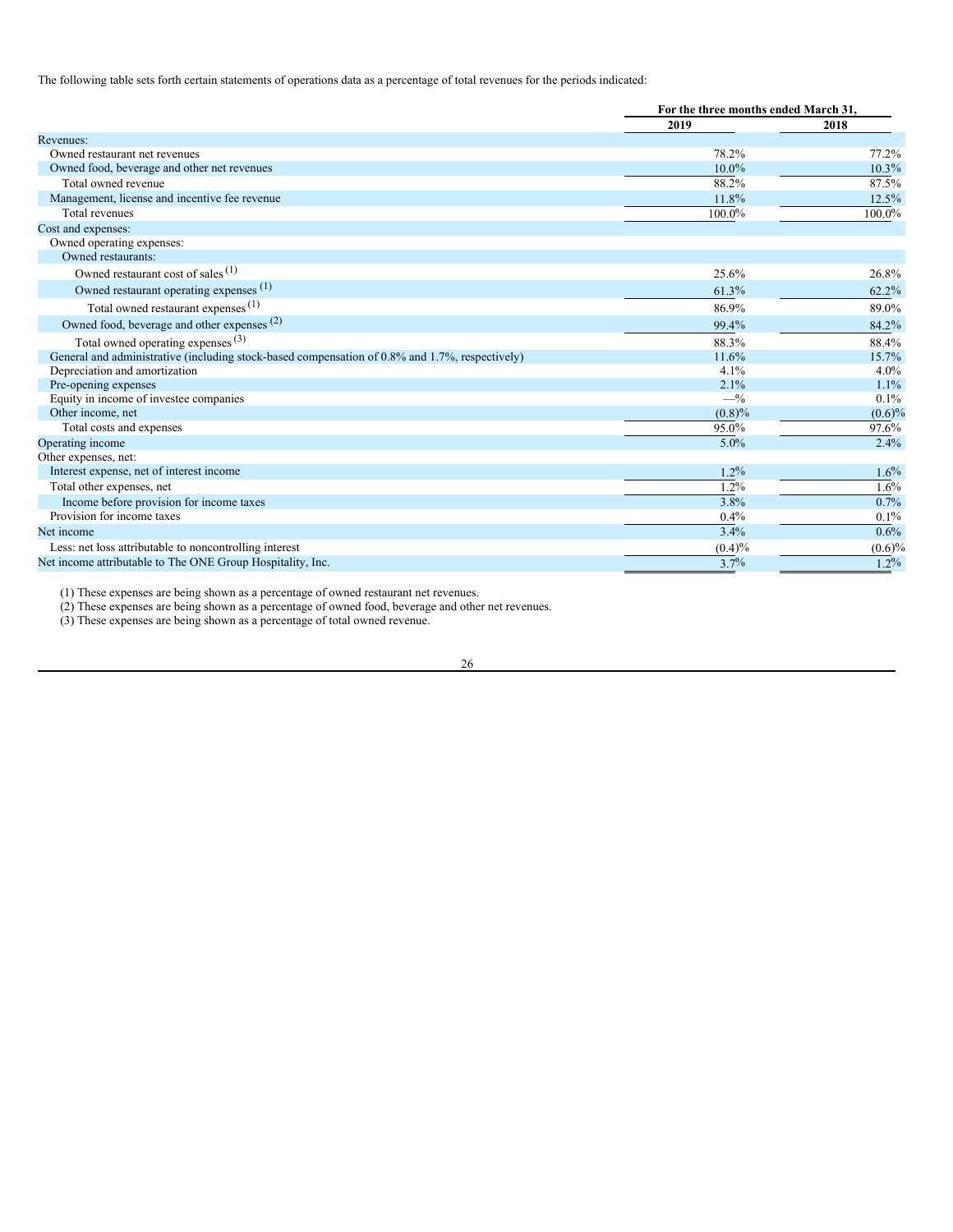The following tables show our operating results by segment for the periods indicated (in thousands):

|                                               |   | For the three months ended March 31, 2019 |   |                                      |   |                                       |   |              |
|-----------------------------------------------|---|-------------------------------------------|---|--------------------------------------|---|---------------------------------------|---|--------------|
|                                               |   | Owned<br>restaurants                      |   | Owned food,<br>beverage and<br>other |   | Managed and<br>licensed<br>operations |   | <b>Total</b> |
| Revenues:                                     |   |                                           |   |                                      |   |                                       |   |              |
| Owned net revenues                            | S | 17,820                                    | S | 2,273                                | S |                                       | S | 20,093       |
| Management, license and incentive fee revenue |   |                                           |   |                                      |   | 2,683                                 |   | 2,683        |
| Total revenues                                |   | 17,820                                    |   | 2,273                                |   | 2,683                                 |   | 22,776       |
|                                               |   |                                           |   |                                      |   |                                       |   |              |
| Cost and expenses:                            |   |                                           |   |                                      |   |                                       |   |              |
| Owned operating expenses:                     |   |                                           |   |                                      |   |                                       |   |              |
| Cost of sales                                 |   | 4,569                                     |   |                                      |   |                                       |   | 4,569        |
| Other operating expenses                      |   | 10,915                                    |   |                                      |   |                                       |   | 10,915       |
| Owned food, beverage and other expenses       |   |                                           |   | 2,259                                |   |                                       |   | 2,259        |
| Total owned operating expenses                |   | 15,484                                    |   | 2,259                                |   |                                       |   | 17,743       |
| Segment income                                |   | 2,336                                     |   | 14                                   |   | 2,683                                 |   | 5,033        |
|                                               |   |                                           |   |                                      |   |                                       |   |              |
| General and administrative                    |   |                                           |   |                                      |   |                                       |   | 2,650        |
| Depreciation and amortization                 |   |                                           |   |                                      |   |                                       |   | 942          |
| Interest expense, net of interest income      |   |                                           |   |                                      |   |                                       |   | 269          |
| Equity in income of investee companies        |   |                                           |   |                                      |   |                                       |   |              |
| Other                                         |   |                                           |   |                                      |   |                                       |   | 307          |
| Income before provision for income taxes      |   |                                           |   |                                      |   |                                       | S | 865          |

| For the three months ended March 31, 2018 |        |                      |       |                             |                        |             |        |
|-------------------------------------------|--------|----------------------|-------|-----------------------------|------------------------|-------------|--------|
|                                           |        |                      | other |                             | licensed<br>operations |             | Total  |
|                                           |        |                      |       |                             |                        |             |        |
| S                                         | 15,076 | \$.                  | 2,005 | S                           |                        | S           | 17,081 |
|                                           |        |                      |       |                             | 2,436                  |             | 2,436  |
|                                           | 15,076 |                      | 2,005 |                             | 2,436                  |             | 19,517 |
|                                           |        |                      |       |                             |                        |             |        |
|                                           |        |                      |       |                             |                        |             |        |
|                                           |        |                      |       |                             |                        |             |        |
|                                           | 4,034  |                      |       |                             |                        |             | 4,034  |
|                                           | 9,378  |                      |       |                             |                        |             | 9,378  |
|                                           |        |                      | 1,689 |                             | -                      |             | 1,689  |
|                                           | 13,412 |                      | 1,689 |                             |                        |             | 15,101 |
|                                           | 1,664  | S                    | 316   |                             | 2,436                  |             | 4,416  |
|                                           |        |                      |       |                             |                        |             |        |
|                                           |        |                      |       |                             |                        |             | 3,055  |
|                                           |        |                      |       |                             |                        |             | 778    |
|                                           |        |                      |       |                             |                        |             | 318    |
|                                           |        |                      |       |                             |                        |             | 23     |
|                                           |        |                      |       |                             |                        |             | 99     |
|                                           |        |                      |       |                             |                        |             | 143    |
|                                           |        | Owned<br>restaurants |       | Owned food,<br>beverage and |                        | Managed and |        |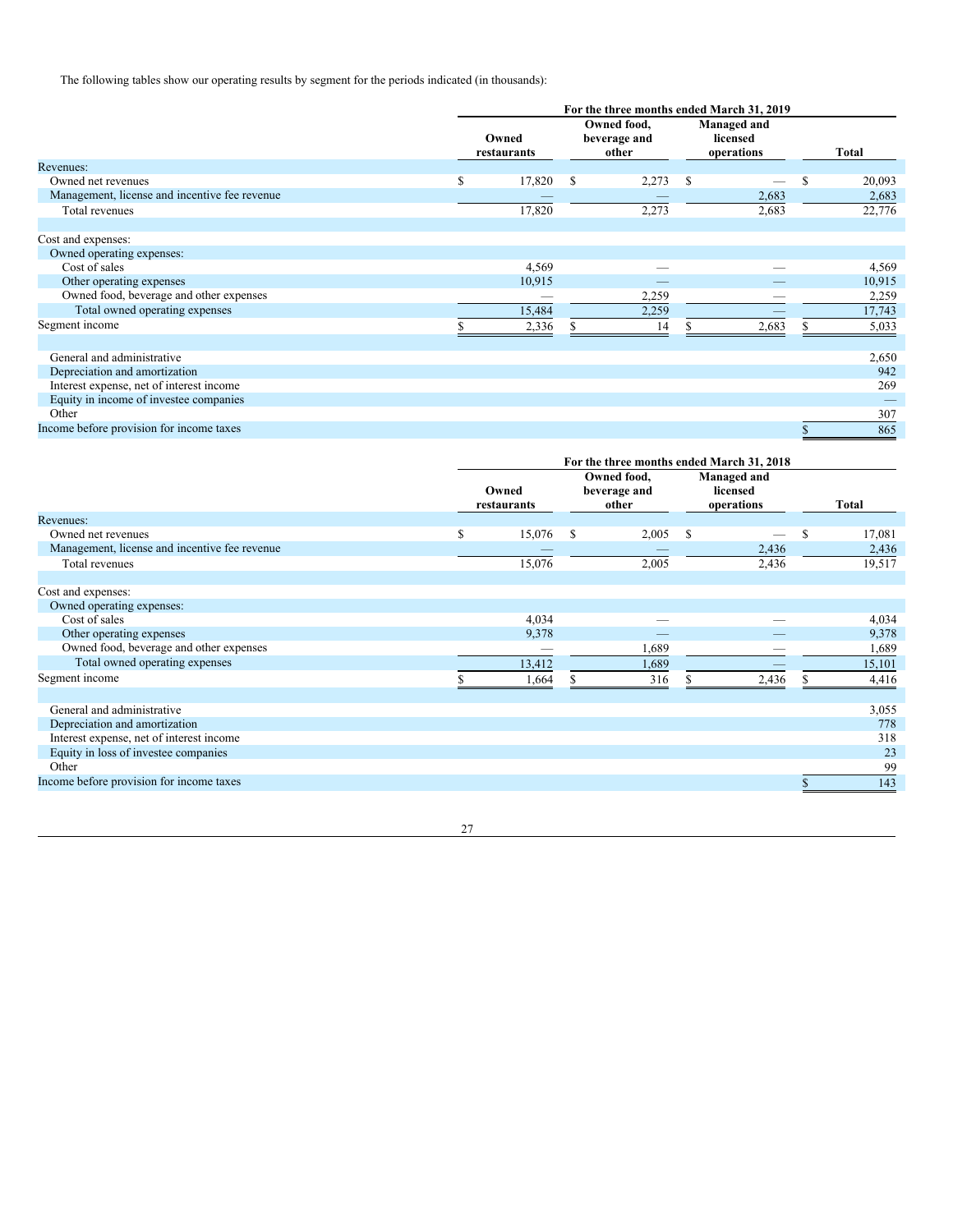The following table presents a reconciliation of net income to EBITDA and Adjusted EBITDA for the periods indicated (in thousands):

|                                                                 | For the three months ended March 31, |       |  |
|-----------------------------------------------------------------|--------------------------------------|-------|--|
|                                                                 | 2019                                 | 2018  |  |
| Net income attributable to The ONE Group Hospitality, Inc.      | 854                                  | 231   |  |
| Net loss attributable to noncontrolling interest                | (85)                                 | (113) |  |
| Net income                                                      | 769                                  | 118   |  |
| Interest expense, net of interest income                        | 269                                  | 318   |  |
| Provision for income taxes                                      | 96                                   | 25    |  |
| Depreciation and amortization                                   | 942                                  | 778   |  |
| <b>EBITDA</b>                                                   | 2,076                                | 1,239 |  |
| Non-cash rent expense $(1)$                                     | (87)                                 | (20)  |  |
| Pre-opening expenses                                            | 482                                  | 210   |  |
| Stock-based compensation                                        | 181                                  | 324   |  |
| <b>Adjusted EBITDA</b>                                          | 2,652                                | 1,753 |  |
| Adjusted EBITDA attributable to noncontrolling interest         | (36)                                 | (42)  |  |
| Adjusted EBITDA attributable to The ONE Group Hospitality, Inc. | 2,688                                | 1,795 |  |

(1) Non-cash rent expense is included in owned restaurant operating expenses and general and administrative expense on the statement of operations and comprehensive income.

## **Results of Operations for the Three Months Ended March 31, 2019 and March 31, 2018**

#### Revenues

*Owned restaurant net revenues.* Owned restaurant net revenues increased \$2.7 million, or 18.2%, from \$15.1 million for the three months ended March 31, 2018 to \$17.8 million for the three months ended March 31, 2019. This increase was primarily due to the opening of our restaurant in San Diego, California in July 2018 and increased sales at our existing locations. Additionally, in March 2019, we opened our STK restaurant in Nashville, Tennessee. SSS increased 8.6% and average check increased 2.3% for the three months ended March 31, 2019 compared to the three months ended March 31, 2018. Our Denver location, which opened in January 2017, was considered a comparable location for SSS in the three months ended March 31, 2019. To drive revenue, among several strategies, we have recently begun opening our restaurants earlier to take advantage of happy-hour and pre-dinner time frames. We are also now open during lunch hours in several locations.

*Owned food, beverage and other revenues*. Owned food, beverage and other revenues increased \$0.3 million, or 13.4%, from \$2.0 million for the three months ended March 31, 2018 to \$2.3 million for the three months ended March 31, 2019. The increase in revenue was primarily related to the 2019 Super Bowl party in Atlanta, Georgia for which there was not a similar event in 2018.

*Management and license fee revenue.* Revenue generated from the restaurants and lounges we operate under management or license agreements, and from F&B services at hospitality venues affects the amount of management and incentive fees that we earn. Management and license fee revenues increased \$0.2 million, or 10.1%, from \$2.4 million for the three months ended March 31, 2018 to \$2.7 million for the three months ended March 31, 2019. The increase was primarily related to new STK licensed locations that opened in 2018, including in Mexico City, Mexico and Dubai, United Arab Emirates. Additionally, in March of 2019, we opened a licensed STK restaurant in Doha, Qatar.

## Cost and Expenses

*Owned restaurant cost of sales.* Food and beverage costs for owned restaurants increased approximately \$0.5 million, or 13.3%, from \$4.0 million for the three months ended March 31, 2018 to \$4.6 million for the three months ended March 31, 2019. This increase was primarily due to increased sales at our existing, owned locations and the opening of our restaurant in San Diego, California in July 2018. Additionally, in March 2019, we opened our STK restaurant in Nashville, Tennessee. As a percentage of owned restaurant net revenues, cost of sales decreased from 26.8% for the three months ended March 31, 2018 to 25.6% for the three months ended March 31, 2019 due to the positive impacts of operating initiatives coupled with selective price increases that we implemented in January 2019. Food revenues as a percentage of total food and beverage revenues were approximately 64% and 68% for the three months ended March 31, 2019 and 2018, respectively. Food costs as a percentage of food revenues are typically higher than beverage costs as a percentage of beverage revenues.

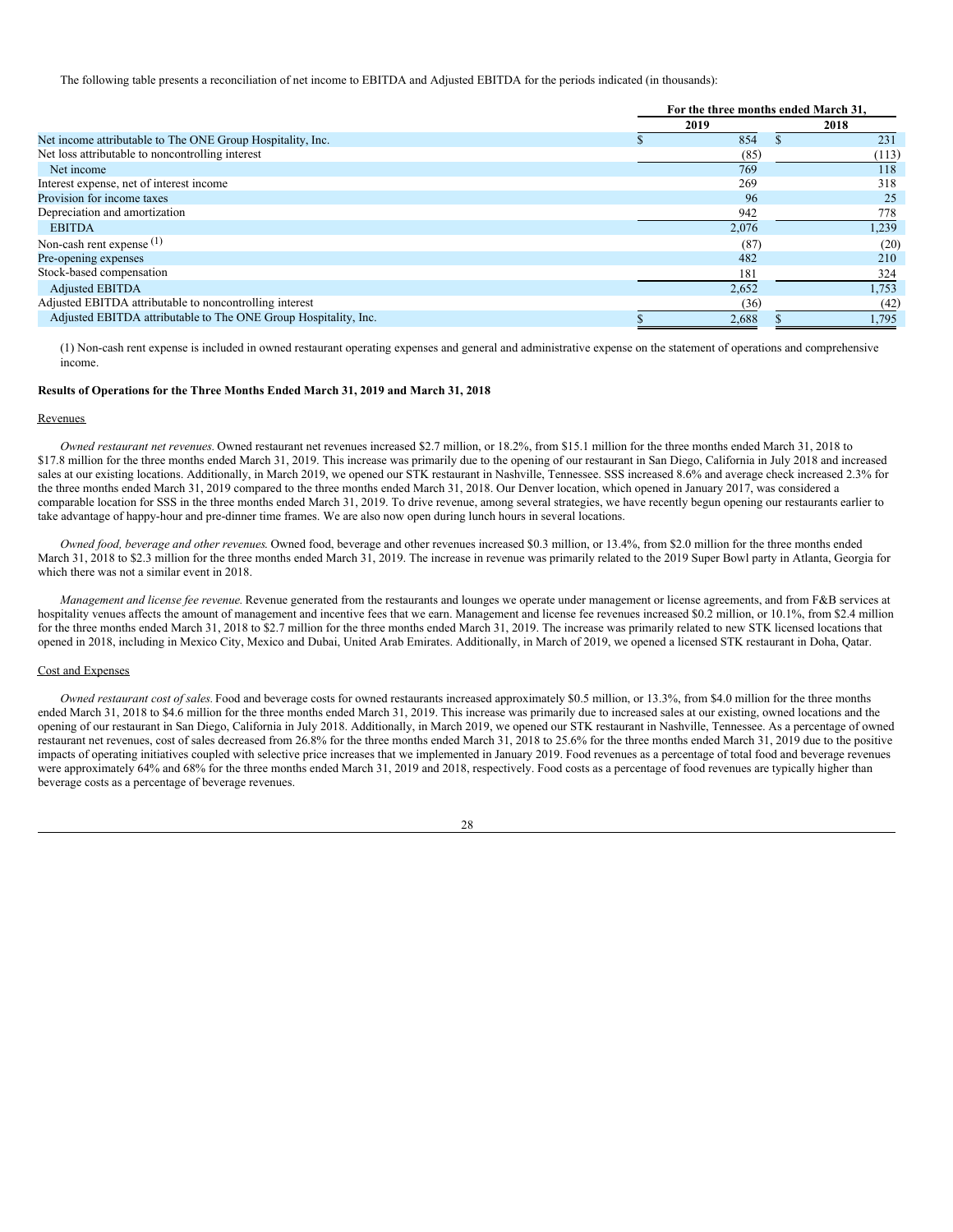*Owned restaurant operating expenses.* Owned restaurant operating expenses increased \$1.5 million, or 16.4%, from \$9.4 million for the three months ended March 31, 2018 to \$10.9 million for the three months ended March 31, 2019. As a percentage of owned restaurant net revenues, owned restaurant operating expenses decreased 110 basis points from 62.2% for the three months ended March 31, 2018 to 61.3% for the three months ended March 31, 2019. This improvement was due to the leverage of SSS growth and labor and spending efficiencies.

*Owned food, beverage and other expenses*. Owned food, beverage and other expenses increased \$0.6 million, or 33.7%, from \$1.7 million for the three months ended March 31, 2018 to \$2.3 million for the three months ended March 31, 2019. The increase in revenue was primarily related to the 2019 Super Bowl party in Atlanta, Georgia for which there was not a similar event in 2018.

*General and administrative.* General and administrative costs decreased \$0.4 million, or 13.3% from \$3.1 million for the three months ended March 31, 2018 to \$2.7 million for the three months ended March 31, 2019. The decrease was primarily due to reduced stock-based compensation expense as a result of headcount reductions in 2018 as well as reduced external professional fees. General and administrative costs as a percentage of total revenues decreased from 15.7% for the three months ended March 31, 2018 to 11.6% for the three months ended March 31, 2019.

*Depreciation and amortization.* Depreciation and amortization expense increased approximately \$0.2 million, or 21.1%, from \$0.8 million for the three months ended March 31, 2018 to \$0.9 million for the three months ended March 31, 2019. The increase was primarily related to the opening of our restaurant in San Diego, California in July 2018.

*Pre-opening expenses.* Pre-opening expenses for the three months ended March 31, 2019 were \$0.5 million compared to pre-opening expenses of \$0.2 million for the three months ended March 31, 2018. In 2018, preopening expenses were primarily related to the development of our restaurant at the Andaz Hotel in San Diego, California, which opened in July 2018. In 2019, our preopening expenses related to the opening of our STK restaurant in Nashville, Tennessee in March 2019.

*Equity in income of investee companies.* Equity in income of investee companies was approximately \$23.0 thousand for the three months ended March 31, 2018. We did not recognize any equity in income of investee companies for the three months ended March 31, 2019.

*Interest expense, net of interest income.* Interest expense, net of interest income was approximately \$0.3 million for each of the three months ending March 31, 2019 and 2018.

*Provision for income taxes.* The provision for income taxes for the three months ended March 31, 2019 was tax expense of \$96.0 thousand compared to \$25.0 thousand for the three months ended March 31, 2018. Our annual effective tax rate was 9.7% and 15.6% for the three months ended March 31, 2019 and 2018, respectively. Our projected annual effective tax rate differs from the statutory U.S. tax rate of 21% primarily due to the following: (i) availability of U.S. net operating loss carryforwards, resulting in no federal income taxes; (ii) a full valuation allowance on the U.S. deferred tax assets, net; (iii) taxes owed in foreign jurisdictions such as the United Kingdom, Canada and Italy; and, (iv) taxes owed in state and local jurisdictions such as New York, New York City, Colorado and Tennessee.

*Net loss attributable to noncontrolling interest*. Net loss attributable to noncontrolling interest was approximately \$0.1 million for each of the three months ended March 31, 2019 and 2018.

## **Liquidity and Capital Resources**

Our principal liquidity requirements are to meet our lease obligations, our working capital and capital expenditure needs and to pay principal and interest on our outstanding indebtedness. Subject to our operating performance, which, if significantly adversely affected, would adversely affect the availability of funds, we expect to finance our operations for at least the next 12 months, including costs of opening currently planned new restaurants, through cash provided by operations and construction allowances provided by landlords of certain locations.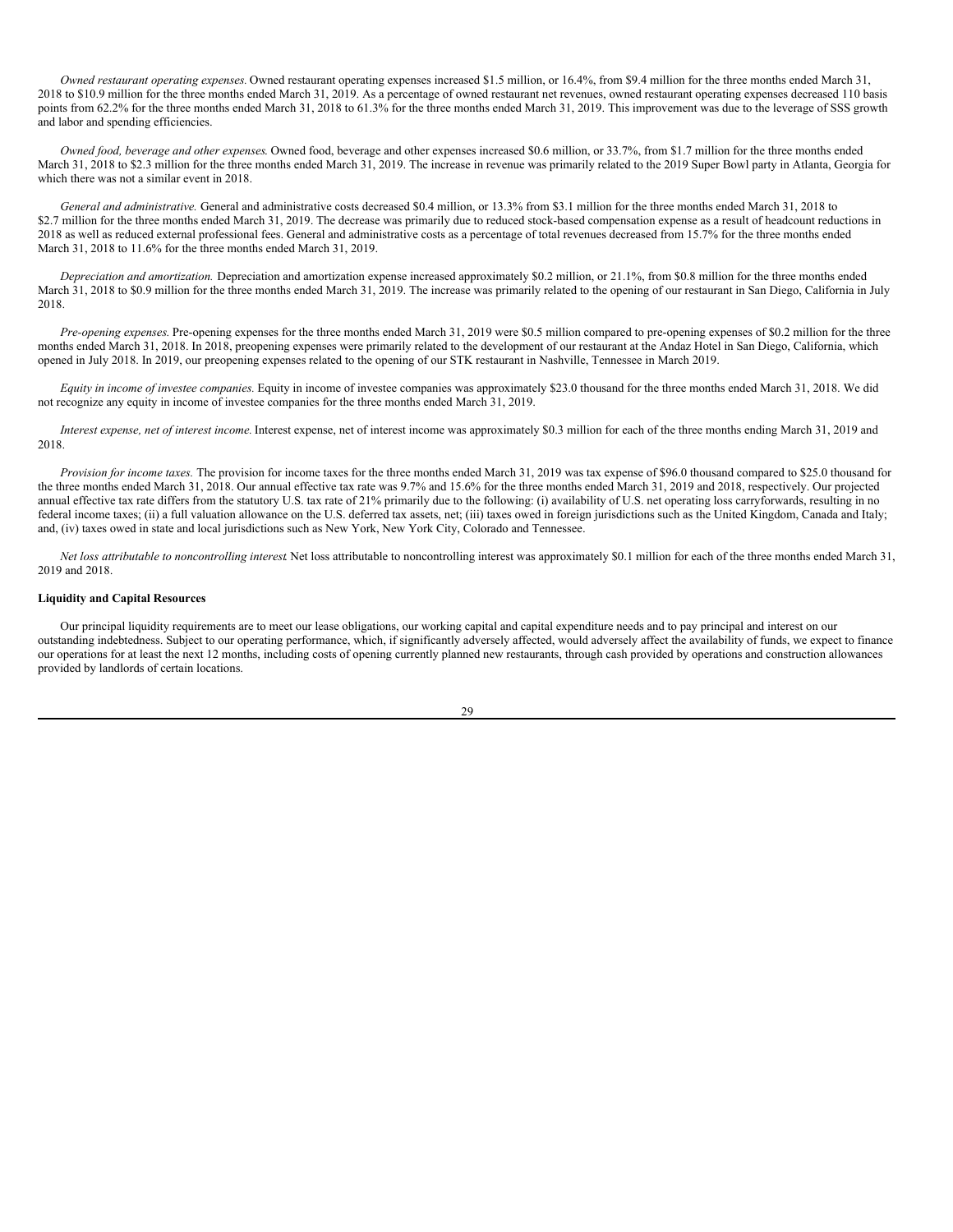In the context of our current debt structure and projected cash needs, we believe the cash provided by operations is adequate to support our immediate business operations and plans. As of March 31, 2019, we had cash and cash equivalents of approximately \$1.1 million.

We expect that our capital expenditures in 2019 will be less than prior years because we expect that that the Nashville, Tennessee STK restaurant will be the only new, owned restaurant we open in 2019. We currently anticipate our total capital expenditures for 2019, inclusive of all maintenance expenditures, will be approximately \$3.5 million.

We expect to fund our anticipated capital expenditures for 2019 with current cash on hand, expected cash flows from operations and proceeds from expected tenant improvement allowances. Our future cash requirements will depend on many factors, including the pace of our expansion, conditions in the retail property development market, construction costs, the nature of the specific sites selected for new restaurants, and the nature of the specific leases and associated tenant improvement allowances available, if any, as negotiated with landlords.

Under our current capital light strategy, we plan to enter into management and license agreements for the operation of STKs where we are not required to contribute significant capital upfront. We expect to rely on our cash flow from operations and continued financing to fund the majority of our planned capital expenditures for 2019.

Our operations have not required significant working capital, and, like many restaurant companies, we have negative working capital. Revenues are received primarily in credit card or cash receipts and restaurant operations do not require significant receivables or inventories, other than our wine inventory. In addition, we receive trade credit for the purchase of food, beverages and supplies, thereby reducing the need for incremental working capital to support growth

## Cash Flows

The following table summarizes the statement of cash flows for the three months ended March 31, 2019 and March 31, 2018 (in thousands):

|                                           |      | For the three months ended March 31, |       |  |  |
|-------------------------------------------|------|--------------------------------------|-------|--|--|
|                                           | 2019 |                                      | 2018  |  |  |
| Net cash provided by (used in):           |      |                                      |       |  |  |
| Operating activities                      |      | 2,513                                | 172   |  |  |
| Investing activities                      |      | (2,060)                              | 294   |  |  |
| Financing activities                      |      | (798)                                | (843) |  |  |
| Effect of exchange rate changes on cash   |      | (168)                                | (28)  |  |  |
| Net increase in cash and cash equivalents |      | (513)                                | (405) |  |  |

## *Operating Activities*

Net cash provided by operating activities was \$2.5 million for the three months ended March 31, 2019 compared to \$0.2 million for the three months ended March 31, 2018. The increase was primarily attributable to improvements in net income and changes within our working capital accounts due to increased domestic SSS and the openings of our owned STK restaurants in San Diego, California and Nashville, Tennessee in July 2018 and March 2019, respectively.

## *Investing Activities*

Net cash used in investing activities for the three months ended March 31, 2019 was \$2.1 million compared to net cash provided by investing activities of \$0.3 million for the three months ended March 31, 2018. The difference was attributable to increased capital expenditures in 2019 for purchases of property and equipment, primarily related to the construction of our owned restaurants and general capital expenditures of existing restaurants. Additionally, in 2018, we received of \$0.6 million of proceeds related to the sale of our interest in One 29 Park, a restaurant and rooftop bar located in a New York City hotel.

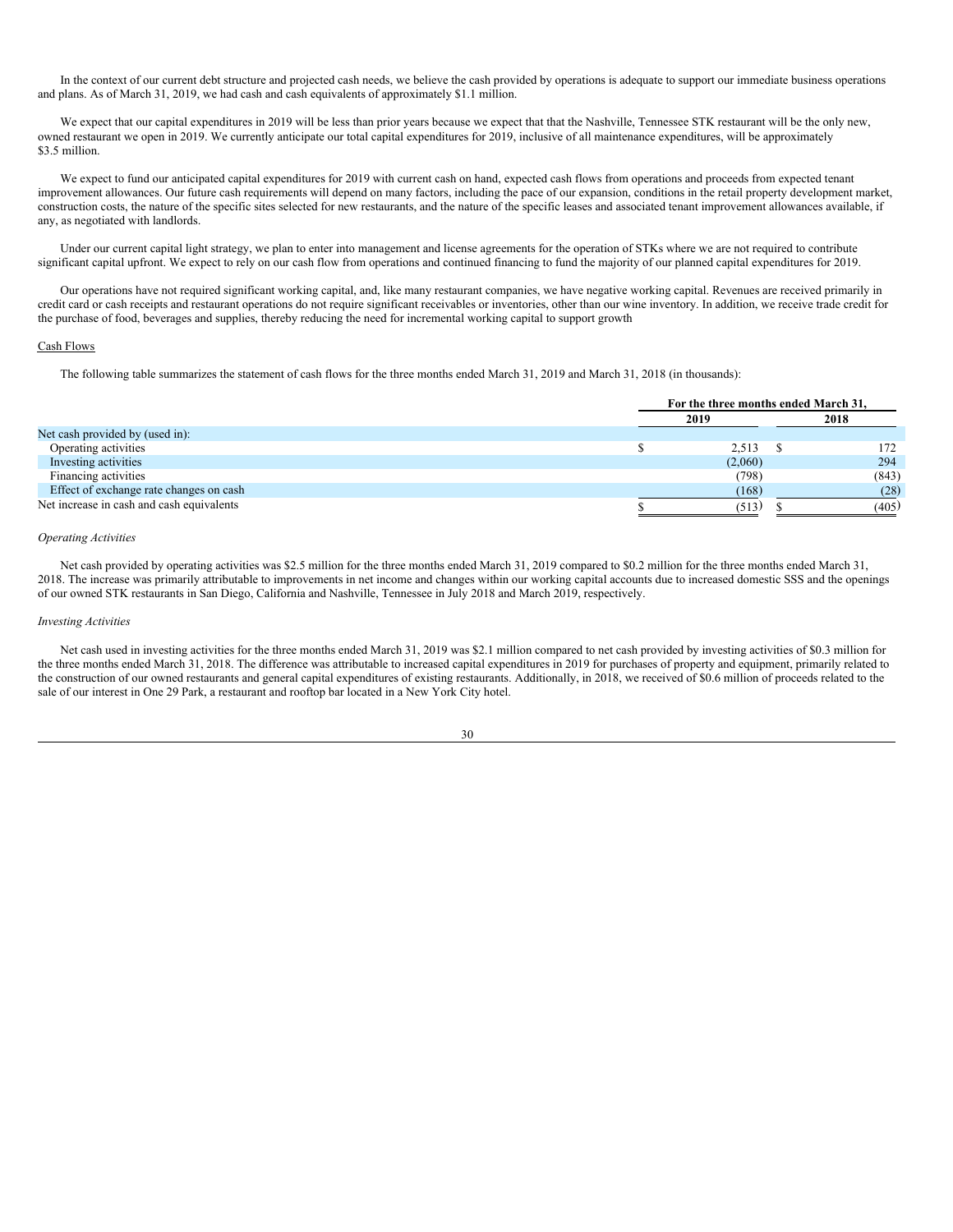#### *Financing Activities*

Net cash used in financing activities for each of the three months ended March 31, 2019 and 2018 was approximately \$0.8 million. Net cash used in financing activities primarily relate to repayments for our term loans and equipment financing agreements.

#### Capital Expenditures and Lease Arrangements

To the extent we open new company-owned restaurants, we anticipate capital expenditures would increase from the amounts described in "Investing Activities" above. Although we are committed to our capital light strategy, in which our capital investment is expected to be limited, we are willing to consider opening owned restaurants as opportunities arise. For owned restaurants, we have typically targeted an average cash investment of approximately \$3.8 million for a 10,000 square-foot STK restaurant, net of landlord contributions and equipment financing and excluding pre-opening costs. In addition, some of our existing restaurants will require capital improvements to either maintain or improve the facilities. We may add seating or provide enclosures for outdoor space in the next twelve months at some of our locations.

Our hospitality F&B services projects typically require limited capital investment from us. Capital expenditures for these projects will primarily be funded by cash flows from operations and equipment financing, depending upon the timing of these expenditures and cash availability.

We typically seek to lease our restaurant locations for periods of 10 to 20 years under operating lease arrangements, with a limited number of renewal options. Our rent structure varies from lease to lease, but our leases generally provide for the payment of both minimum and contingent (percentage) rent based on sales, as well as other expenses related to the leases (for example, our pro-rata share of common area maintenance, property tax and insurance expenses). Many of our lease arrangements include the opportunity to secure tenant improvement allowances to partially offset the cost of developing and opening the related restaurants. Generally, landlords recover the cost of such allowances from increased minimum rents. However, there can be no assurance that such allowances will be available to us on each project that we select for development.

#### *Loan Agreements*

As of March 31, 2019, our long-term debt consisted of term loans, promissory notes and equipment financing agreements for which no additional financing was available. In 2019, we made principal payments of approximately \$0.8 million towards our long-term debt. As of March 31, 2019, we had approximately \$10.0 million of outstanding debt to third parties.

Our term loan agreements with BankUnited contain certain affirmative and negative covenants, including negative covenants that limit or restrict, among other things, liens and encumbrances, indebtedness, mergers, asset sales, investments, assumptions and guaranties of indebtedness of other persons, change in nature of operations, changes in fiscal year and other matters customarily restricted in such agreements. The financial covenants in these agreements require us to maintain a certain adjusted tangible net worth and a debt service coverage ratio. We were in compliance with all of our financial covenants under the BankUnited term loan agreements as of March 31, 2019. Based on current projections, we believe that we will continue to comply with such covenants throughout the twelve months following the issuance of the financial statements.

#### **Off-Balance Sheet Arrangements**

We do not have any off-balance sheet arrangements as defined in Item 303(a)(4)(ii) of Regulation S-K.

#### **Recent Accounting Pronouncements**

See Note 1 to our consolidated financial statements set forth in Item 1 of this Quarterly Report on Form 10-Q for a detailed description of recent accounting pronouncements. We do not expect the recent accounting pronouncements discussed in Note 1 to have a significant impact on our consolidated financial position or results of operations.

As of January 1, 2019, we adopted Accounting Standard Codification Topic 842, Leases, ("ASC Topic 842"). Refer to Note 12 to our consolidated financial statements set forth in Item 1 of this Quarterly Report on Form 10-Q for a detailed description of the impact of implementing ASC Topic 842.

#### <span id="page-30-0"></span>**Item 3. Quantitative and Qualitative Disclosures About Market Risk.**

As a "smaller reporting company," as defined by Item 10 of Regulation S-K, we are not required to provide this information.

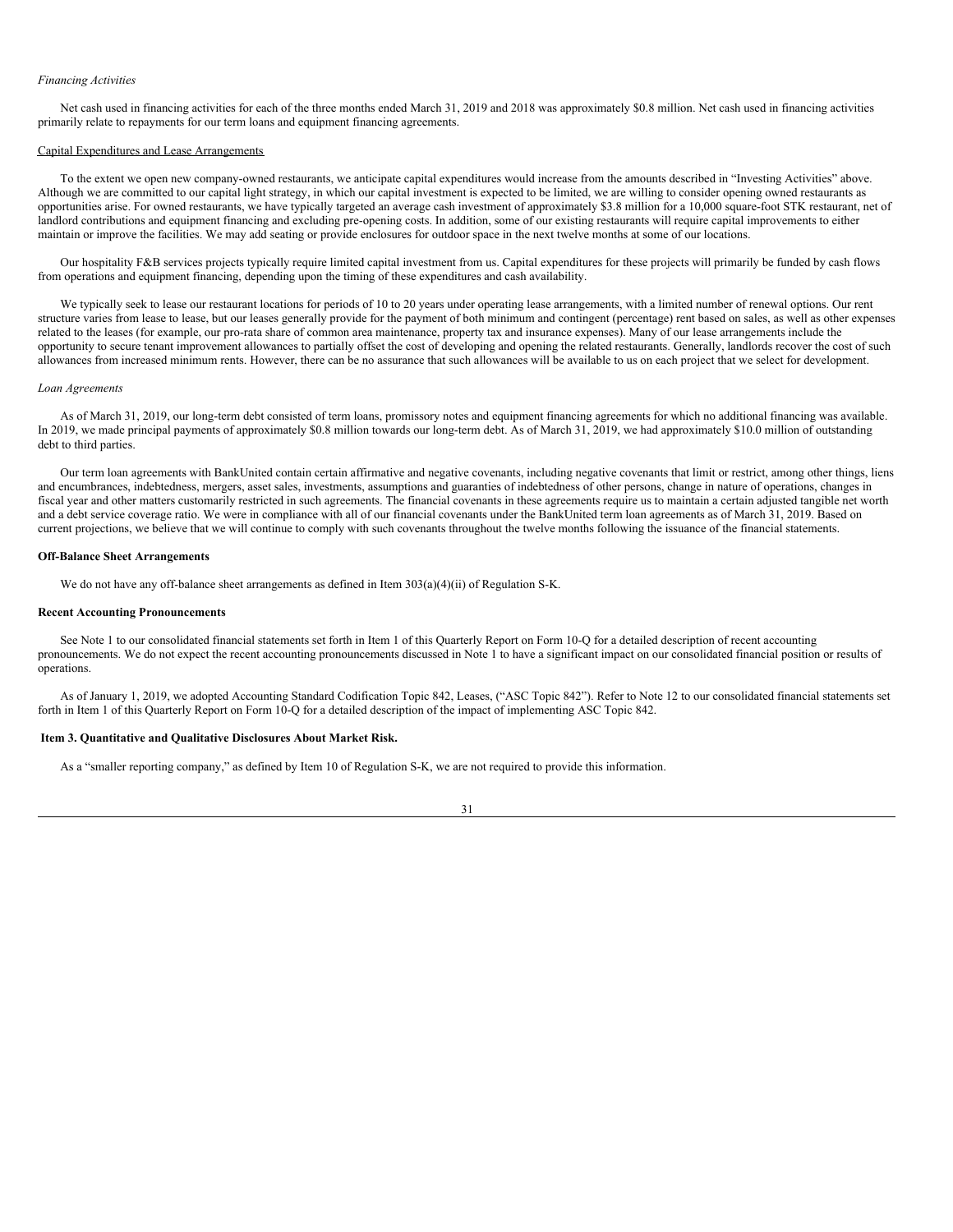#### <span id="page-31-0"></span>**Item 4. Controls and Procedures.**

## *Evaluation of Disclosure Controls and Procedures*

Our management , with the participation of our Chief Executive Officer and Chief Financial Officer, carried out an evaluation as of the last day of the period covered by this Quarterly Report on Form 10-Q of the effectiveness of the design and operation of our disclosure controls and procedures as defined in Rule 13a-15(e) of the Securities Exchange Act of 1934, as amended ("Exchange Act"). Based upon that evaluation, the Chief Executive Officer and Chief Financial Officer concluded that our disclosure controls and procedures (a) are effective to ensure that information required to be disclosed by us in reports filed or submitted under the Exchange Act is timely recorded, processed, summarized and reported and (b) include, without limitation, controls and procedures designed to ensure that information required to be disclosed by us in reports filed or submitted under the Exchange Act is accumulated and communicated to our management, including our Chief Executive Officer and Chief Financial Officer, as appropriate to allow timely decisions regarding required disclosure.

### *Changes in Internal Controls*

Beginning January 1, 2019, we implemented ASC Topic 842, Leases. As such, we implemented changes to our processes related to leases and the control activities within them. These included the development of new policies based on the requirements provided in the new standard, new training, ongoing contract review requirements, and gathering of information provided for disclosures. There were no other changes in our internal control over financial reporting, as defined in Rules 13a-15(f) and 15d-15(f) under the Exchange Act, that occurred during the first quarter of 2019 that have materially affected, or are reasonably likely to materially affect, our internal control over financial reporting.

## <span id="page-31-1"></span>**PART II — OTHER INFORMATION**

#### <span id="page-31-2"></span>**Item 1. Legal Proceedings.**

We are subject to claims common to our industry and in the ordinary course of our business, including lease disputes and employee-related matter. Companies in our industry, including us, have been and are subject to class action lawsuits, primarily regarding compliance with labor laws and regulations. Defending lawsuits requires significant management attention and financial resources and the outcome of any litigation is inherently uncertain. We believe that accrual for these matters are adequately provided for in our consolidated financial statements. We do not believe the ultimate resolutions of these matters will have a material adverse effect on our consolidated financial position and results of operations. However, the resolution of lawsuits is difficult to predict. A significant increase in the number of these claims, or one or more successful claims under which we incur greater liabilities than is currently anticipated, could materially and adversely affect our consolidated financial statements.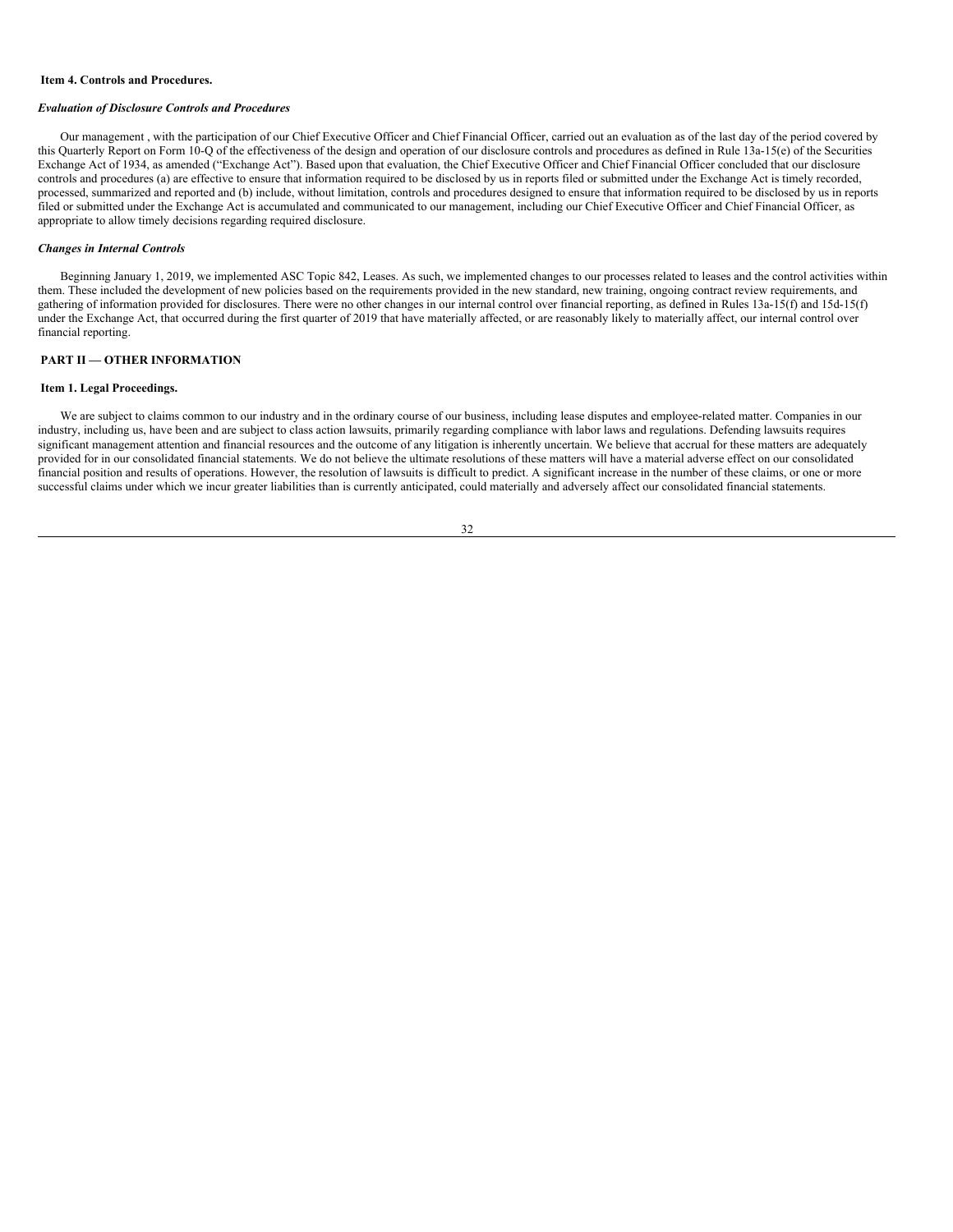# <span id="page-32-0"></span>**Item 6. Exhibits.**

(a) Exhibits required by Item 601 of Regulation S-K.

| Exhibit                 | <b>Description</b>                                                                                                            |
|-------------------------|-------------------------------------------------------------------------------------------------------------------------------|
| <u>3.1</u>              | Amended and Restated Certificate of Incorporation (Incorporated by reference to Form 8-K filed on June 5, 2014).              |
| 3.2                     | Amended and Restated Bylaws (Incorporated by reference to Form 8-K filed on October 25, 2011).                                |
| $31.1*$                 | Certification of Chief Executive Officer pursuant to Section 302 of the Sarbanes – Oxley Act of 2002                          |
| $\frac{31.2^*}{32.1^*}$ | Certification of Chief Financial Officer pursuant to Section 302 of the Sarbanes – Oxley Act of 2002                          |
|                         | Certification of Chief Executive Officer pursuant to Section 906 of the Sarbanes – Oxley Act of 2002, 18 U.S.C. Section 1350. |
| $32.2*$                 | Certification of Chief Financial Officer pursuant to Section 906 of the Sarbanes – Oxley Act of 2002, 18 U.S.C. Section 1350. |
| $101.CAL*$              | XBRL Taxonomy Extension Calculation Linkbase Document                                                                         |
| $101.$ DEF*             | XBRL Taxonomy Extension Definition Linkbase Document                                                                          |
| $101.LAB*$              | XBRL Taxonomy Extension Label Linkbase Document                                                                               |
| 101.PRE*                | XBRL Taxonomy Extension Presentation Linkbase Document                                                                        |
| $101.$ IN $S^*$         | <b>XBRL</b> Instance Document                                                                                                 |
| $101.SCH*$              | XBRL Taxonomy Extension Schema Document                                                                                       |

\* Filed herewith.

## <span id="page-32-1"></span>**SIGNATURES**

Pursuant to the requirements of the Securities Exchange Act of 1934, the registrant has duly caused this report to be signed on its behalf by the undersigned, thereunto duly authorized.

Dated: May 9, 2019

THE ONE GROUP HOSPITALITY, INC.

By:  $\frac{1}{s}$  /s/ Tyler Loy Tyler Loy, Chief Financial Officer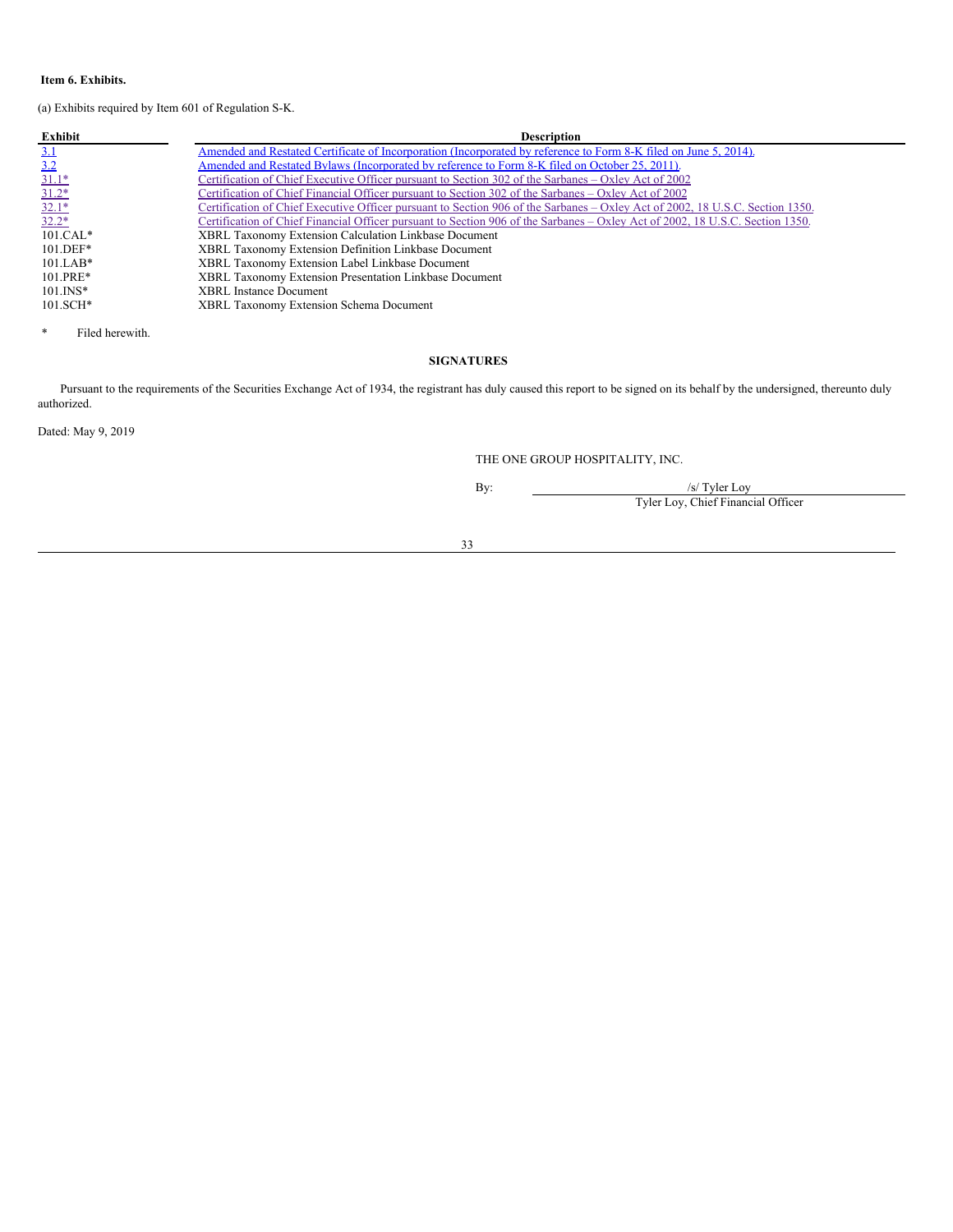<span id="page-33-0"></span>I, Emanuel Hilario, certify that:

1. I have reviewed this Quarterly Report on Form 10-Q of The ONE Group Hospitality, Inc.;

2. Based on my knowledge, this report does not contain any untrue statement of a material fact or omit to state a material fact necessary to make the statements made, in light of the circumstances under which such statements were made, not misleading with respect to the period covered by this report;

3. Based on my knowledge, the financial statements, and other financial information included in this report, fairly present in all material respects the financial condition, results of operations and cash flows of the registrant as of, and for, the periods presented in this report;

4. The registrant's other certifying officer(s) and I are responsible for establishing and maintaining disclosure controls and procedures (as defined in Exchange Act Rules 13a-15(e) and 15d-15(e)) and internal control over financial reporting (as defined in Exchange Act Rules 13a-15(f) and 15d-15(f)) for the registrant and have:

a) designed such disclosure controls and procedures, or caused such disclosure controls and procedures to be designed under our supervision, to ensure that material information relating to the registrant, including its consolidated subsidiaries, is made known to us by others within those entities, particularly during the period in which this report is being prepared;

b) designed such internal control over financial reporting, or caused such internal control over financial reporting to be designed under our supervision, to provide reasonable assurance regarding the reliability of financial reporting and the preparation of financial statements for external purposes in accordance with generally accepted accounting principles;

c) evaluated the effectiveness of the registrant's disclosure controls and procedures and presented in this report our conclusions about the effectiveness of the disclosure controls and procedures, as of the end of the period covered by this report based on such evaluation; and

d) disclosed in this report any change in the registrant's internal control over financial reporting that occurred during the registrant's most recent fiscal quarter (the registrant's fourth fiscal quarter in the case of an annual report) that has materially affected, or is reasonably likely to materially affect, the registrant's internal control over financial reporting; and

5. The registrant's other certifying officer(s) and I have disclosed, based on our most recent evaluation of internal control over financial reporting, to the registrant's auditors and the audit committee of the registrant's board of directors (or persons performing the equivalent functions):

a) all significant deficiencies and material weaknesses in the design or operation of internal control over financial reporting which are reasonably likely to adversely affect the registrant's ability to record, process, summarize and report financial information; and

b) any fraud, whether or not material, that involves management or other employees who have a significant role in the registrant's internal control over financial reporting.

Date: May 9, 2019

/s/ Emanuel Hilario **Emanuel Hilario** Title: Chief Executive Officer (Principal Executive Officer)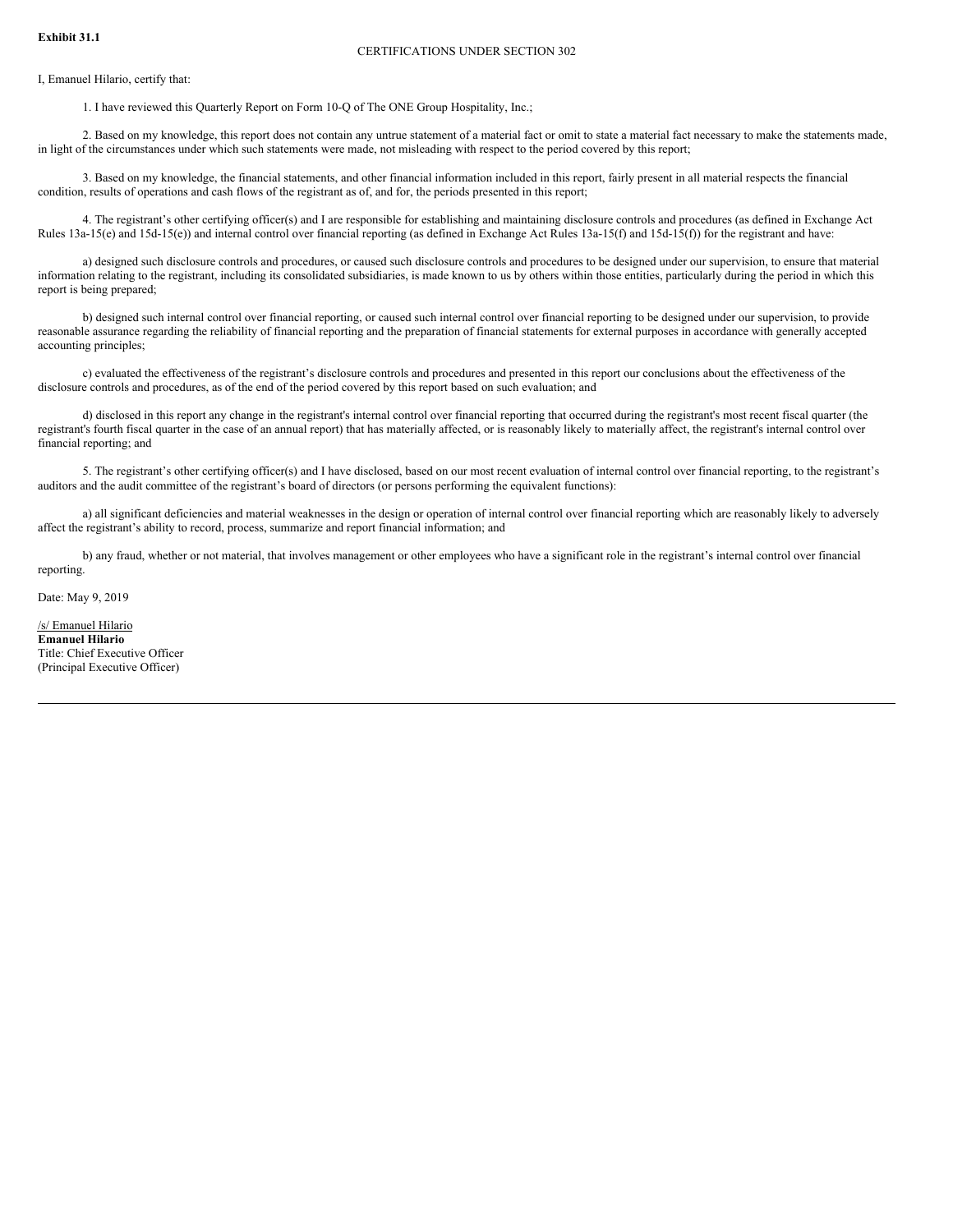<span id="page-34-0"></span>I, Tyler Loy, certify that:

1. I have reviewed this Quarterly Report on Form 10-Q of The ONE Group Hospitality, Inc.;

2. Based on my knowledge, this report does not contain any untrue statement of a material fact or omit to state a material fact necessary to make the statements made, in light of the circumstances under which such statements were made, not misleading with respect to the period covered by this report;

3. Based on my knowledge, the financial statements, and other financial information included in this report, fairly present in all material respects the financial condition, results of operations and cash flows of the registrant as of, and for, the periods presented in this report;

4. The registrant's other certifying officer(s) and I are responsible for establishing and maintaining disclosure controls and procedures (as defined in Exchange Act Rules 13a-15(e) and 15d-15(e)) and internal control over financial reporting (as defined in Exchange Act Rules 13a-15(f) and 15d-15(f)) for the registrant and have:

a) designed such disclosure controls and procedures, or caused such disclosure controls and procedures to be designed under our supervision, to ensure that material information relating to the registrant, including its consolidated subsidiaries, is made known to us by others within those entities, particularly during the period in which this report is being prepared;

b) designed such internal control over financial reporting, or caused such internal control over financial reporting to be designed under our supervision, to provide reasonable assurance regarding the reliability of financial reporting and the preparation of financial statements for external purposes in accordance with generally accepted accounting principles;

c) evaluated the effectiveness of the registrant's disclosure controls and procedures and presented in this report our conclusions about the effectiveness of the disclosure controls and procedures, as of the end of the period covered by this report based on such evaluation; and

d) disclosed in this report any change in the registrant's internal control over financial reporting that occurred during the registrant's most recent fiscal quarter (the registrant's fourth fiscal quarter in the case of an annual report) that has materially affected, or is reasonably likely to materially affect, the registrant's internal control over financial reporting; and

5. The registrant's other certifying officer(s) and I have disclosed, based on our most recent evaluation of internal control over financial reporting, to the registrant's auditors and the audit committee of the registrant's board of directors (or persons performing the equivalent functions):

a) all significant deficiencies and material weaknesses in the design or operation of internal control over financial reporting which are reasonably likely to adversely affect the registrant's ability to record, process, summarize and report financial information; and

b) any fraud, whether or not material, that involves management or other employees who have a significant role in the registrant's internal control over financial reporting.

Date: May 9, 2019

/s/ Tyler Loy **Tyler Loy** Title: Chief Financial Officer (Principal Financial Officer)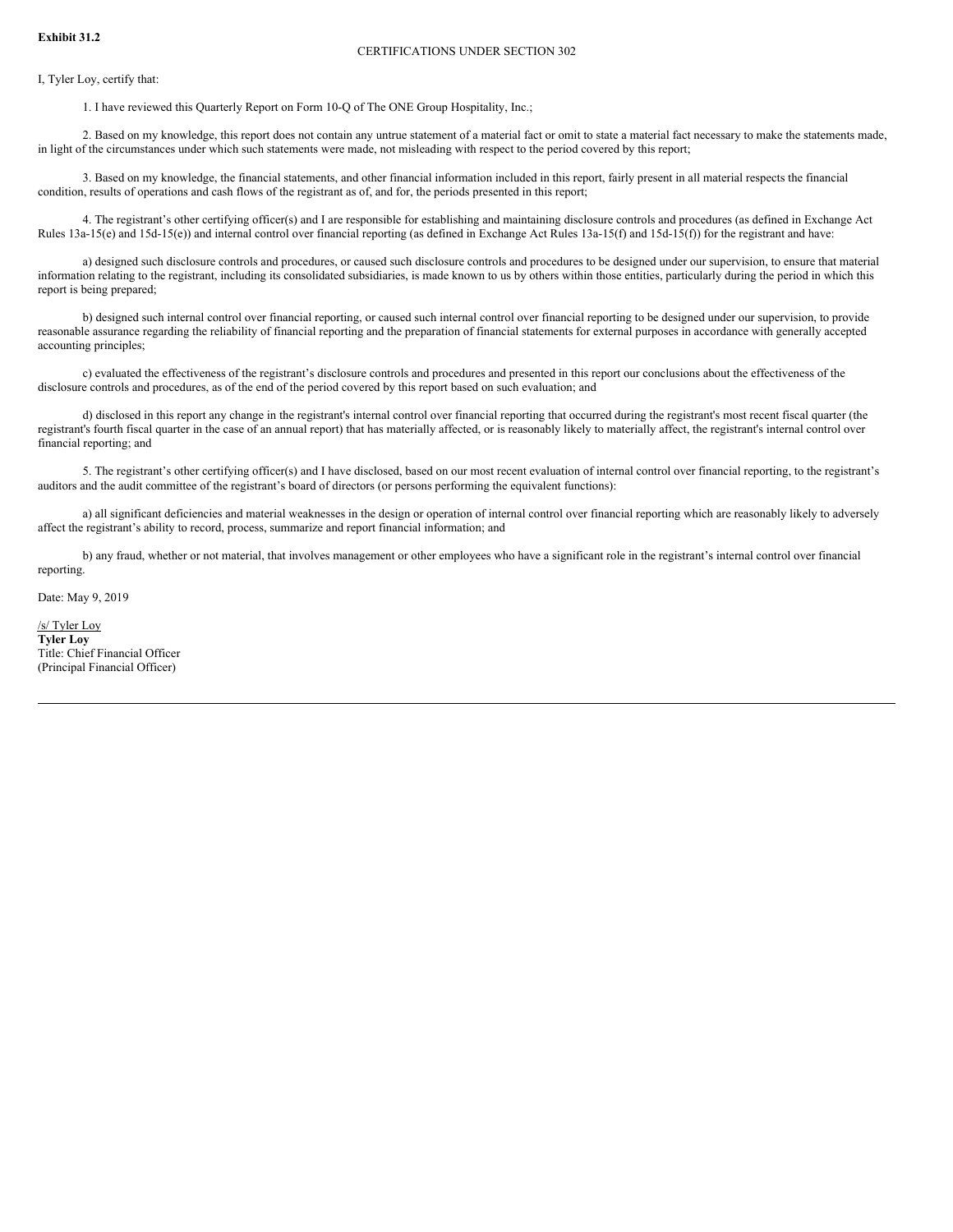## CERTIFICATIONS UNDER SECTION 906

<span id="page-35-0"></span>Pursuant to Section 906 of the Sarbanes-Oxley Act of 2002 (subsections (a) and (b) of section 1350, chapter 63 of title 18, United States Code), the undersigned officer of The ONE Group Hospitality, Inc., a Delaware corporation (the "Company"), does hereby certify, to such officer's knowledge, that:

The Quarterly Report for the three months ended March 31, 2019 (the "Form 10-Q") of the Company fully complies with the requirements of Section 13(a) or 15(d) of the Securities Exchange Act of 1934, and the information contained in the Form 10-Q fairly presents, in all material respects, the financial condition and results of operations of the Company.

Dated: May 9, 2019 /s/ Emanuel Hilario

Emanuel Hilario Title: Chief Executive Officer (Principal Executive Officer)